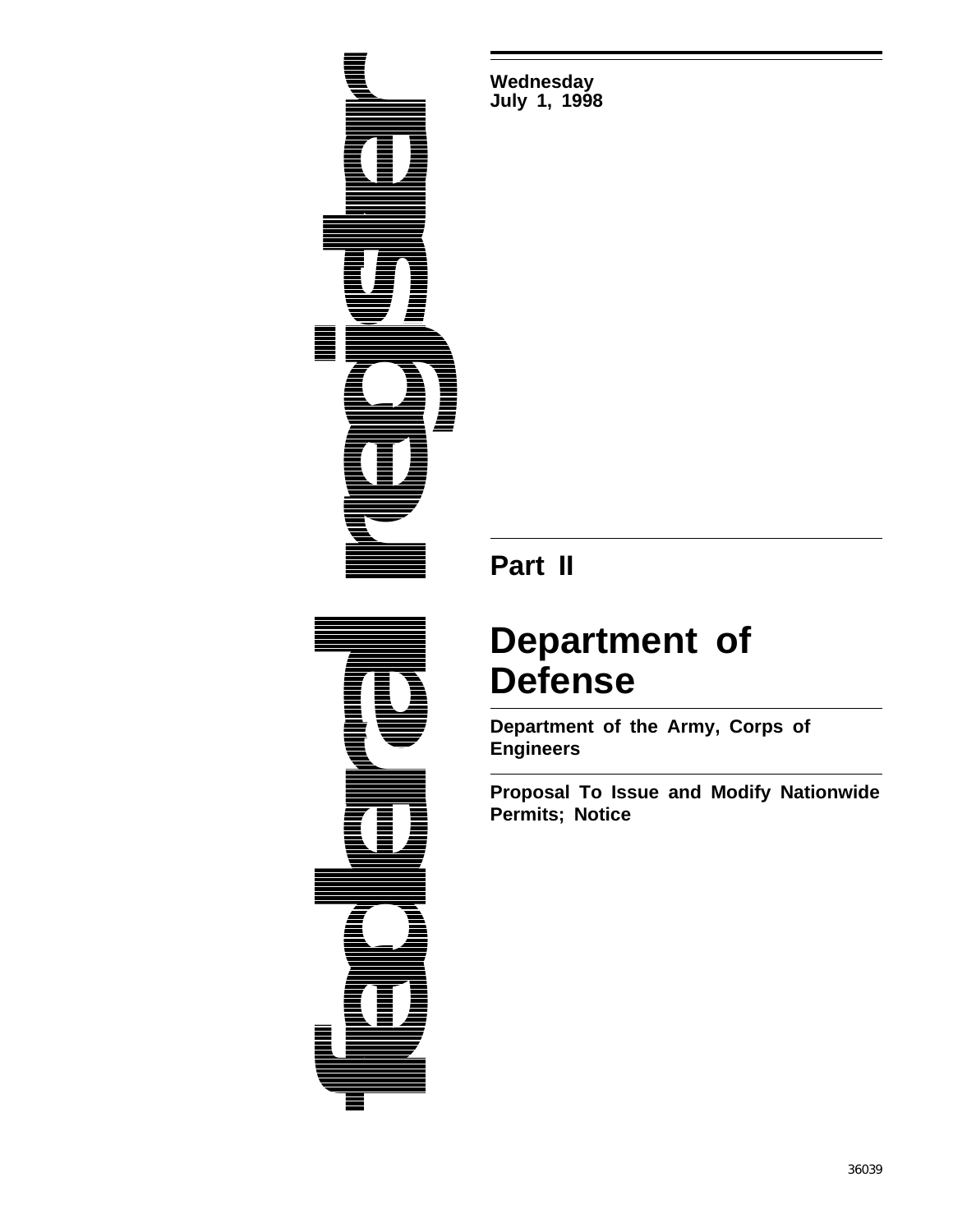# **DEPARTMENT OF DEFENSE**

# **Department of the Army, Corps of Engineers**

# **Proposal To Issue and Modify Nationwide Permits**

**AGENCY:** U.S. Army Corps of Engineers, DoD.

**ACTION:** Notice of intent and request for comments.

**SUMMARY:** To improve protection of the environment the Army Corps of Engineers is proposing changes to its Nationwide General Permit Program. On December 13, 1996, the Corps announced that it would phase out nationwide permit 26 (NWP 26) which covered certain activities in isolated waters and waters above the ''headwaters'' point on streams. Specifically, the Corps is proposing to issue 6 new nationwide permits (NWPs) and modify 6 existing NWPs to become effective when NWP 26 expires. In addition, the Corps is proposing to add one NWP condition and modify 6 existing NWP conditions, which will apply to all existing NWPs as well as the new and modified NWPs proposed in this notice. These NWPs are activityspecific, and most are restricted to discharges of dredged or fill material into non-tidal waters of the United States. In addition to improving protection of our aquatic resources, a principal objective is to ensure that those activities with truly minimal impacts are authorized in an efficient manner by a general permit. In this regard, we believe that these new and modified NWPs will authorize those activities with minimal impacts that are currently authorized by NWP 26. They will also authorize like activities with minimal impacts that occur below the headwaters. These NWPs will allow the Corps to improve overall environmental protection by allowing the Corps to prioritize its work in non-tidal waters based on the quality of impacted aquatic systems and the specific impacts of a proposed project. Although NWP 26 was originally scheduled to expire on December 13, 1998, the Corps is proposing to change the expiration date to March 28, 1999, to ensure that the Corps has adequate time to effectively involve the other agencies and the public in a new regional conditioning process. When the Corps first established the December 13, 1998, expiration date for NWP 26, we did not contemplate the extensive process needed to develop sound regional conditions. This extension is necessary since a lapse between the expiration of

NWP 26 and the effective date of the replacement NWPs is unacceptable and unnecessary.

The Corps is also proposing to modify its ''single family home'' NWP (NWP 29) to change the acreage limit to  $\frac{1}{4}$  acre, as discussed at the end of the preamble to this notice. In the interim, the Corps is suspending NWP 29 for single family housing activities that result in the loss of greater than 1⁄4 acre of non-tidal waters of the United States, including non-tidal wetlands. The Corps is also making available a revised environmental assessment for NWP 29.

The public is invited to provide comments on these proposals and is being given the opportunity to request a public hearing on these activity-specific NWPs.

**DATES:** Comments on the proposed new and modified NWPs and the proposed modification of NWP 29 must be received by August 31, 1998. Comments on the proposal to extend the expiration date of NWP 26 to March 28, 1999, must be received by July 31, 1998.

**ADDRESSES:** HQUSACE, CECW–OR, Washington, D.C. 20314–1000.

**FOR FURTHER INFORMATION CONTACT:** Mr. David Olson or Mr. Sam Collinson, CECW–OR, at (202) 761–0199 or http:/ /www.usace.army.mil/inet/functions/ cw/cecwo/reg/.

# **SUPPLEMENTARY INFORMATION:**

# **Background**

The protection and restoration of the aquatic environment is an integral part of the Army Corps of Engineers mission. In its recent Strategic Plan, the Corps made it clear that this part of its mission was equal to its more traditional missions of navigation and flood damage reduction. Over the past 10 years the Corps has made remarkable progress in improving environmental protection through its Regulatory Program. An example is the substantial improvements in the Nationwide Permit program. Through each of the last two five-year reauthorization cycles, the Corps has improved the NWP program. This proposal today takes an additional important step as the Corps phases out NWP 26.

While some may not appreciate fully the import of today's proposal on improving environmental protection, one must only discuss this issue with those who have implemented the NWPs for the past 20 years to gain an accurate account of the substantial progress today's action reflects. This proposal is a reflection of the Corps unequivocal commitment to its environmental mission and to wetlands protection.

The Corps is also committed to reducing regulatory burdens where possible. Consistent with the President's 1993 Wetlands Plan, the Corps, along with other Federal agencies, has made the Regulatory Program more fair, more flexible, and more effective. This NWP proposal also reflects this commitment.

The Corps of Engineers is proposing new and modified NWPs that will authorize those activities with minimal adverse effects on the aquatic environment that are currently authorized by NWP 26. This will ensure the NWP program is based on types of activities and continues to authorize work that has no more than minimal adverse effects on the aquatic environment. The Corps believes that the overall protection of the aquatic environment will be increased by these new and modified NWPs when compared to the existing NWP program. The proposed NWPs will help the Corps achieve its goal of managing its workload based on impacts to the aquatic environment as a whole, not on impacts to any particular geographic type of waters, such as isolated waters or headwater streams. The proposed new and modified NWPs, along with the existing NWPs, will allow the Corps to manage its workload by efficiently authorizing activities with minimal adverse effects and focusing its limited resources on aquatic areas of higher value. Higher value waters, including wetlands, will receive additional protection through increased regional conditioning of NWPs, case-specific special conditions, and case-specific discretionary authority to require a standard individual permit where necessary. These measures will ensure that impacts to these waters authorized by NWPs are no more than minimal. The Corps has established permit thresholds that will allow authorization of most projects that result in no more than minimal adverse effects on the aquatic environment. At the same time, the Corps has established PCN limits to ensure that any project that may have more than minimal adverse effects on the aquatic environment will be reviewed. Moreover, since a minimal adverse effect is still an effect on the aquatic environment, we will also require compensatory mitigation, when appropriate, to ensure that the goal of no net loss is achieved in the NWP program and that the cumulative adverse effects of these activities on the aquatic environment are minimal. Moreover, the Corps believes that the proposed NWPs, along with regional conditioning and the ability to place special conditions on NWP authorizations on a case-by-case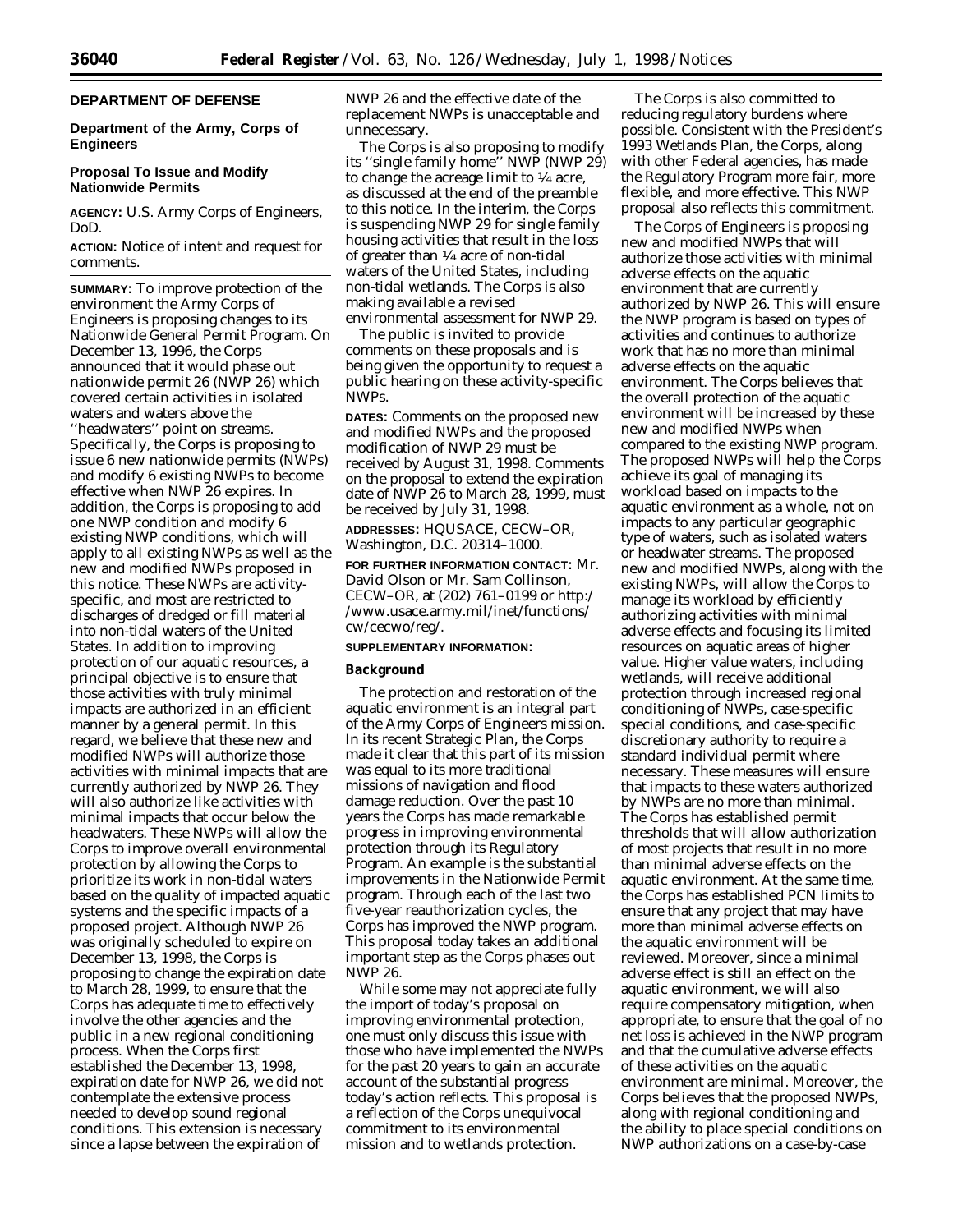basis, will authorize no more than minimal individual and cumulative adverse effects to waters of the United States. Regional conditions will be required by each district to further restrict the use of the NWPs in higher value aquatic systems.

In the June 17, 1996, issue of the **Federal Register**, the Corps proposed to reissue NWP 26 and requested comments on several options for modification of this NWP. In response to this notice, the Corps received more than 500 comments concerning NWP 26. Numerous commenters opposed reissuance of NWP 26. Some commenters acknowledged the necessity of NWP 26, but believed that the NWP must be modified to address potential cumulative adverse effects. Many commenters stated that NWP 26 has worked well and that the loss of NWP 26 would result in increased regulatory burdens on the public, less regulatory certainty, unacceptable workload increases for the Corps, increased processing times, project delays, and an overall lessening of the regulatory program's ability to protect waters of the United States. As a result of the Corps review, the Corps determined that NWP 26 should be replaced with activity-specific NWPs, but in the interim a substantially modified NWP 26 was reissued on December 13, 1996, for a period of two years. This phased approach was determined to be necessary to minimize disruption and confusion for the regulated public and improve environmental protection. For a complete discussion of the issues concerning the reissuance and modification of NWP 26, please refer to the December 13, 1996, issue of the **Federal Register** (61 FR 65874–65922).

The coordination process to develop the new and modified NWPs has taken longer than the Corps expected. Moreover, the Corps has established a very time intensive process to effectively engage other agencies and the public in developing regional conditions.

Due to the additional amount of time required to develop the proposed new and modified NWPs and regional conditions, the Corps is proposing to change the expiration date of NWP 26 to March 28, 1999. Extending the expiration date of NWP 26 will ensure fairness to the regulated public by continuing to provide an NWP for activities in headwaters and isolated waters that have minimal adverse environmental effects until the proposed activity-specific NWPs that will replace NWP 26 become effective. If NWP 26 were to expire on the

originally scheduled date of December 13, 1998, then most project proponents would have to apply for authorization through the individual permit process, although some activities may be authorized by other NWPs or regional general permits. For many activities with minimal adverse environmental effects, this would result in unnecessary burdens on the regulated public without added environmental benefits.

Section 404(e) of the Clean Water Act, which provides the statutory authority for the issuance of general permits, states that general permits (including nationwide permits) can be issued for no more than five years. Therefore, NWP 26 can be in effect for a 5 year period. However, the Corps decided that NWP 26 should expire when replacement NWPs become effective. We established a schedule for developing replacement NWPs by December 13, 1998, and announced that NWP 26 would expire then. The revised schedule to develop the new and modified NWPs now indicates that they will become effective on March 28, 1999. Based on this schedule, we are proposing to extend the expiration date of NWP 26 to March 28, 1999. The public is invited to provide comments on the proposal to extend the expiration date of NWP 26 within 30 days of the date of this notice. After the 30 day comment period, the Corps will make a decision on the proposal to extend the expiration date of NWP 26, and publish the decision in the **Federal Register**.

The replacement of NWP 26 with activity-specific NWPs will help implement the President's Wetlands Plan, which was issued by the White House Office on Environmental Policy on August 24, 1993. A major goal of this plan is that Federal wetlands protection programs be fair, flexible, and effective. To achieve this goal, the Corps regulatory program must continue to provide effective protection of wetlands and other aquatic resources and avoid unnecessary impacts to private property, the regulated public, and the environment. These proposed NWPs will more clearly address individual and cumulative impacts to the aquatic environment, ensure that those impacts are minimal, address specific applicant group needs, and provide more predictability and consistency to the regulated public. Throughout the process of developing the new and modified NWPs, the Corps recognized the concerns of natural resource agencies and environmental groups for the potential level of adverse effects on the aquatic environment resulting from these NWPs and the regulated public's

need for the certainty and flexibility in the NWP program.

The activity-specific NWPs proposed in this notice were developed based on information from several sources: (1) comments submitted in response to the December 13, 1996, **Federal Register** notice to issue, reissue, and modify the NWPs; (2) Corps internal recommendations; (3) data concerning the types of activities currently authorized by NWP 26; (4) discussions with other Federal agencies; and (5) discussions with both developmental and environmental stakeholders.

Since NWP 26 was modified and reissued, the Corps collected additional data on the types of activities authorized by NWP 26 to develop these new NWPs. From May 1, 1997, through December 31, 1997, 83% of the total activities authorized by NWP 26 fell into 10 categories. Residential development comprised approximately 24% of the activities authorized by NWP 26. Transportation activities accounted for 19% of the NWP 26 authorizations. Six percent to 8% of NWP 26 authorizations were for each the following activities: agricultural activities, retail developments, industrial developments, stormwater facilities, and impoundments. Institutional facilities, mining activities, and channel modification activities each comprised 2% to 5% of the NWP 26 authorizations during this time period.

In response to the December 13, 1996, **Federal Register** notice, several commenters recommended NWPs for activities that were specifically authorized by NWP 26. We also received comments that recommended modifications to existing NWPs to authorize additional activities. We considered all recommendations received and, where appropriate, developed a proposed new NWP or proposed modification of an existing NWP to authorize that activity. Some proposals involved activities that did not require a permit or were exempt from Section 404 or Section 10 permit requirements. Where we believed that it was not appropriate to develop an NWP for a particular recommended activity, our reasons are provided elsewhere in this notice.

In contrast to NWP 26, none of the proposed new NWPs and the proposed modifications of existing NWPs are restricted solely to activities in headwaters and isolated wetlands. However, most are limited to work in non-tidal waters of the United States, and do not authorize work in tidal waters (i.e., waters subject to the ebb and flow of the tide) or in non-tidal wetlands contiguous (i.e., connected by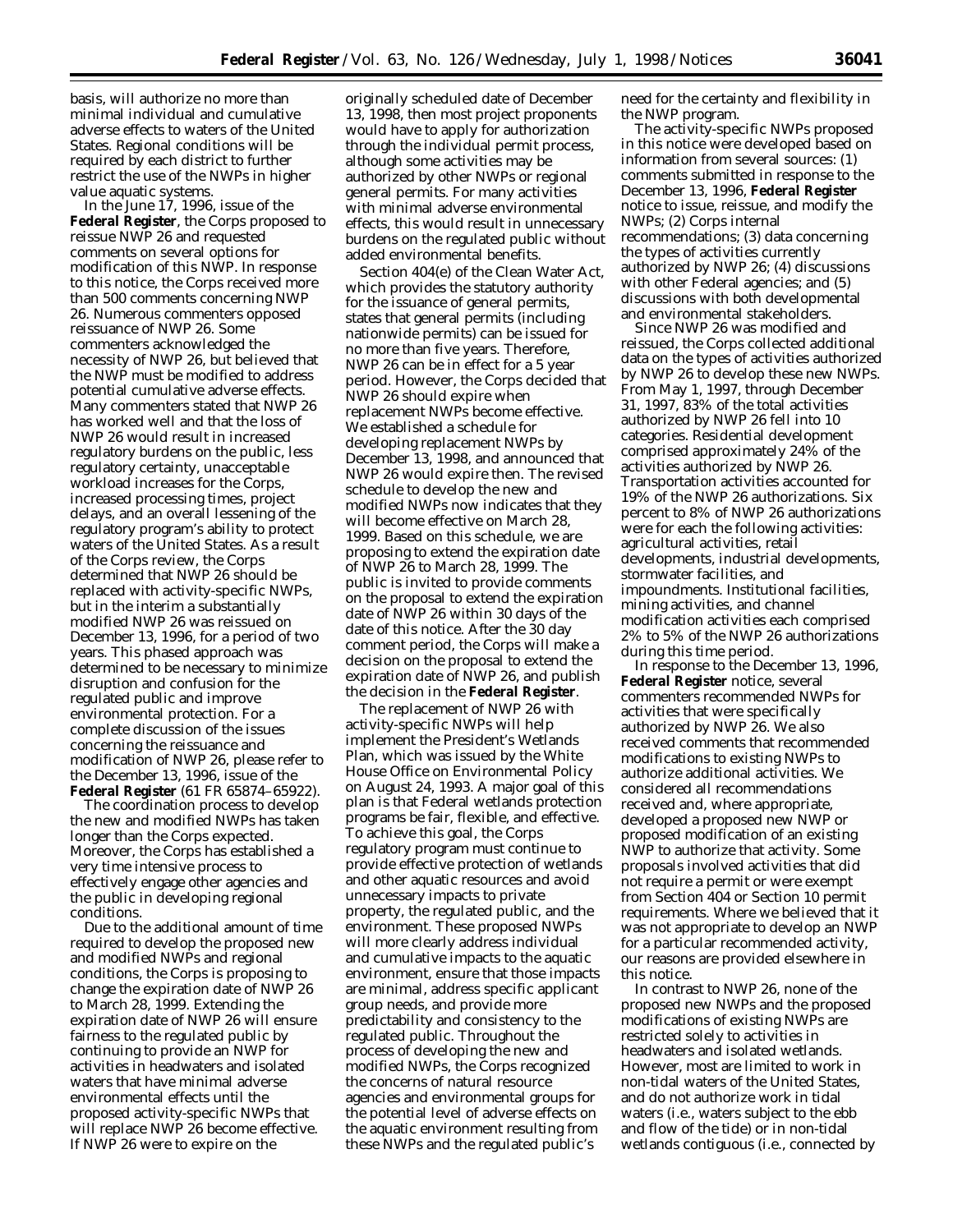surface waters) to tidal waters. Some of the proposed new and modified NWPs are applicable only in non-Section 10 waters and do not authorize work in tidal waters or in non-tidal navigable waters of the United States. The removal of the headwaters restriction will help improve consistency and reduce confusion by eliminating the need to determine where the median flow of a waterbody, on an annual basis, is less than 5 cubic feet per second. In this proposal, we have clarified that for all NWPs, the acreage of loss of waters of the United States, which is the threshold measurement of the gross impacts to existing waters for determining whether a project might qualify for an NWP, includes the filled area plus any waters of the United States that are adversely affected by flooding, excavation, or drainage as a result of the project. Furthermore, in most cases compensatory mitigation will be required for these losses.

Many of the proposed new and modified NWPs have preconstruction notification (PCN) requirements, which allow the Corps to review proposed activities on a case-by-case basis to: (1) place special conditions on specific projects to ensure that the authorized impacts will have minimal individual and cumulative adverse effects on the aquatic system; or (2) assert discretionary authority to require a standard individual permit. These provisions will ensure that the impacts authorized by the NWPs will be minimal. The PCN requirements differ for each NWP. The PCN threshold is based on a level of effects on the existing aquatic ecosystem that requires review by the District Engineer to ensure that those effects are minimal. Each district will identify any areas of high value waters that require lower PCN levels to ensure minimal adverse effects on the aquatic environment. With the national and district-added PCN thresholds, any activity below these limits will have minimal adverse effects on the aquatic environment. Many of the proposed NWPs have PCN requirements for activities that result in the loss, by filling or excavation, of greater than 500 linear feet of stream bed. The term ''stream bed'' is defined, for the purpose of the proposed new NWPs, as a water of the United States with flowing water (i.e., perennial and intermittent streams). Ephemeral stream beds are not subject to this 500 linear foot PCN requirement. However, Corps districts may regionally condition certain NWPs to require notification for activities that adversely affect ephemeral streams. District engineers

are responsible for determining if a particular stream bed is perennial, intermittent, or ephemeral, based on the definitions provided below. District engineers can assert discretionary authority and require an individual permit for those activities that they determine will have more than minimal individual or cumulative adverse effects on the aquatic environment. As with all NWPs, Corps districts will continue to require that applicants avoid and minimize impacts on-site.

Section 404(e) of the Clean Water Act requires that only activities with minimal adverse environmental effects, both individually and cumulatively, can be authorized by general permits. Activities with more than minimal adverse impacts are subject to the individual permit process and the associated alternatives analysis, individual public notice procedures, and other aspects of individual review that help ensure that potential adverse effects are fully avoided and minimized to the maximum extent practicable before an activity is authorized. On a national basis, the Corps prescribes terms and conditions for nationwide permits to ensure that the NWPs only authorize activities that have minimal individual and cumulative adverse effects on the aquatic environment. Furthermore, in certain situations to ensure that activities authorized by NWPs have minimal adverse effects, the Corps: (1) requires a specific review (i.e., a preconstruction notification) so that activity-specific conditions can be imposed where necessary; (2) adds regional conditions on a regional or geographic basis, to ensure that activities authorized by the NWPs have minimal adverse effects; or (3) exercises discretionary authority to require individual permits for those activities that would have more than minimal adverse effects on the aquatic environment.

District engineers will normally require compensatory mitigation to offset adverse environmental effects to the aquatic environment that result from activities authorized by these NWPs, thus ensuring no more than minimal cumulative adverse environmental effects and supporting the goal of no net loss of aquatic resource functions and values. Compensatory mitigation can be accomplished through individual mitigation projects, through mitigation banks and through in lieu fee programs. A focus of all mitigation for NWP impacts in and around flowing and other open waters will be to normally require vegetated buffers, including upland areas adjacent to open waters.

These buffer areas are vital for protecting and enhancing water quality.

Compensatory mitigation is necessary to offset losses of functions and values of aquatic systems caused by permitted activities. In 1997, the Corps required 28,631 acres of compensatory mitigation for 15,989 acres of impacts authorized by standard permits (which includes individual permits and letters of permission). During this same time period, the Corps required 24,819 acres of compensatory mitigation for 21,409 acres of impacts authorized by general permits, including nationwide permits and regional general permits. Restoration, enhancement, and creation comprise the bulk of compensatory mitigation efforts. Less than 5% of this compensatory mitigation is accomplished through preservation of aquatic resources. In some Corps districts, such as Savannah District, preservation of aquatic habitats is used to augment restoration, enhancement, and creation efforts. In the Savannah District, permittees are typically required to provide restoration, enhancement, and creation at a 1:1 ratio of impacts to mitigation, and provide additional preservation of aquatic resources, to ensure that there is no net loss of functions and values as a result of authorized activities.

Permittees who received an NWP 26 authorization before NWP 26 expires will have up to 12 months to complete the authorized activity, provided they have commenced construction, or are under contract to commence construction, prior to the date NWP 26 expires (see 33 CFR 330.6(b)). This provision applies to all NWP authorizations unless discretionary authority has been exercised on a caseby-case basis to modify, suspend, or revoke the authorization in accordance with 33 CFR 330.4(e) and 33 CFR 330.5(c) or (d).

The existing NWPs, with the exception of NWP 26, will remain in effect until they expire on February 11, 2002, unless otherwise modified, reissued, or revoked. Some of the proposed NWPs can be used with existing NWPs to authorize projects with minimal individual or cumulative adverse effects on the aquatic environment. Any prohibitions or limitations regarding stacking of the proposed new or modified NWPs with existing NWPs or each other will be addressed in the proposed NWPs.

The Corps believes that substantial additional protection of the overall aquatic environment will result from modification of two NWP conditions. We are proposing to modify General Condition 9, previously entitled ''Water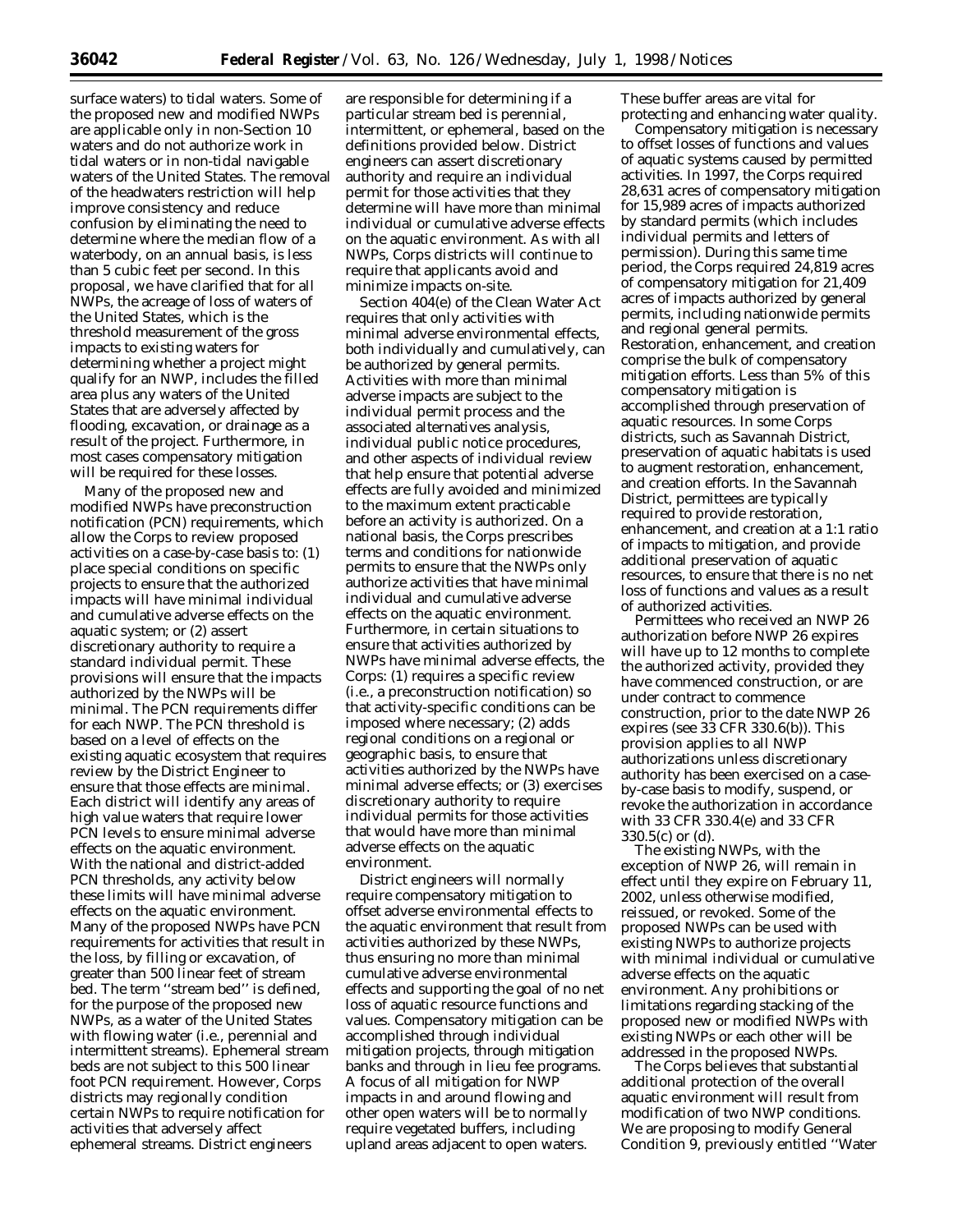Quality Certification'', to require that post-project conditions do not result in more than minimal degradation of downstream water quality. For certain NWPs, this General Condition will require the implementation of a water quality management plan to protect and enhance aquatic resources. The water quality management plan may consist of storm water management techniques and/or the establishment of vegetated buffer zones. In many cases, the Corps will be able to rely on State or local water quality plans. We are also proposing to modify former Section 404 Only Condition 6 by changing its title from ''Obstruction of High Flows'' to ''Management of Water Flows'' and modifying it to require that neither upstream nor downstream areas are more than minimally flooded or dewatered after the project is completed. This requirement will help ensure that post-construction effects on the aquatic environment and populated areas are further minimized. We are also modifying other conditions and consolidating the general and Section 404 only NWP conditions to a single list, as discussed below.

Ensuring the protection of threatened and endangered species is a high priority of the Department of the Army Regulatory Program, including the general permit program. Because of programmatic safeguards and individual project review, the Corps continues to believe the NWP program results in no effect on endangered species. Notwithstanding this position, we have requested formal programmatic consultation with the U.S. Fish and Wildlife Service (FWS) and National Marine Fisheries Service (NMFS) to ensure that the NWP program, including the proposed new and modified NWPs, has a formal process to develop any necessary additional procedures at the district level. This will ensure that the program will not jeopardize the continued existence of any Federally listed endangered species. The formal consultation will be initiated as soon as possible and completed by December 13, 1998.

In addition to the standard NWP condition for endangered species, the Corps has required regional conditions and activity-specific conditions to address specific endangered species. To further ensure compliance with the requirements of ESA, Corps districts have developed, and will continue to develop, local operating procedures (referred to as Standard Local Operating Procedures for Endangered Species, or SLOPES) to ensure that districts will continue to reach a project specific ''may affect'' determination when

necessary, and thus consult with FWS and NMFS, where appropriate. Furthermore, programmatic formal consultation has been initiated on NWP 29. We expect this consultation will be completed this summer. Corps districts will develop additional regional conditions and SLOPES this summer for the new and modified NWPs, to ensure that we fully comply with the Endangered Species Act.

Overall, the Corps believes that the proposed changes to the NWP program will substantially enhance protection of the aquatic environment while allowing activities with minimal individual and cumulative adverse effects on the aquatic environment to proceed with a minimum of delay. For example, where we have proposed higher acreage limits for mitigated losses, such as NWP B for master planned development activities, the applicant must fully protect all remaining waters in the project area and offset all losses of aquatic functions and values within the community. In this way, the overall aquatic environment will be maintained, and in many cases enhanced, by planning for treatment of stormwater, establishing and/or maintaining buffers around all aquatic areas, and placing deed restrictions on all unimpacted aquatic environments and associated buffer areas. In addition, some of these NWPs will authorize all secondary activities associated with the primary activity, such as infrastructure and recreational amenities, with the impacts for a residential development. This will discourage piecemealing by encouraging applicants to present the total project.

#### **General Issues**

In addition to seeking comments on the proposed new and modified NWPs, the Corps is soliciting comments on the following general issues related to the proposed NWPs: the scope of the new NWPs, acreage limitations and PCN thresholds on the proposed NWPs, assessing cumulative impacts on a watershed basis, and regional conditioning of the NWPs. The Corps is also seeking comments on other issues related to the NWPs, such as maintenance of landfill surfaces, maintenance and filling of ditches adjacent to roads and railways, maintenance of water treatment facilities, the use of mitigation banks in the NWP program, and expansion of NWP 31, which are discussed below in the section entitled ''Other Suggested NWPs''.

# **NEPA Compliance**

The Corps recognizes that there has been, and continues to be, substantial

interest among the public regarding the potential environmental effects associated with the implementation of the Nationwide Permit program. With the last reissuance of the NWPs in December 1996, we reemphasized our commitment to improve data collection and monitoring efforts associated with the NWP program, and NWP 26 in particular. In many instances, these efforts have already provided critical information on the use of the NWPs, overall acreage impacts, affected resource types, the geographic location of the activities, and the type of mitigation provided. This information is critical in our efforts to make wellinformed permitting and policy decisions regarding the continued role of the NWP program and to ensure that the program continues to authorize only those activities with minimal individual and cumulative effects.

We also recognize that this current process to develop replacement permits for NWP 26 provides an important opportunity to further expand the current tools available for evaluating and monitoring the environmental effects associated with this program. We are committed to ensuring and demonstrating that the NWP program as a whole, including the new NWPs proposed today, authorizes only those activities with minimal individual and cumulative environmental effects. Consistent with this commitment, the Corps will prepare a programmatic environmental impact statement (PEIS) for the entire NWP program. While a PEIS is not required for the reasons noted below, the PEIS will provide the Corps with a comprehensive mechanism to review the effects of the NWP program on the environment, with full participation of other Federal agencies, States, Tribes, and the public. The Corps will initiate the PEIS by mid-1999 and complete it by December 2000. The Corps plans to complete the PEIS prior to the next scheduled reissuance of the NWPs in December 2001.

The National Environmental Policy Act (NEPA) requires Federal agencies to prepare an Environmental Impact Statement (EIS) for major Federal actions that have a significant impact on the quality of the human environment. Notwithstanding our commitment to complete a PEIS, we have determined that the NWP program does not constitute a major Federal action significantly affecting the human environment and therefore the preparation of an EIS is not required by NEPA. The basis for this determination is that the NWP program authorizes only those activities that have minimal adverse environmental effects on the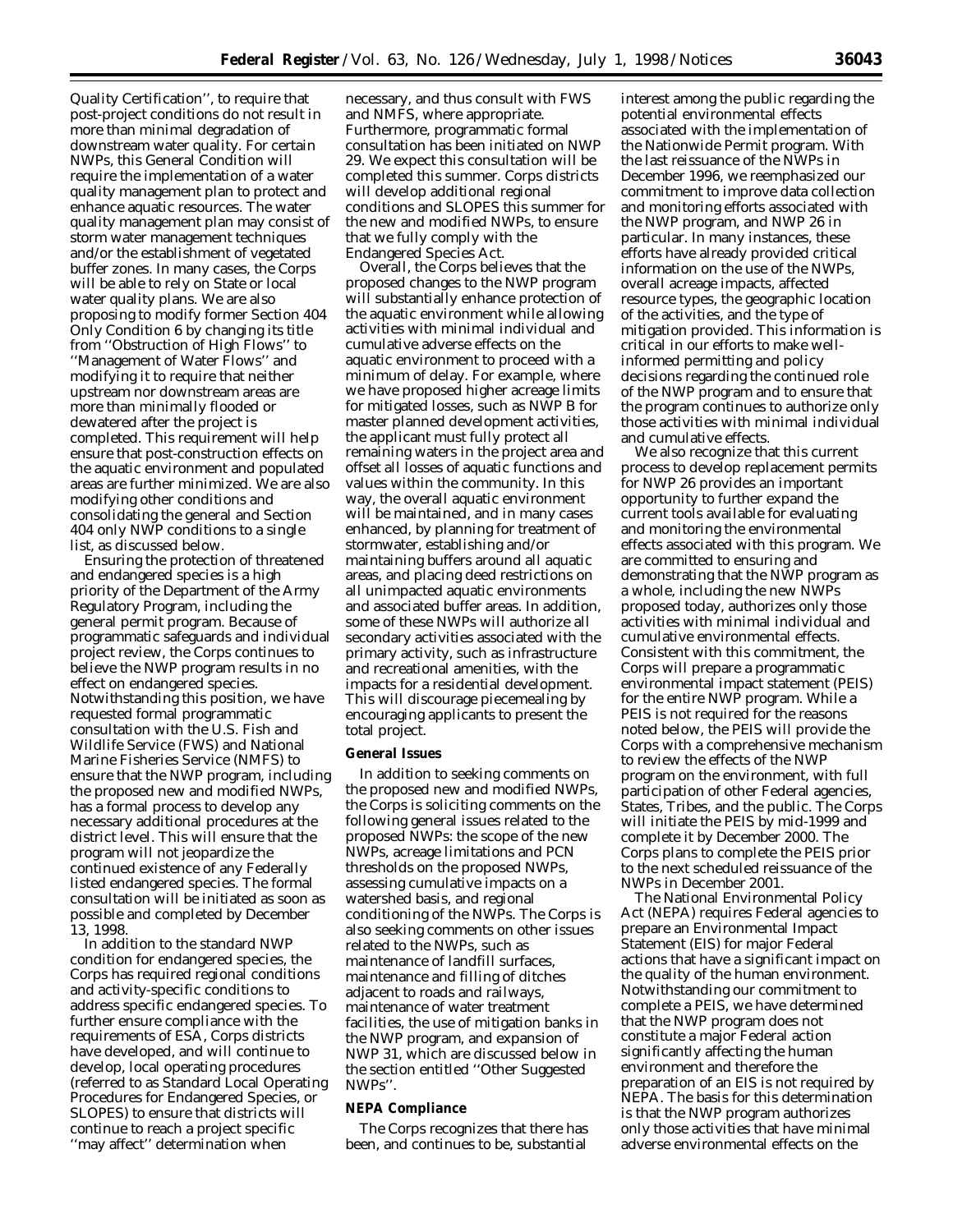aquatic environment, both individually and cumulatively, which is a much lower threshold than the threshold for requiring an EIS. We have prepared a Finding of No Significant Impact (FONSI) for the NWP program. Copies of the FONSI are available at the office of the Chief of Engineers, at each District office, and on the Corps home page at http://www.usace.army.mil/inet/ functions/cw/cecwo/reg/.

Similar to our determination for the overall NWP program, we have made a preliminary determination that the proposed new and modified NWPs do not constitute a major Federal action significantly affecting the quality of the human environment, because the NWPs authorize only those activities that have minimal adverse effects on the aquatic environment, both individually and cumulatively. In compliance with NEPA, preliminary environmental documentation has been prepared for each proposed NWP and each proposed modification of an existing NWP. This documentation includes a preliminary environmental assessment (EA), a preliminary FONSI, and, where relevant, a preliminary Section 404(b)(1) Guidelines compliance review for each proposed new and modified NWP. Copies of these documents are available for inspection at the office of the Chief of Engineers, at each Corps district office, and on the Corps Home Page at http://www.usace.army.mil/inet/ functions/cw/cecwo/reg/. Based on these documents the Corps has provisionally determined that the proposed new and modified NWPs comply with the requirements for issuance under general permit authority.

# **Scope of the New NWPs**

The applicable waters of the United States for the proposed and existing NWPs can be categorized in five ways: (1) all waters of the United States; (2) non-tidal waters; (3) non-tidal waters, excluding non-tidal wetlands contiguous to tidal waters; (4) non-Section 10 waters; and (5) non-Section 10 waters, excluding wetlands contiguous to Section 10 waters. The term ''all waters of the United States'' includes both Section 10 and Section 404 waters. ''Non-tidal waters'' are waters of the United States that are not subject to the ebb and flow of the tide (i.e., are located landward of the normal spring high tides), and may include non-tidal wetlands contiguous to tidal waters. ''Non-tidal waters, excluding non-tidal wetlands contiguous to tidal waters'' are limited to non-tidal waters and wetlands that are not connected by surface waters to tidal waters or are not part of a linear aquatic system with a

defined channel to the otherwise contiguous wetland (see the proposed definitions of ''contiguous wetland'' and ''noncontiguous wetland'', below). Where non-tidal waters and wetlands are contiguous to tidal waters, there are no uplands or other non-jurisdictional areas separating those non-tidal waters from the tidal waters. ''Non-Section 10 waters'' are limited to waters of the United States, including wetlands, located above the ordinary high water mark of Section 10 waters. Wetlands located below the ordinary high water mark in Section 10 waters are Section 10 waters. ''Non-Section 10 waters, excluding wetlands contiguous to Section 10 waters'' are limited to waters and wetlands that are not connected by surface waters to Section 10 waters; there may be uplands or other nonjurisdictional areas separating those waters. Wetlands contiguous to Section 10 waters may be either tidal or nontidal.

Many of the proposed new NWPs (e.g., NWPs A, B, D, and E) are applicable only to discharges of dredged or fill material into non-tidal waters of the United States, excluding wetlands that are contiguous to tidal waters. A definition of ''contiguous wetland'' has been proposed in the definition section of this notice. Proposed NWPs C and F are applicable only to non-Section 10 waters of the United States. For the proposed modification to NWP 12, the construction of substations and access roads is authorized only in non-Section 10 waters, but the construction of utility lines and foundations for overhead utility lines may be authorized in Section 10 waters. The proposed modifications to NWP 27 allow wetland and riparian restoration in non-tidal waters of the United States, while limiting stream enhancement projects to non-Section 10 waters. The proposed modification to NWP 7 may authorize work in navigable waters of the United States (i.e., Section 10 waters). Crushed and broken stone and hard rock/mineral mining activities authorized by proposed NWP E can occur only in nontidal waters of the United States that are not contiguous to tidal waters. The activities authorized by the proposed modification to NWP 40 are limited to non-tidal waters, including activities in non-tidal wetlands contiguous to tidal waters.

## **Acreage Limitations and PCN Thresholds**

The Corps is seeking comments on the acreage limitations and PCN thresholds for the proposed new NWPs and the proposed modifications to existing NWPs. The Corps will review and

consider acreage limits that are smaller or greater than those proposed. If the Corps believes that an acreage limit substantially higher than proposed may be appropriate, then a new proposal with an opportunity to comment would be published in the **Federal Register**.

For the new NWPs, the acreage limitations range from 1 acre for NWP D to 10 acres for NWP B. NWP F is limited to the minimum necessary to reconfigure the drainage ditch. The upper limits for the proposed modifications to existing NWPs are highly variable. NWP 27 will continue to have no acreage limit, since it authorizes projects that restore or enhance the aquatic environment. The acreage limits for the other proposed modifications range from  $\frac{1}{3}$  acre for private roads under NWP 14 to 3 acres for NWP 40. The proposed modification to NWP 7 will not have an acreage limitation, but will restrict the work to the minimum necessary to restore the facility to its original configuration.

The PCN threshold for many of the proposed new NWPs and modifications to existing NWPs will be the loss of greater than 1⁄3 acre of waters of the United States. In addition, there are PCN requirements for impacts to open waters and streams for some of these NWPs. NWP A requires a PCN for any impacts to open waters below the ordinary high water mark. NWP B requires a PCN for all activities. NWPs C and D and the proposed modification of NWP 40 require a PCN if greater than 500 linear feet of stream bed is filled or excavated. NWP E and the proposed modification to NWP 7 will require notification for all activities. NWP F will require notification for any ditch reconfiguration that involves sidecasting excavated material into waters of the United States. The proposed modifications to NWP 3 will require notification for the removal of accumulated sediments and debris in the vicinity of existing structures and for restoration of upland areas damaged by storms, floods, or other discrete events that affect greater than 1⁄3 acre of waters of the United States. The repair, rehabilitation, or replacement of currently serviceable structures or fills will not require notification under the proposed modification of NWP 3.

#### **Mitigation**

A requirement of the NWPs is that project proponents must avoid and minimize impacts to waters of the United States at the project site to the maximum extent practicable. (See General Condition 20.) For those unavoidable impacts to waters of the United States, including wetlands,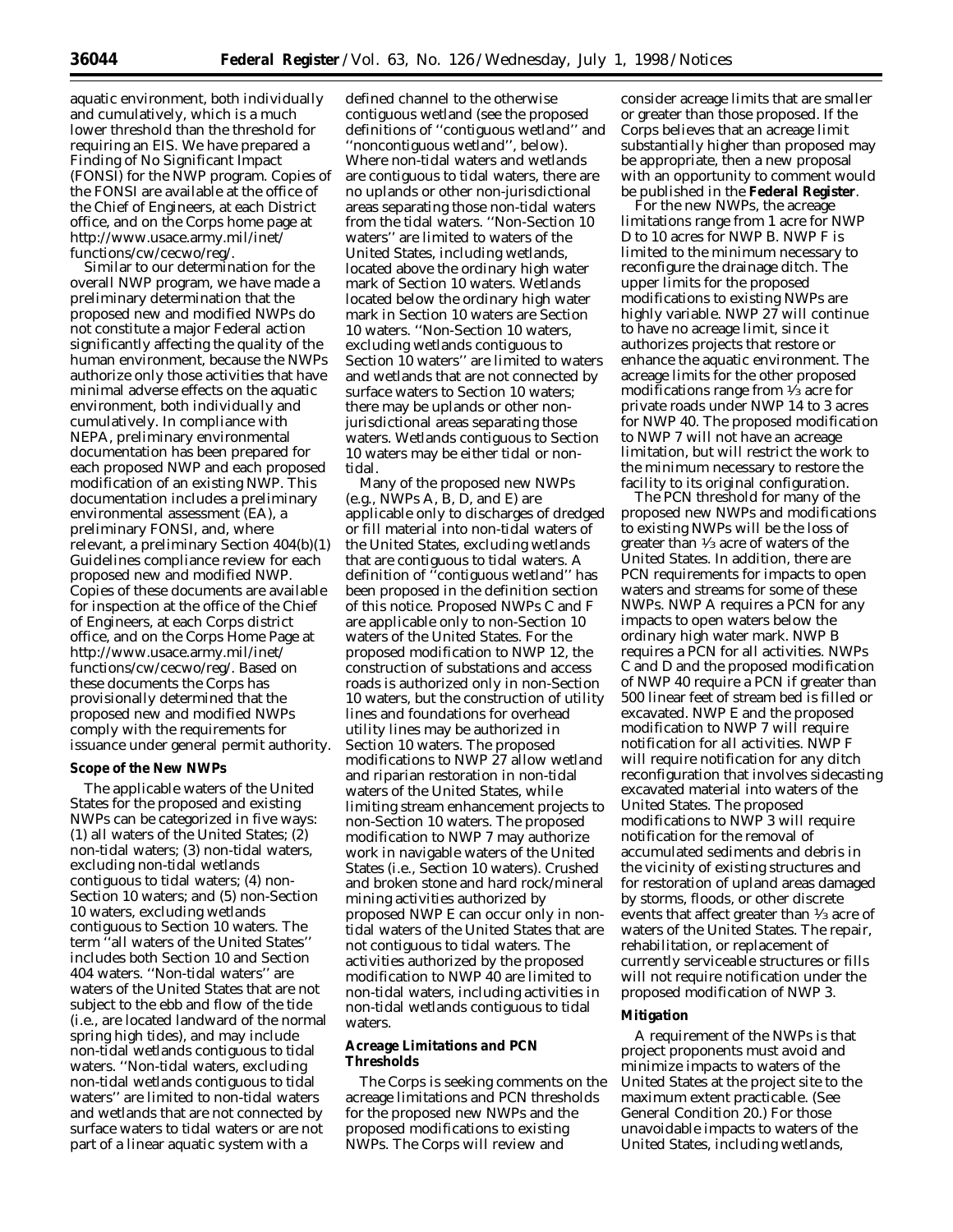compensatory mitigation may be required, either through regional conditioning or on a case-by-case basis. Compensatory mitigation will normally be required by district engineers for those projects which require notification (i.e., impacts to more than  $\frac{1}{3}$  acre of waters of the United States for most of the proposed NWPs). Compensatory mitigation will be required by Corps districts to offset the adverse environmental effects to the aquatic ecosystem of the proposed work to a level that ensures no more than minimal cumulative adverse environmental effects.

There are several ways that a permittee can provide compensatory mitigation for a project that is authorized by NWPs. The permittee can restore, create, enhance, or preserve wetlands or other aquatic habitats to replace the functions and values of the wetlands and other waters of the United States that are lost as a result of the project. In most situations, establishing or maintaining a vegetated buffer, including uplands adjacent to open waters, will be an important part of a mitigation plan. Another method of compensatory mitigation is mitigation banks. A mitigation bank is a site where wetlands or other aquatic resources are restored, created, enhanced, or preserved to provide compensatory mitigation in advance of the authorized impacts. The entity that developed the mitigation bank provides these aquatic resources in return for payment from the permittee. Federal guidance for the establishment, use, and operation of mitigation banks was published in the **Federal Register** on November 28, 1995 (60 FR 58605–58614). A third method of compensatory mitigation is in lieu fee programs, which may be used to offset losses of waters of the United States. In lieu fee programs are typically operated by States, counties, and private and public organizations who protect, restore, and enhance open space, including waters of the United States. Permittees may use in lieu fee programs that protect, enhance, or restore wetlands, riparian corridors, and open water areas, including upland buffers which protect water quality. The permittee pays a fee to the operator of the in lieu fee program in exchange for the protection, enhancement, and restoration of these areas. In lieu fee programs should be watershed based and focused in areas where restoring, enhancing, and preserving the aquatic system and associated uplands will provide the greatest overall protection of that particular watershed. Regardless of the method used to provide

compensatory mitigation, district engineers have the discretionary authority to determine the type and quantity of compensatory mitigation that is appropriate to replace lost aquatic functions and values.

#### **Cumulative Impacts**

Cumulative adverse effects on the aquatic environment caused by activities authorized by NWPs, regional general permits, and individual permits must be monitored by the districts on a watershed basis. Assessment of cumulative impacts on a watershed basis is the only technically sound approach and must focus on essential aquatic functions and values. No determination of minimal individual and cumulative adverse effects can be made on a national basis, because the functions and values of aquatic resources vary considerably across the nation and cannot be monitored or assessed by Corps headquarters. Individual districts are better suited to assess cumulative impacts because they have a better understanding of the local conditions and processes used to evaluate whether cumulative impacts to the aquatic environment in a particular watershed will be more than minimal as a result of work authorized by the Corps. In some watersheds, a large acreage of loss of waters offset with appropriate compensatory mitigation could occur and result in no more than minimal cumulative adverse effects on that watershed. Similar wetland losses in other watersheds could exceed the minimal impact threshold, if the wetlands in that watershed were of high value, or if historic wetland losses in that watershed were extensive, making the remaining wetlands especially valuable due to the scarcity of that habitat type. Therefore, each district generally monitors the losses of waters of the United States in each watershed, as well as the gains through restoration, enhancement, creation, and preservation of aquatic resources, to determine whether the effects of these actions result in more than minimal cumulative adverse effects on the aquatic environment. Regional conditions can be used by districts to allow the continued use of these NWPs while making certain that the individual and cumulative adverse environmental effects to the aquatic ecosystem are not more than minimal. The Corps has established a process on a nationwide basis (regional conditioning), a requirement that each district compensate for impacts through mitigation, as well as nationwide PCN limits, all of which will ensure no more than minimal adverse effects will occur

on a cumulative basis. The Corps will continue to work towards the goal of no net loss of functions and values of the Nation's aquatic resources.

Division engineers can revoke any of the proposed NWPs in aquatic environments of particularly high value or in specific geographic areas (e.g., watersheds), if they believe that use of particular NWPs in these areas will result in more than minimal individual and cumulative adverse environmental effects to the aquatic ecosystem. The proposed NWPs may be revoked where districts have implemented programmatic general permits (PGPs) for similar activities, as long as the PGP provides at least the level of protection of the aquatic environment that the Corps does through its NWP program.

#### **Data Collection by Corps Districts**

Corps districts use databases to collect information concerning permit applications, issued standard permits, issued general permit authorizations, denied permit applications, and enforcement activities. Most districts utilize the Regulatory Analysis and Management System (RAMS and RAMSII). The Corps has been continuously improving its data collection efforts, especially for the NWP Program. Districts have been collecting the following information for all permit actions, including NWP authorizations:

• The name of the permit applicant.

• The description and location of the work.

• The amount of requested impacts to non-tidal and/or tidal wetlands, in acres.

• The amount of authorized impacts to non-tidal and/or tidal wetlands, in acres.

• The amount of compensatory mitigation provided by the permittee, in acres of non-tidal and/or tidal wetlands restored, enhanced, created, or preserved.

• The amount of non-tidal and/or tidal wetlands impacted as a result of an unauthorized activity, in acres.

• The amount of non-tidal and/or tidal wetlands restored as a result of an enforcement action, in acres.

Since May 1, 1997, districts have been required to collect additional information on the environmental impacts of the NWPs. Wetland impacts are entered in the database as acres of wetlands permitted to be filled, excavated, drained, and flooded. Stream impacts are quantified in linear feet of stream bed that are permitted to be impacted by an activity that involves filling or excavation within a stream. The Corps is also collecting data on the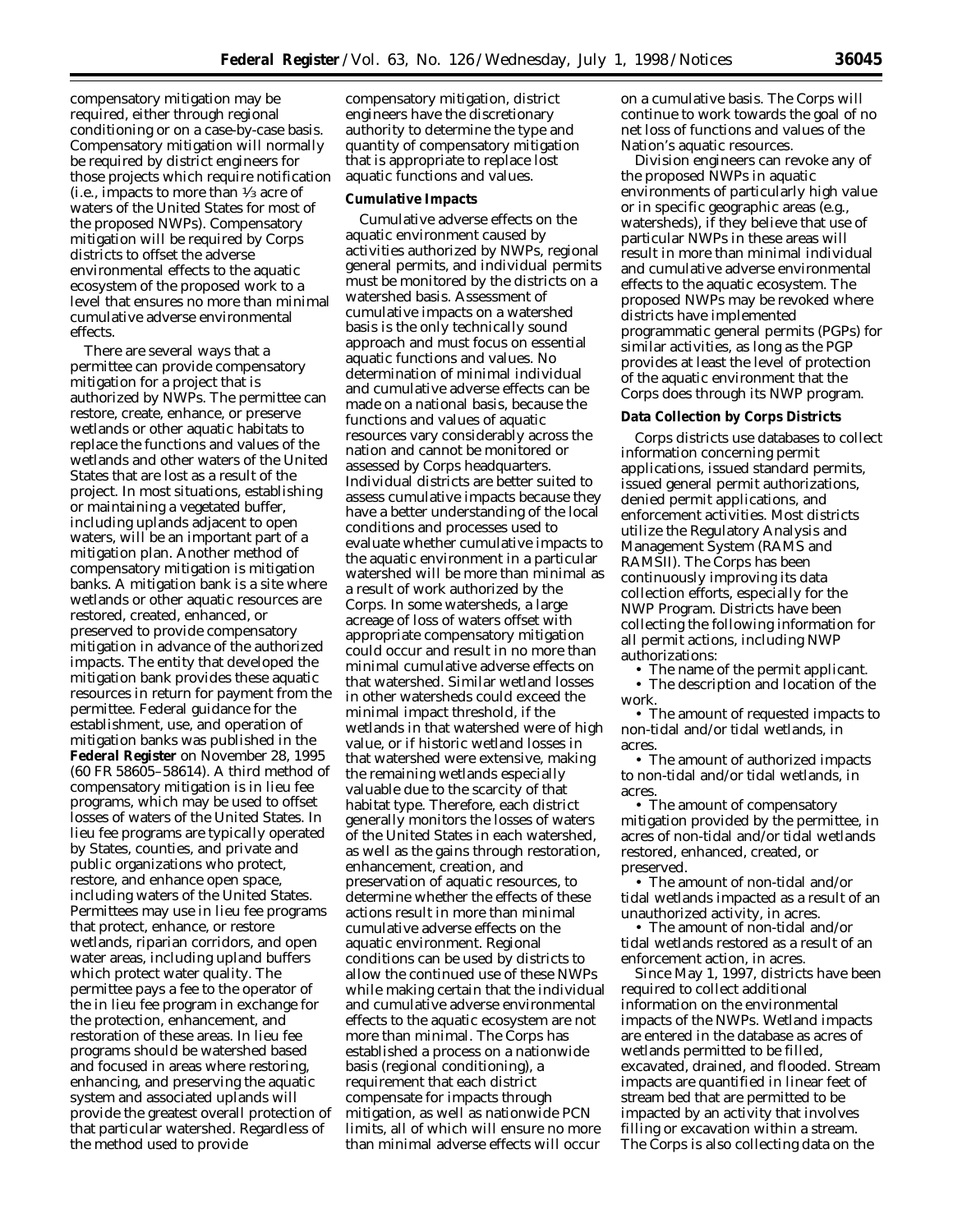types of waters impacted (i.e., estuarine, lacustrine, marine, palustrine, or riverine), based on the Cowardin classification system. As resources permit, Corps districts may use the remainder of the Cowardin classification system to better define the types of aquatic habitats being impacted. The United States Geological Survey (U.S.G.S.) hydrological unit code in which the affected waterbody is located is also entered into the database. The U.S.G.S. hydrological unit code system identifies over 2,000 watersheds nationwide. Wetland mitigation is entered in the database as acres of wetlands that are required to be restored, created, enhanced, and preserved. Mitigation for impacts authorized by NWPs is also tracked by the method of mitigation (i.e., mitigation provided by permittee, mitigation bank, or some other method, such as an in lieu fee program) and acreage of compensatory mitigation.

For the NWP program, the Corps is monitoring: (1) the number of verified authorizations; (2) the number of requests where discretionary authority was exercised because the activity would have resulted in more than minimal adverse effects; (3) the number of NWP authorization requests that were denied and an individual permit review was required; (4) the number of NWP authorization requests that were withdrawn because no permit was required; (5) the number of NWP authorization requests that were withdrawn based on the applicant's decision; and (6) the number of NWP authorization requests that were withdrawn because the Corps received more than one request for the same project (i.e., an accounting error occurred).

In addition, the Corps is collecting data on the impact of the NWPs on Federally-listed endangered and threatened species and their critical habitat. The Corps is monitoring whether or not a particular activity is proposed in critical habitat for a

Federally-listed endangered or threatened species. The Corps is also collecting data on which endangered or threatened species are involved in verified NWP activities, as well as the ESA determination for that activity (i.e., no effect, not likely to adversely affect, no jeopardy/no adverse modification, or jeopardy/adverse modification).

As part of its effort to develop NWPs to replace NWP 26, the Corps has been collecting more data on the types of activities authorized by NWP 26. For this data collection effort, these types of activities are classified as follows: institutional, agricultural, silvicultural, mining aggregates, mining other, retail individual, retail multiple, residential multiple, industrial, transportation, storm water management, impoundment, treatment facility, or ''other''. The Corps is also classifying these activities into the following categories: commercial, noncommercial, and governmental. For every NWP action, the location of the impact area within the watershed is recorded as either: (1) above headwaters or in isolated waters, or (2) below headwaters and not in isolated waters. When NWP 26 expires, the Corps will no longer collect the data mentioned in this paragraph.

Data collection requires a balance between the amount of work required to evaluate permit applications and the usefulness of the data to monitor the impacts of the authorized activities on the aquatic environment. The amount and types of collected information should be limited to the data that is needed for cumulative impact assessment while allowing districts the time and personnel resources to effectively evaluate permit applications and conduct enforcement activities. Corps districts will continue to monitor regulated activities on a watershed basis to ensure that the activities authorized by NWPs do not result in more than minimal cumulative adverse effects on the aquatic environment in a particular watershed. In addition, data collection

helps the Corps monitor the effects of authorized activities on endangered and threatened species. In the future, the Corps will evaluate our current overall data collection efforts on standard and general permits, including NWPs, to better and more consistently assess the effects of these actions on the aquatic environment.

# **Process for Issuing the New and Modified NWPs**

The process for issuing the proposed new and modified NWPs is illustrated in Figure 1. The regional conditioning and 401/CZM certification processes are also illustrated in Figure 1. The proposal in this **Federal Register** is the beginning of this process. During the 60 day comment period, there will be a public hearing in Washington, DC to solicit comments on the proposed new and modified NWPs. We will initially review the comments received in response to this **Federal Register** notice with a task force staffed by Corps regulatory field personnel. Upon completion of our initial review of the comments, we will complete an initial draft of the final NWPs and begin agency coordination; this process will last approximately 2 months. After agency coordination is finished, we will complete the final version of the NWPs for publication in the **Federal Register** by December 28, 1998. The State 401/ CZM agencies will have 60 days to complete their certification decisions. The Corps will then finalize its regional conditions and then certify that the NWPs, with any regional conditions or geographic revocations, will only authorize activities with minimal adverse environmental effects, both individually and cumulatively. The NWPs will become effective 90 days later, as NWP 26 expires. The Corps regional conditioning and 401/CZM certification processes are discussed elsewhere in this notice.

**BILLING CODE 3710–92–p**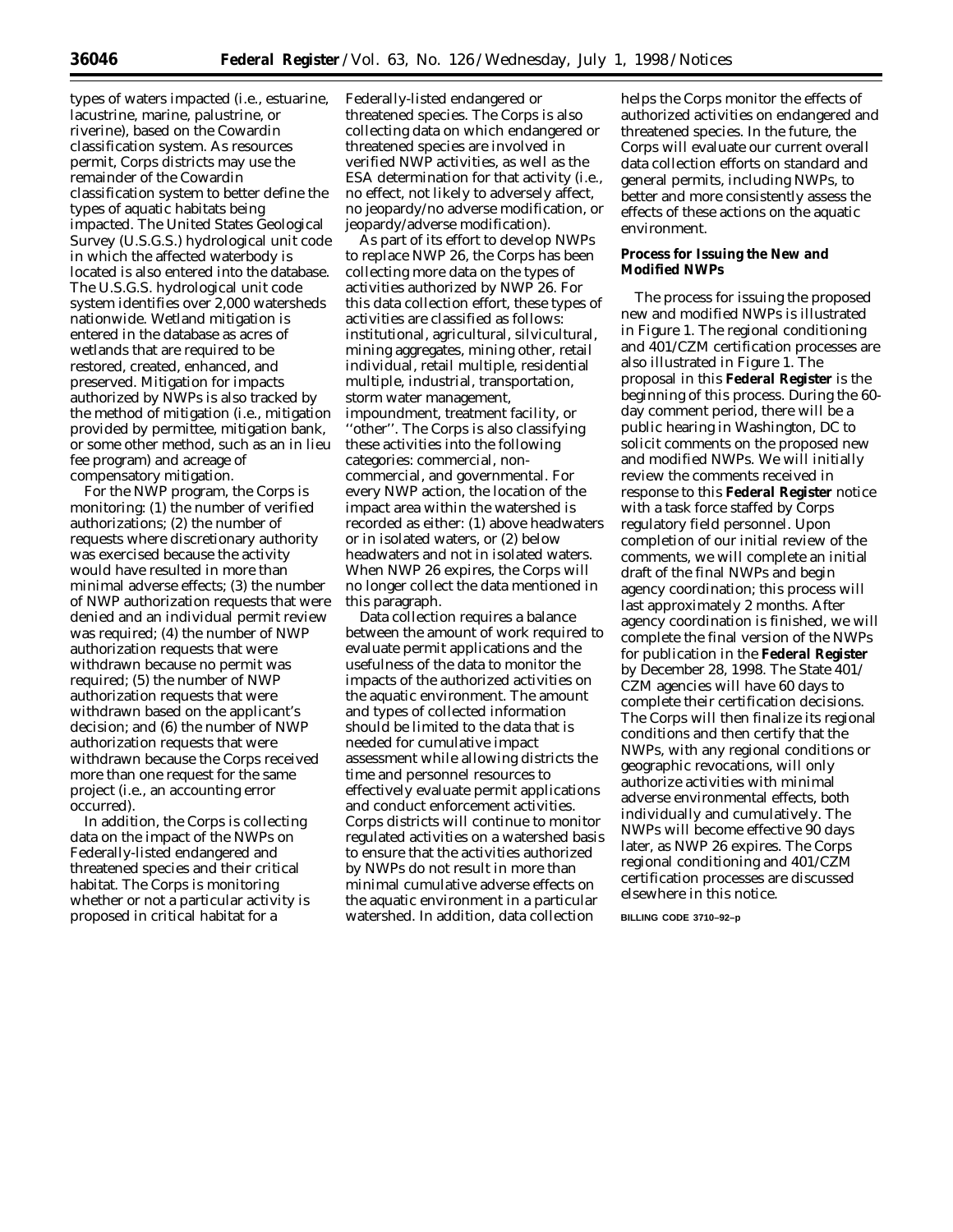

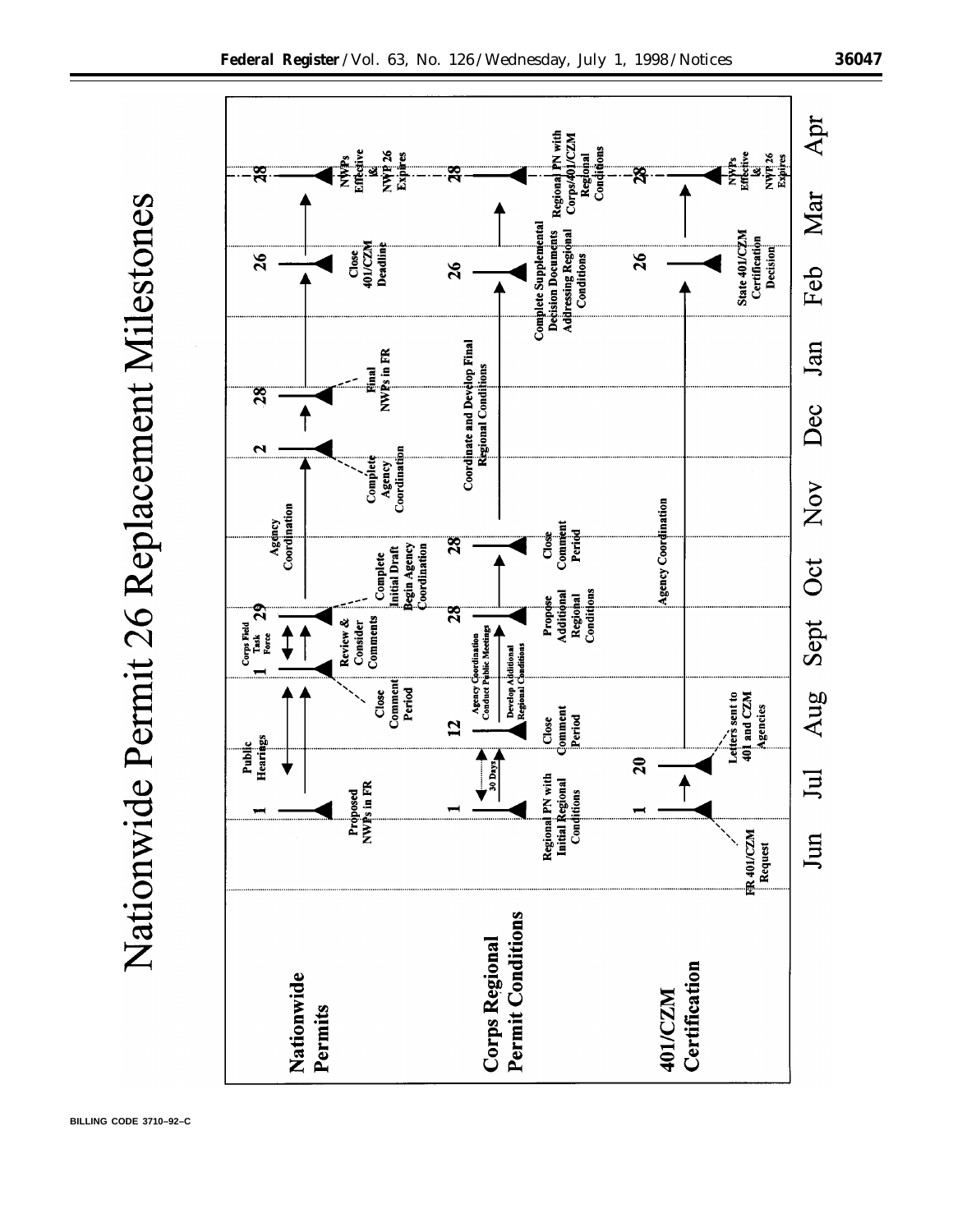# **Regional Conditioning of Nationwide Permits**

As previously discussed in this notice, the Corps is committed to developing a package of replacement permits with demonstrably less environmental impact than the permit they replace. An important element in achieving this goal is the successful implementation of a significantly improved regionalization process. The coordinated involvement of States, Tribes, the public, and others, at the District level, will assist the Corps in identifying appropriate conditions and in developing permits that ensure effective protection at the local level of wetlands and other water resources. Moreover, effective regional conditioning of the NWPs by the Corps Districts will ensure compliance with the statutory requirement that the NWPs result in no more than minimal adverse effects on the aquatic environment and will support the Administration's goal of no net loss of aquatic functions and values on a watershed and programmatic basis.

Although a regionalization process has been required during past reissuances of the NWPs, we recognize that those efforts were not always the most effective in ensuring the development of appropriate conditions in each Corps District. We are confident, however, that the process proposed in today's notice is fundamentally different from those past approaches and will yield an improved environmental result that makes sense for local watersheds throughout the country. In general terms, the new approach provides the public, as well as other Federal and State/Tribal agencies, with two opportunities to comment on proposed Corps regional conditions before they are finalized, involves a more active and coordinated role for the Federal resource agencies throughout the process, and results in final decision documents that include certifications by each Division Engineer that each NWP, as conditioned, will authorize only minimal adverse environmental effects. The regionalization process is outlined in greater detail below.

There are two types of regional conditions: conditions added as part of the Section 401 water quality certification/Coastal Zone Management Act (401/CZM) process and conditions added by the Corps Divisions after consultation with Corps Districts, other agencies, and the public. The 401/CZM regional conditions for the proposed NWPs automatically become regional conditions on those NWPs. However, if the division engineer determines that

those conditions do not meet the provisions of 33 CFR 325.4, the 401 certification and/or CZM concurrence will be treated as a denial without prejudice. The 401/CZM regional conditions must be announced by the final Corps public notice concerning the final NWPs. Corps regional conditions should generally not, but may, duplicate 401/CZM regional conditions. Corps regional conditions are added to NWPs by division engineers after a public notice comment period. Corps regional conditions cannot increase the terms or limits of the NWPs, delete or modify NWP conditions, change or be inconsistent with Corps regulations, be unenforceable, require an individual 401 water quality certification or CZM concurrence, or require another agency decision, review, or approval.

When each Corps district issues its initial public notice for the proposed NWPs, approximately concurrent with this **Federal Register** notice, the public notice will include: (1) Corps regional conditions for NWP 26, if any, that are applicable to any of the proposed NWPs; (2) the existing Corps regional conditions, if any, for the NWPs that are proposed to be modified (i.e., NWPs 3, 7, 12, 14, 27, and 40); and (3) any additional Corps regional conditions that the district is proposing at that time. This initial public notice will also request comments or suggestions for additional Corps regional conditions for the NWPs. The initial public notice may also include, for informational purposes only, any State/tribal 401/CZM regional conditions for NWP 26 and for the NWPs that are proposed to be modified. The public does not have the opportunity to comment on the State/ tribal 401/CZM regional conditions through the Corps. There is a separate State/tribal process that involves the public regarding State/tribal 401/CZM certifications. Each district will announce the final State/tribal 401/CZM regional conditions in the final NWP public notice. Each district may also propose Corps regional conditions for any existing NWP in this initial public notice.

The initial public notice will request that the general public and other agencies submit comments on the NWPs and any regional conditions proposed by the Corps, to suggest additional Corps regional conditions, or to suggest specific watersheds or waterbodies where Corps regional conditions should be implemented, or geographic areas or specific watersheds or waterbodies where certain NWPs should be suspended or revoked. After the close of the comment period for the initial public notice, each district will

coordinate with the Federal and State resource agencies to develop additional Corps regional conditions. In addition, each district will hold a public meeting to discuss regional conditioning of the NWPs with the public and representatives of Federal, State, tribal, and local agencies. Based on the initial input, the Corps will develop proposed regional conditions and each district will issue a second public notice to solicit comments on those proposed Corps regional conditions. After the close of the comment period for the second public notice, each district will coordinate with the Federal and State resource agencies to develop final Corps regional conditions. Prior to the publication of the final NWPs in the **Federal Register**, the District Engineer will meet with the Regional Administrator of EPA and the Regional Directors of FWS and NMFS to discuss the proposed regional conditions and resolve any disputes concerning Corps regional conditions.

Prior to the date the NWPs become effective, each Division Engineer will prepare supplemental decision documents addressing the regional conditions for each NWP. Each decision document will include a statement, by the Division Engineer, certifying that the Corps regional conditions imposed on the NWPs will ensure that those NWPs will authorize only activities with minimal adverse effects. After the Division Engineer establishes the Corps regional conditions, each district will issue final public notices announcing the final 401/CZM regional conditions and Corps regional conditions. Each district may propose additional Corps regional conditions in future public notices.

Corps regional conditions will be tailored to the issues related to the aquatic environment within each district, and will be used to ensure that the effects of the NWP program on the aquatic environment are minimal, both individually and cumulatively. Corps regional conditions can cover a large geographic area (e.g., a State or county), a particular waterbody or watershed, or a specific type of water of the United States (e.g., trout streams). Examples of Corps regional conditions that may be used by districts to restrict the use of the NWPs include:

• Restricting the types of waters of the United States where the NWPs may be used (e.g., fens, hemi-marshes, prairie potholes, bottomland hardwoods, etc.) or prohibiting the use of some or all of the NWPs in those types of waters or in specific watersheds;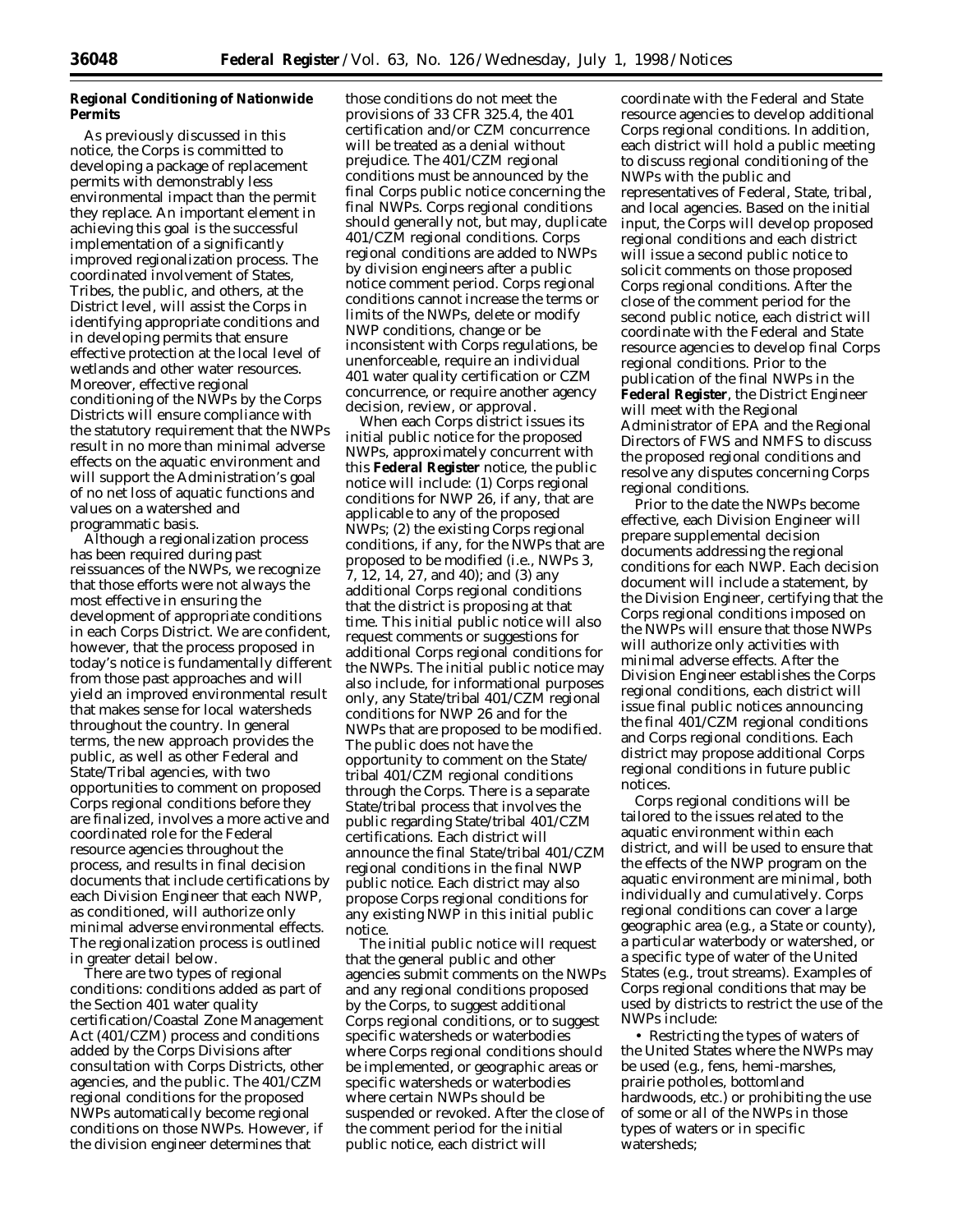• Restricting or prohibiting the use of NWPs in areas covered by a Special Area Management Plan, or an Advanced Identification study with associated regional general permits;

• Adding ''Notification'' requirements to NWPs to require PCNs for all work in certain watersheds or certain types of waters of the United States, or lowering the PCN threshold;

• Reducing the acreage thresholds in certain types of waters of the United States;

• Revoking certain NWPs on a geographic or watershed basis;

• Restricting activities authorized by NWPs to certain times of the year in certain waters of the United States, to minimize the adverse effects of those activities on areas used by fish or shellfish for spawning, nesting wildlife, or other ecologically cyclical events.

The Corps regional conditions implemented by each district do not supersede the general conditions of the nationwide permit program. The general conditions address the Endangered Species Act, the National Historic Preservation Act of 1966, the Wild and Scenic Rivers Act, Section 401 water quality certification, Coastal Zone Management, navigation, etc. Given the extent of the coordination already mandated by Federal law, the addition of regional conditions at the State, Tribal, watershed, or geographic level will help ensure that important public interest factors are considered when evaluating projects for NWP authorization.

Comments on regional issues and regional conditions must be sent to the appropriate District Engineer, as indicated below: Alabama

Mobile District Engineer, ATTN: CESAM–OP–S, 109 St. Joseph Street, Mobile, AL 36602–3630 Alaska

- Alaska District Engineer, ATTN: CEPOA–CO–R, P.O. Box 898, Anchorage, AK 99506–0898
- Arizona

Los Angeles District Engineer, ATTN:

CESPL–CO–R, P.O. Box 2711, Los

Angeles, CA 90053–2325 Arkansas

- Little Rock District Engineer, ATTN: CESWL–CO–P, P.O. Box 867, Little Rock, AR 72203–0867
- California
- Sacramento District Engineer, ATTN: CESPK–CO–O, 1325 J Street, Sacramento, CA 95814–4794 Colorado
- Albuquerque District Engineer, ATTN: CESPA–CO–R, 4101 Jefferson Plaza NE, Rm 313, Albuquerque, NM 87109

**Connecticut** New England District Engineer, ATTN: CENAE–OD–R, 696 Virginia Road, Concord, MA 01742–2751 Delaware Philadelphia District Engineer, ATTN: CENAP–OP–R, Wannamaker Building, 100 Penn Square East Philadelphia, PA 19107–3390 Florida Jacksonville District Engineer, ATTN: CESAJ–CO–R, P.O. Box 4970, Jacksonville, FL 32202–4412 Georgia Savannah District Engineer, ATTN: CESAS–OP–F, P.O. Box 889, Savannah, GA 31402–0889 Hawaii Honolulu District Engineer, ATTN: CEPOH–ET–PO, Building 230, Fort Shafter, Honolulu, HI 96858–5440 Idaho Walla Walla District Engineer, ATTN: CENWW–OP–RF, 210 N. Third Street, City-County Airport, Walla Walla, WA 99362–1876 Illinois Rock Island District Engineer, ATTN: CEMVR–RD, P.O. Box 004, Rock Island, IL 61204–2004 Indiana Louisville District Engineer, ATTN: CELRL–OR–F, P.O. Box 59, Louisville, KY 40201–0059 Iowa Rock Island District Engineer, ATTN: CEMVR–RD, P.O. Box 2004, Rock Island, IL 61204–2004 Kansas Kansas City District Engineer, ATTN: CENWK–OD–P, 700 Federal Building, 601 E. 12th Street, Kansas City, MO 64106–2896 Kentucky Louisville District Engineer, ATTN: CELRL–OR–F, P.O. Box 59, Louisville, KY 40201–0059 Louisiana New Orleans District Engineer, ATTN: CEMVN–OD–S, P.O. Box 60267, New Orleans, LA 70160–0267 Maine New England District Engineer, ATTN: CENAE–OD–R, 696 Virginia Road, Concord, MA 01742–2751 Maryland Baltimore District Engineer, ATTN: CENAB–OP–R, P.O. Box 1715, Baltimore, MD 21203–1715 **Massachusetts** New England District Engineer, ATTN: CENAE–OD–R, 696 Virginia Road, Concord, MA 01742–2751 Michigan Detroit District Engineer, ATTN: CELRE–CO–L, P.O. Box 1027, Detroit, MI 48231–1027 Minnesota St. Paul District Engineer, ATTN:

CEMVP–CO–R, 190 Fifth Street East, St. Paul, MN 55101–1638 Mississippi Vicksburg District Engineer, ATTN: CEMVK–CO–0, 201 N. Frontage Road, Vicksburg, MS 39180–5191 Missouri Kansas City District Engineer, ATTN: CENWK–OD–P, 700 Federal Building, 601 E. 12th Street, Kansas City, MO 64106–2896 Montana Omaha District Engineer, ATTN: CENWO–OP–R, 215 N. 17th Street, Omaha, NE 68102–4978 Nebraska Omaha District Engineer, ATTN: CENWO–OP–R, 215 N. 17th Street, Omaha, NE 68102–4978 Nevada Sacramento District Engineer, ATTN: CESPK–CO–O, 1325 J Street, Sacramento, CA 95814–2922 New Hampshire New England District Engineer, ATTN: CENAE–OD–R, 696 Virginia Road, Concord, MA 01742–2751 New Jersey Philadelphia District Engineer, ATTN: CENAP–OP–R, Wannamaker Building, 100 Penn Square East, Philadelphia, PA 19107–3390 New Mexico Albuquerque District Engineer, ATTN: CESWA–CO–R, 4101 Jefferson Plaza NE, Rm 313, Albuquerque, NM 87109 New York New York District Engineer, ATTN: CENAN–OP–R, 26 Federal Plaza, New York, NY 10278–9998 North Carolina Wilmington District Engineer, ATTN: CESAW–CO–R, P.O. Box 1890, Wilmington, NC 28402–1890 North Dakota Omaha District Engineer, ATTN: CENWO–OP–R, 215 North 17th Street, Omaha, NE 68102–4978 Ohio Huntington District Engineer, ATTN: CELRH–OR–F, 502 8th Street, Huntington, WV 25701–2070 Oklahoma Tulsa District Engineer, ATTN: CESWT–OD–R, P.O. Box 61, Tulsa, OK 74121–0061 Oregon Portland District Engineer, ATTN: CENWP–PE–G, P.O. Box 2946, Portland, OR 97208–2946 Pennsylvania Baltimore District Engineer, ATTN: CENAB–OP–R, P.O. Box 1715, Baltimore, MD 21203–1715 Rhode Island New England District Engineer, ATTN: CENAE–OD–R, 696 Virginia Road, Concord, MA 01742–2751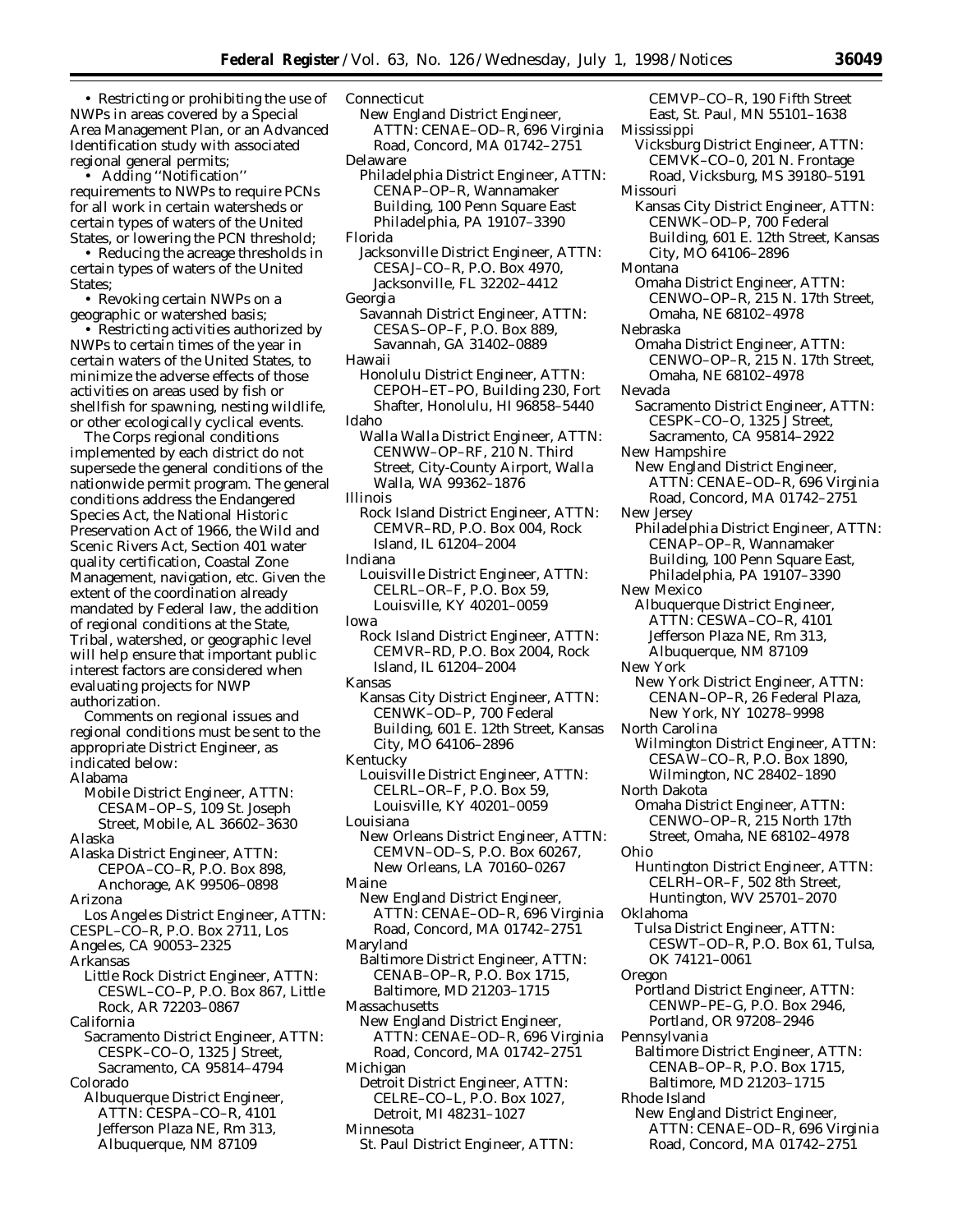- South Carolina Charleston District Engineer, ATTN: CESAC–CO–P, P.O. Box 919, Charleston, SC 29402–0919 South Dakota Omaha District Engineer, ATTN: CENWO–OP–R, 215 North 17th Street, Omaha, NE 68102–4978 Tennessee Nashville District Engineer, ATTN: CELRN–OR–F, P.O. Box 1070, Nashville, TN 37202–1070 Texas Ft. Worth District Engineer, ATTN: CESWF–OD–R, P.O. Box 17300, Ft. Worth, TX 76102–0300 Utah Sacramento District Engineer, ATTN: CESPK–CO–O, 1325 J Street, CA 95814–2922 Vermont New England District Engineer, ATTN: CENAE–OD–R, 696 Virginia Road, Concord, MA 01742–2751 Virginia Norfolk District Engineer, ATTN: CENAO–OP–R, 803 Front Street, Norfolk, VA 23510–1096 Washington Seattle District Engineer, ATTN: CENWS–OP–RG, P.O. Box 3755, Seattle, WA 98124–2255 West Virginia Huntington District Engineer, ATTN: CELRH–OR–F, 502 8th Street, Huntington, WV 25701–2070 Wisconsin St. Paul District Engineer, ATTN: CEMVP–CO–R, 190 Fifth Street East, St. Paul, MN 55101–1638 Wyoming Omaha District Engineer, ATTN: CENWO–OP–R, 215 North 17th Street, NE 68102–4978 District of Columbia Baltimore District Engineer, ATTN: CENAB–OP–R, P.O. Box 1715, Baltimore, MD 21203–1715 Pacific Territories Honolulu District Engineer, ATTN: CEPOH–ET–PO, Building 230, Fort Shafter, Honolulu, HI 96858–5440 Puerto Rico & Virgin Islands
- Jacksonville District Engineer, ATTN: CESAJ–CO–R, P.O. Box 4970, Jacksonville, FL 32202–4412

# **State (or Tribal) Certification of Nationwide Permits**

State or tribal water quality certification pursuant to Section 401 of the Clean Water Act, or waiver thereof, is required for activities authorized by NWPs which may result in a discharge into waters of the United States. In addition, any State with a Federally approved Coastal Zone Management (CZM) Plan must agree with the Corps determination that activities authorized by NWPs which are within, or will affect any land or water uses or natural resources of the State's coastal zone, are consistent with the CZM plan. Section 401 water quality certifications and/or CZM consistency determinations may be conditioned, denied, or authorized for parts of the NWPs.

The Corps believes that, in general, the activities authorized by the NWPs will not violate State or tribal water quality standards and will be consistent with State CZM Plans. The NWPs are conditioned to ensure that adverse environmental effects will be minimal and are the types of activities that would be routinely authorized, if evaluated under the individual permit process. The Corps recognizes that in some States or tribes there will be a need to add regional conditions or individual State or tribal review for some activities to ensure compliance with State or tribal water quality standards or consistency with State CZM Plans. The Corps goal is to develop such conditions so that the States or tribes can issue 401 water quality certifications or CZM consistency agreements. Therefore, each Corps district will initiate discussions with their respective States or tribes, as appropriate, following publication of this proposal to discuss issues of concern and identify regional modification and other approaches to the scope of waters, activities, discharges, and notification, as appropriate, to resolve these issues. Note that there will be some States where an SPGP has been adopted and the NWPs have been wholly or partially revoked. Concurrent with today's proposal, Corps districts may be proposing modification or revocation of the NWPs in States where SPGPs will be used in place of some or all of the NWP program.

*Section 401 of the Clean Water Act:* This **Federal Register** notice of these NWPs serves as the Corps application to the States, tribes, or EPA, where appropriate, for 401 water quality certification of the activities authorized by these NWPs. The States, tribes, and EPA, where appropriate, are requested to issue, deny, or waive certification pursuant to 33 CFR 330.4(c) for these NWPs.

Proposed NWPs A, B, C, D, E, and F, and the proposed modifications to NWPs 12, 14, 27, and 40 involve activities which would result in discharges and therefore 401 water quality certification is required.

The proposed modifications to NWPs 3 and 7 involve various activities, some of which may result in a discharge and require 401 water quality certification

and others of which do not. State denial of 401 water quality certification for any specific NWP affects only those activities which may result in a discharge. For those activities not involving discharges, the NWP remains in effect.

If a State denies a 401 water quality certification for certain activities within that State, then the Corps will deny NWP authorization for those activities without prejudice. Corps districts will issue provisional NWP verification letters upon receipt of a PCN for such projects. The provisional verification letter will contain all general and regional conditions as well as any project specific conditions the Corps determines are necessary, and will notify the applicant that they must obtain a project specific Section 401 water quality certification, or waiver thereof, prior to starting work in waters of the United States. Anyone wanting to perform such activities where a PCN is not required must first obtain a project specific 401 water quality certification or waiver thereof from the State before proceeding under the NWP. This requirement is provided at 33 CFR 330.4(c).

*Section 307 of the Coastal Zone Management Act (CZMA):* This **Federal Register** notice serves as the Corps determination that the activities authorized by these NWPs are consistent with States' CZM programs, where applicable. This determination is contingent upon the addition of State CZM conditions and/or regional conditions or the issuance by the State of an individual consistency concurrence, where necessary. The States are requested to agree or disagree with the consistency determination pursuant to 33 CFR 330.4(d) for these NWPs.

The Corps CZMA consistency determination only applies to NWP authorizations for activities that are within, or affect any land or water uses or natural resources of a State's coastal zone. NWP authorizations for activities that are not within or would not affect a State's coastal zone are not contingent on such State's agreement or disagreement with the Corps consistency determinations.

If a State disagrees with the Corps consistency determination for certain activities, then the Corps will deny authorization for those activities without prejudice. Corps districts will issue provisional NWP verification letters upon receipt of a PCN for such projects. The provisional verification letter will contain all general and regional conditions as well as any project specific conditions the Corps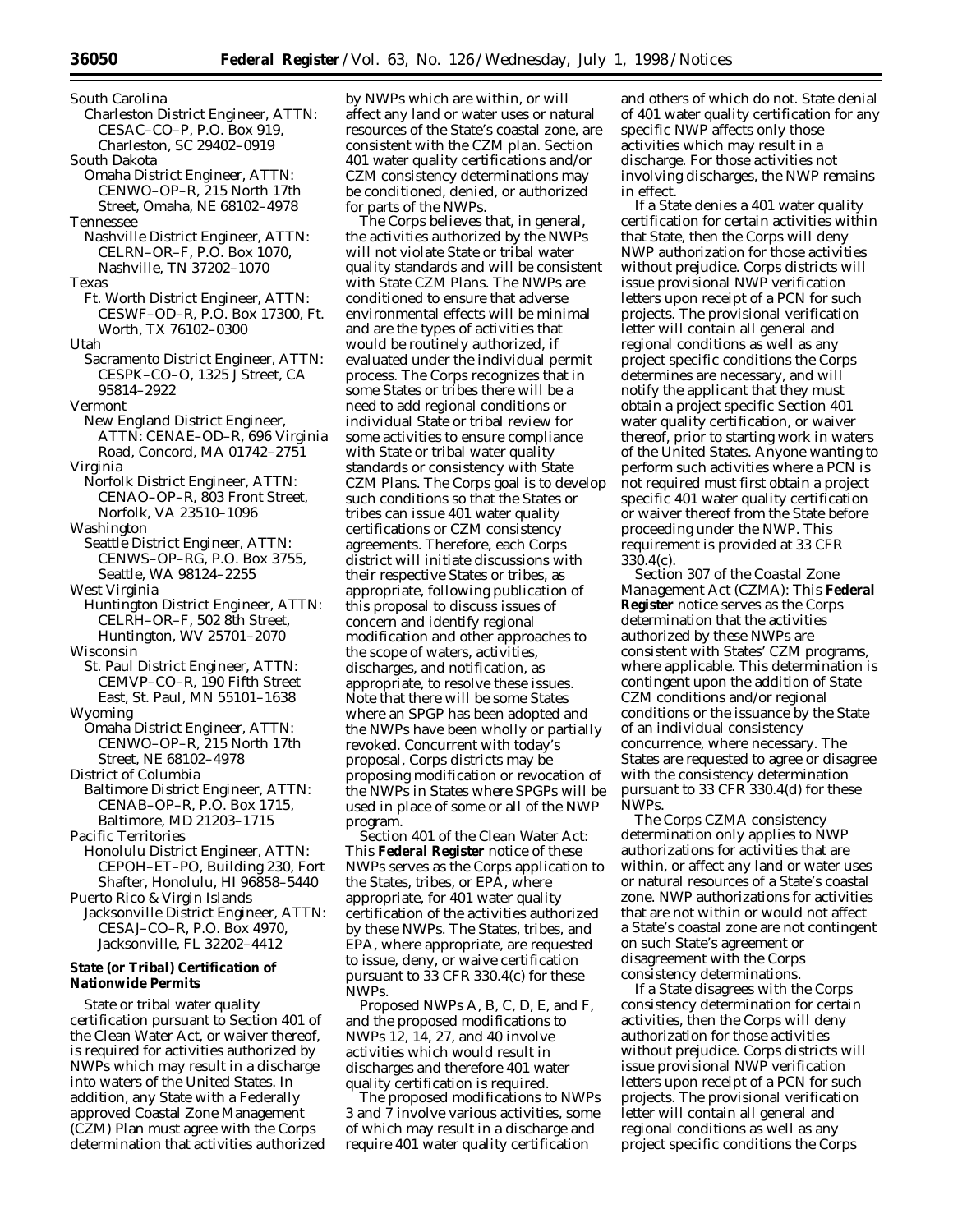determines are necessary, and will notify the applicant that they must obtain a project specific CZMA consistency determination prior to starting work in waters of the United States. Anyone wanting to perform such activities where a PCN is not required must present a consistency certification to the appropriate State agency for concurrence. Upon concurrence with such consistency certifications by the State, the activity would be authorized by the NWP. This requirement is provided at 33 CFR 330.4(d).

# **Discussion of Proposed Nationwide Permits**

The following is a discussion of the new NWPs we are proposing to issue. We have identified these NWPs by letters received in response to the December 13, 1996, **Federal Register**, Final Notice of Issuance, Reissuance, and Modification of Nationwide Permits (61 FR 65874) and as a result of a workshop at the Corps 1997 Biennial National Regulatory Program Conference. If issued, they would be placed at a reserved NWP number or given a new number. The proposed modification to NWP 29 is discussed at the end of the preamble.

# *A. Residential, Commercial, and Institutional Activities*

One commenter recommended an NWP to authorize the construction of residential developments and associated activities, including roads, stormwater management facilities, and amenities for recreation, such as golf courses, swimming pools, playing fields, and hiking and biking trails.

Similar comments were received recommending that the Corps develop an NWP for the construction of industrial and office developments, including retail and recreational facilities. Another commenter recommended an NWP for the development and modification of commercial real estate projects, with different thresholds for site plan development and the construction of roads and utilities. A third commenter recommended an NWP for commercial and industrial activities. An NWP for commercial development activities was also recommended by the participants at the 1997 Biennial National Regulatory Program Conference workshop.

Comments were also received recommending an NWP for the construction of Federal, State, Tribal and local government buildings and institutional buildings, including, but not limited to, schools, fire stations, public works buildings, libraries, hospitals and places of worship, and

their attendant features (septic systems, parking lots, loading docks, playgrounds, etc.).

From May 1, 1997, through December 31, 1997, NWP 26 was used to authorize 1,581 residential, commercial or institutional developments, impacting approximately 835 acres of wetlands and 42,190 linear feet of stream bed. Approximately 2,634 acres of compensatory mitigation were provided to offset the adverse environmental effects of these projects.

The Corps is proposing an NWP to authorize discharges of dredged or fill material into non-tidal waters of the United States, excluding wetlands contiguous to tidal waters, for residential, commercial, and institutional development activities, and associated infrastructure, including utilities, roads, driveways, and sidewalks. Infrastructure is integral to residential, commercial, and institutional development activities, and should be included as a part of the single and complete project for NWP authorization, unless the road or utility line is a component of a separate linear project that will provide service to other residential subdivisions, commercial sites, or other areas.

This NWP is intended to authorize the construction of residential developments (particularly subdivisions), commercial developments, and institutional developments with minimal impacts that comply with the terms and conditions of the permit. These types of activities are currently authorized by NWP 26. This NWP is not intended to replace NWP 29, which authorizes the construction of a single family residence to be used only by the person who will use the house as a personal residence. Contractors and commercial developers cannot use NWP 29 to construct a residence which would subsequently be offered for sale upon completion. Furthermore, NWP 29 authorizes discharges into all non-tidal waters of the United States, whereas NWP A authorizes discharges into non-tidal waters of the United States, excluding non-tidal wetlands contiguous to tidal waters.

The Corps is also considering and seeking comments on options to establish acreage limits for this NWP. One option would be to establish a simple acreage limit, such as 3 acres, for a single and complete project. Another option would be to establish a sliding scale or indexing of impact acreage limits for this NWP, based on parcel size, percentage of wetlands on the parcel, or other criteria. An example of

such a sliding scale, based on parcel size, is shown in the table below:

| Parcel Size            | Maximum<br>acreage<br>loss author-<br>ized |
|------------------------|--------------------------------------------|
|                        | $\frac{1}{4}$ acre.                        |
| 5–10 acres             | $\frac{1}{2}$ acre.                        |
| 10-15 acres            | 1 acre.                                    |
| 15-100 acres           | 2 acres.                                   |
| Greater than 100 acres | 3 acres.                                   |

Such a scheme helps ensure minimal adverse impacts by authorizing smaller impacts for smaller projects and encouraging planning of developments that reduces impacts to aquatic resources. For example, under a sliding scale, a 25-acre development could result in the loss of only 2 acres of waters of the United States, whereas under a simple acreage limit the permittee could impact up to 3 acres. For NWP A, the Corps is soliciting comments on the use of a sliding scale, as well as acreage for parcel sizes and impacts to waters of the United States that would be used for the sliding scale. The Corps is also seeking comments on the benefits and drawbacks of such a sliding scale. The Corps is also seeking comments on the PCN threshold(s) that would be used in conjunction with the sliding scale of acreage limitation.

The Corps is proposing to require a PCN for losses of greater than 1⁄3 acre of non-tidal waters of the United States, or for any project that would result in the loss of any open waters, such as perennial or intermittent stream beds or lakes. The PCN will be subject to Corpsonly review where the project would result in the loss of 1 acre or less of waters of the United States, and to review by the Corps and coordinating agencies where the loss of waters of the United States would exceed 1 acre. As part of the PCN, applicants must submit a written statement to the District Engineer explaining why discharges in waters of the United States must occur, what measures were taken to avoid and minimize impacts, and how the permittee will provide compensatory mitigation for those impacts. We have conditioned this NWP to require compensatory mitigation for projects resulting in the loss of greater than 1⁄3 acre of waters of the United States. In general, compensatory mitigation for losses below 1 acre will be provided most effectively through mitigation banks and in lieu fee programs. The compensatory mitigation proposal required for the PCN does not have to include detailed plans and implementation schedules, but must adequately describe the proposal so that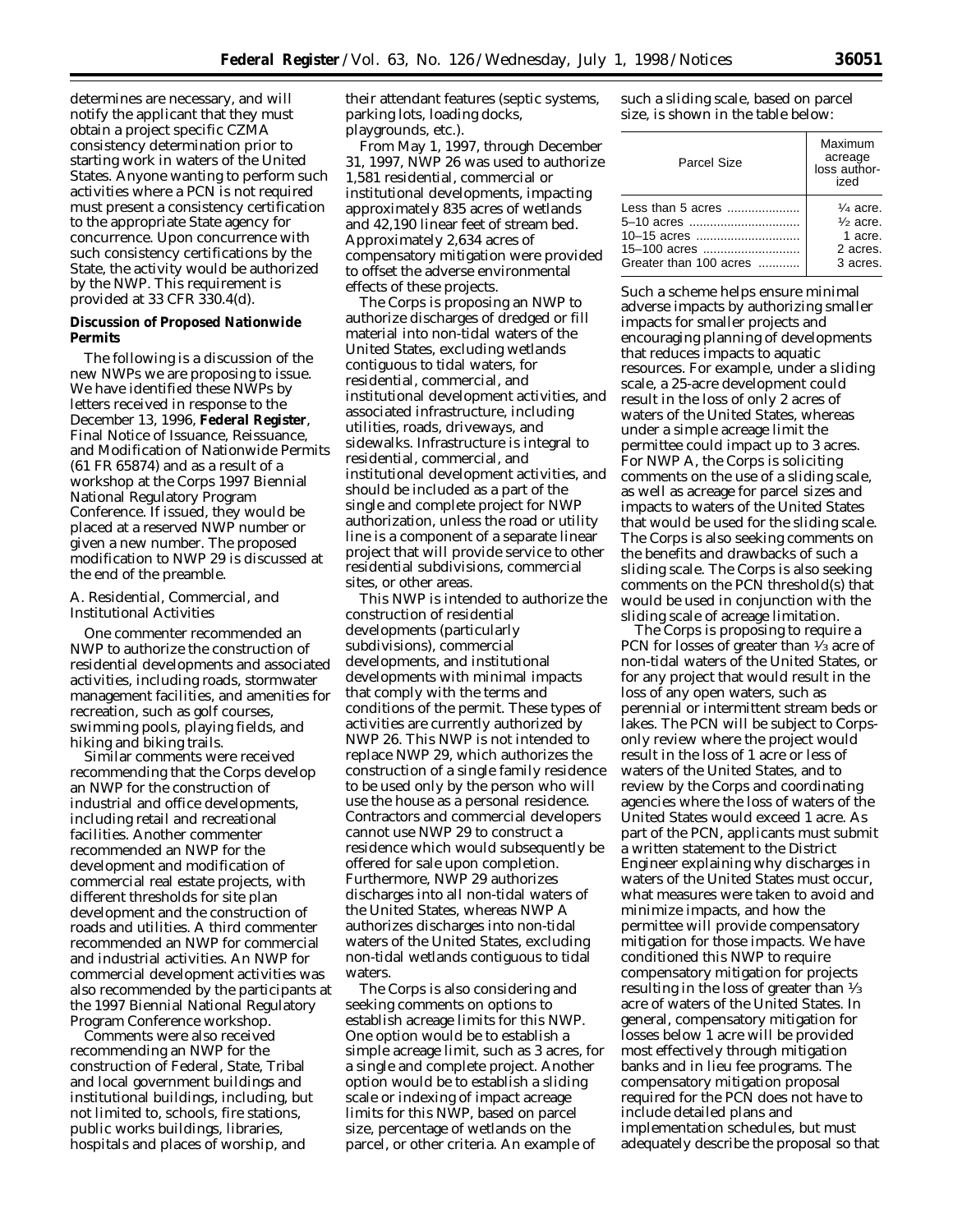the District Engineer can determine if the proposed compensatory mitigation is appropriate. If the project involves streams or other open water, then buffers, including upland areas adjacent to the open waters, to these areas may be required as a part of the compensatory mitigation proposal. The permittee may be required to submit detailed compensatory mitigation plans at a later date as a special condition of the NWP authorization unless a mitigation bank or in lieu fee program is used to provide the compensatory mitigation. For many of these types of projects, the Corps believes that compensatory mitigation is necessary to offset adverse impacts to waters of the United States.

The PCN requirement will allow district engineers to assert discretionary authority when they have determined that the adverse effects of the proposed work will be more than minimal. The Corps believes that the issuance of this NWP, along with its terms, limitations, and general conditions, as well as any regional or case-specific conditions, will ensure that the authorized work will have no more than minimal adverse effects, both individually and cumulatively, on the aquatic environment on a watershed basis. Projects authorized by this NWP must be designed to avoid and minimize impacts to waters of the United States to the extent practicable on the project site. In addition, the project design must reduce adverse effects to water quality by maintaining off-site upstream and downstream baseflow conditions, providing for stormwater management, and normally maintaining a vegetated buffer zone if the project occurs in the vicinity of open water. Through regional conditions, district engineers may require additional watershed protection techniques, if appropriate.

This NWP cannot be used to authorize recreational facilities that are not an integrated component of a residential, commercial, or institutional development. The development of a master planned community that includes residential, recreation, and commercial activities may be authorized by NWP B. The issuance of this NWP, as with any NWP, provides for the use of discretionary authority when valuable or unique aquatic areas may be affected by this activity.

# *B. Master Planned Development Activities*

One commenter proposed an NWP to authorize discharges of dredged or fill material to construct residential, commercial, and industrial developments that are planned or

designed for the long term protection of aquatic resources and are owned and managed by a single owner. Such developments are designed for residential, industrial, and/or commercial uses, as well as recreational uses. Master planned developments can provide long term protection of valuable aquatic resources by carefully integrating the development into the landscape and protecting the remaining wetlands, open waters, and associated buffers. These developments typically set aside wetlands, riparian corridors, and valuable upland habitats for restoration, enhancement, or preservation as part of the plan for the area.

Increasingly, counties and local communities across the country are encouraging mixed-use development and encouraging land use planning that incorporates consideration of the environment. Such initiatives provide communities with an opportunity to address a variety of concerns including protecting sensitive natural areas, consolidating infrastructure, and maximizing the delivery of urban services. Through local zoning and land use programs, governments are working to achieve these goals by encouraging the development of environmentally responsible, multiple-use communities. The Corps is committed to ensuring that the NWP program is consistent with these goals and objectives and is proposing this NWP to build on the incentives currently provided by State and local governments.

The Corps is proposing an NWP for master planned development activities that are designed, constructed, and managed to conserve and enhance the functions and values of waters of the United States on the project site. The Corps has designed NWP B to authorize only those master planned development activities that are designed, constructed, and managed to integrate multiple uses in a manner that conserves and enhances the functions and values of the water resources on the project site. Specifically, activities authorized by this permit often would incorporate several land use categories, including residential uses (e.g., single family homes, apartments), commercial uses (e.g., stores, hotels, office buildings), industrial uses (e.g., water treatment facilities), transportation uses (e.g., light rail, roads), and open space uses (e.g., parks, trails).

This NWP authorizes discharges of dredged or fill material into non-tidal waters of the United States, excluding non-tidal wetlands contiguous to tidal waters, for the construction or expansion of master planned

developments. The Corps is seeking comments on the definition of master planned development to use for this NWP. A PCN will be required for all activities authorized by this NWP. The PCN must include a wetland assessment that utilizes a functional assessment method approved by the District Engineer. Permittees will be required to avoid and minimize impacts to waters of the United States to the maximum extent practicable and must include a written statement detailing compliance with this condition. The PCN must also indicate on the site plans all aquatic areas and adjacent buffer zones that would be protected by conservation easements or other measures. All preserved wetland areas, streams, mitigation areas, and buffer zones adjacent to waters of the United States on the site must be protected by a deed restriction, conservation easement, or other method of conservation and preservation as a condition of the permit. The District Engineer will review the proposed master planned development activities to ensure that these features are designed to ensure resource conservation and protection, and to protect aquatic resources.

The Corps is also considering and seeking comments on options to establish acreage limits for this NWP. One option would be to establish a simple acreage limit, such as 10 acres, for a single and complete project. Another option would be to establish acreage limits for master planned developments that are determined by indexing the upper limit of adverse wetland impact to the size of the parcel, to the amount of wetlands on the parcel, or to a percentage of the jurisdictional waters of the United States on a project site. The following table is an example of such a sliding scale, which indexes the acreage limit to parcel size:

| Parcel size                    | Maximum<br>acreage<br>loss author-<br>ized |
|--------------------------------|--------------------------------------------|
| 100-200 acres<br>200–300 acres | 3 acres.<br>5 acres.                       |
| 300-500 acres                  | 7 acres.                                   |
| Greater than 500 acres         | 10 acres.                                  |

In this example, master planned developments constructed on parcels less than 100 acres in size could not be authorized by this NWP. Instead, NWP A or another NWP may be used to authorize the development, if appropriate.

Examination of the above table shows that, in general, smaller project sites would be allowed a relatively higher wetland impact limit, as a percentage of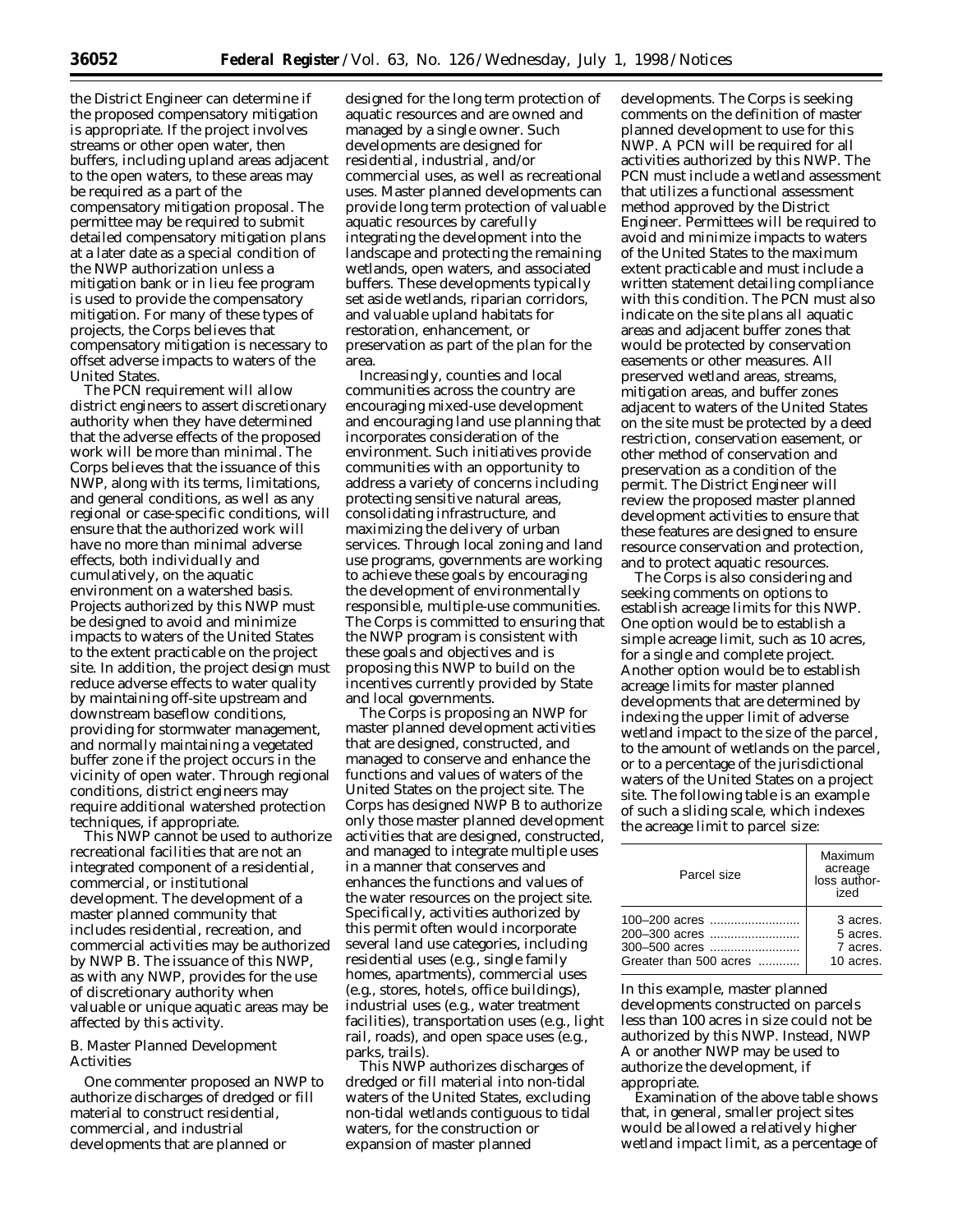parcel size, than would larger sites, although the ratio does not decrease proportionately as the parcel size increases. (This same relationship already occurs under the existing NWP program, due to the Corps requirements for on-site minimization and avoidance, and the use of regional conditions). The use of a sliding scale can be justified by the limited flexibility that a smaller project site affords an applicant, whereas a larger project site affords an applicant more options in developing the property, and consequently, more opportunities to minimize wetland impacts. Such a method would differ from most NWPs, in that most NWPs have acreage limits that do not vary with the size of the project site. An indexed or varying scale for the maximum threshold would encourage the master planning of larger sites and discourage fragmenting projects to get more acres of impact to waters of the United States.

Other methods of determining acreage limits that we are considering would allow the applicant to adversely impact a certain percentage of the jurisdictional waters of the United States on the project site (e.g., 2% to 10% of the jurisdictional areas), or an amount of jurisdictional waters equal to a percentage of the parcel size. For example, at 1% of the total parcel size, a project on a 200 acre parcel could impact up to 2 acres of waters of the United States, and at 2% of the parcel size, a project on a 200 acre parcel could impact up to 4 acres of waters of the United States, etc.

These are just a few examples of an indexed or varying maximum threshold concept that the Corps is considering. Any such concept, if adopted, would still be subject to on-site avoidance and minimization requirements, as well as regional conditions and/or other restrictions. Any such permits would have to be carefully conditioned, and the respective acreage limits (and implied incentives) studied closely in order for these proposals to lead to a net reduction in the theoretical acreage of impacted waters of the United States. The Corps is seeking comments on the practicability of such concepts, the conditions that should be attached to any such concepts, and the advantages or disadvantages of implementing such concepts.

District engineers will consider the use of discretionary authority when sensitive and/or unique areas or areas with significant social or ecological functions and values may be adversely affected by the work. Although we have proposed a high acreage limit for this NWP, impacts must be avoided and

minimized to the maximum extent practicable, with appropriate compensatory mitigation to offset losses. Moreover, the comprehensive approach to the watershed area to be developed and the fact that all remaining waters of the United States and buffers will be protected will benefit the overall aquatic system. The compensatory mitigation should, in most cases, be on site and be incorporated into the development. District engineers can impose special conditions on a case-by-case basis to ensure the impacts are minimal. Regional conditions can also be used to limit the use of this NWP in high value aquatic ecosystems.

# *C. Stormwater Management Facilities*

The Corps is proposing an NWP to authorize the discharge of dredged or fill material into non-Section 10 waters of the United States, including wetlands, for the construction and maintenance of stormwater management facilities. This permit may be used to authorize the construction of new stormwater management facilities including: the excavation for stormwater ponds/facilities, detention, and retention basins; installation and maintenance of water control structures, outfall structures, and emergency spillways; and the maintenance excavation of existing stormwater management ponds/facilities, detention, and retention basins. This permit may not be used to authorize any activities for the construction of ponds for other purposes.

The proposed acreage limit is 2 acres for the construction of new stormwater management facilities in order to authorize the construction of consolidated regional stormwater management facilities. There is no acreage limit proposed for the maintenance of stormwater management facilities because maintenance of these facilities is necessary to ensure the designed capacity is maintained for water quality improvements and reduction of downstream erosion and flooding. Notification will be required for the loss of greater than 1⁄3 acre of waters of the United States, including wetlands, the loss of greater than 500 linear feet of stream bed, or the maintenance of existing stormwater management facilities causing the loss of greater than 1 acre of wetlands. Between May 1, 1997, and December 31, 1997, NWP 26 was used to authorize the construction or maintenance of 358 stormwater management facilities. These projects resulted in the loss of approximately 107 acres of wetlands, and 33,170 linear feet of stream bed, with 205 acres of compensatory

mitigation provided by permittees. In most cases, the construction of stormwater management facilities will be included in project specific permits (e.g., NWPs A, B, C, and D). There may also be cases where the construction of a stormwater management facility will be required, not in association with the construction of a residential, commercial, or institutional development, but for a watershed management plan.

Placement of stormwater management facilities in jurisdictional areas in certain circumstances may provide more environmentally sensitive planning and benefits to the aquatic environment than placing them in the uplands. By incorporating best management practices and watershed protection techniques that provide for long-term protection and enhancement of aquatic resources, and requiring a PCN for certain activities, the Corps believes that impacts to the aquatic environment will be minimal for this NWP. In response to a PCN, district engineers can require special conditions on a case-by-case basis to ensure that the impacts to the aquatic environment are minimal or assert discretionary authority to require an individual permit for the work. Division engineers may place regional conditions on this NWP. Such regional conditions may utilize interagency regional guidance that already exists, to the extent that such guidance complies with Corps regulations and allows the development of enforceable regional conditions.

#### *D. Passive Recreational Facilities*

One commenter recommended an NWP to authorize the construction of recreational facilities, such as playgrounds, playing fields, swimming pools and related structures, biking and hiking trails, and golf courses. Another commenter proposed an NWP to authorize discharges associated with the expansion or maintenance of ski areas. NWP 26 has been used to construct recreational facilities in headwaters and isolated wetlands. From May 1, 1997, through December 31, 1997, NWP 26 was used to authorize 57 recreational facilities, but this data does not include information on the specific types of recreational facilities authorized by NWP 26, or the acreage of impacts and compensatory mitigation.

The Corps is proposing an NWP to authorize discharges of dredged or fill material into non-tidal waters of the United States, excluding non-tidal wetlands contiguous with tidal waters, for the construction or expansion of passive recreational facilities. For the purposes of this NWP, passive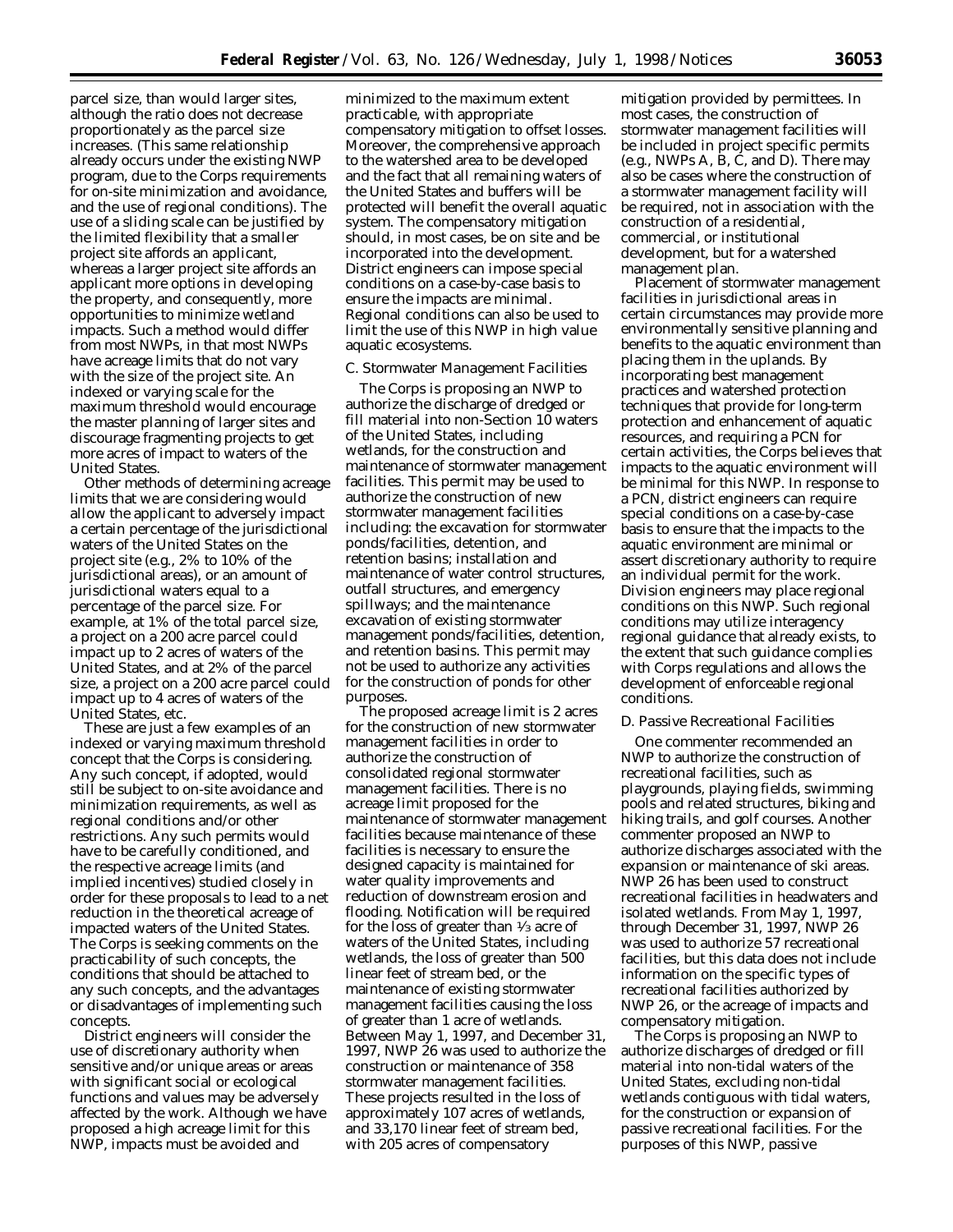recreational facilities are defined as lowimpact recreational facilities that are constructed so that they do not substantially change preconstruction grades or deviate from natural landscape contours for the following types of activities: biking, hiking, camping, running, and walking. Passive recreational facilities may also include the construction or expansion of golf courses or ski areas, provided they are designed to be integrated with existing landscape features, do not require substantial amounts of grading or filling, and adverse effects to wetlands and riparian areas are minimized to the extent practicable. District engineers may require vegetated buffers to wetlands and streams and water quality management techniques as measures to ensure the impacts caused by these recreational facilities are minimal.

Passive recreational facilities can be either public or private and will not have a substantial amount of buildings and other impervious surfaces, such as concrete or asphalt. This NWP also authorizes the construction of support facilities such as office buildings, maintenance buildings, storage sheds, and stables, but does not authorize the construction of associated hotels or restaurants. Some grading and filling will be necessary to construct these facilities, such as constructing a gravel running trail or paving a narrow bike path through a park. Timber decks and walkways should be used where possible to minimize adverse impacts to waters of the United States. Campgrounds authorized by this NWP should have few impervious surfaces such as pavement and should consist of small cleared areas for tents and picnic tables connected by dirt or gravel trails or roads, with as little grading and filling as possible.

The maximum acreage loss authorized by this NWP is 1 acre of non-tidal waters of the United States (wetlands contiguous to tidal waters are also excluded). The Corps is proposing to require a PCN for losses of greater than 1⁄3 acre of waters of the United States and/or greater than 500 linear feet of stream bed. Recreational facilities authorized by this NWP should be designed to protect valuable aquatic and upland habitats through avoidance and minimization. Compensatory mitigation will normally be required for losses of greater than 1⁄3 acre of waters of the United States. A permittee may provide compensatory mitigation through individual restoration, enhancement, or creation of aquatic habitats, or through the preservation of adjacent open or green space, particularly those that include wetland and riparian habitats.

Compensatory mitigation can also be provided through in lieu fee programs, land trusts, and mitigation banks.

This NWP does not authorize the construction or expansion of campgrounds for mobile homes, trailers, or recreational vehicles. This NWP does not authorize the construction of playing fields, basketball or tennis courts, race tracks, stadiums, or arenas. Any recreational facility not authorized by this NWP may be authorized by another NWP, a regional general permit, or individual permit. Playing fields, playgrounds, and other golf courses may be authorized by NWP A if they are an integral part of a residential subdivision. Commercial recreational facilities may be authorized by NWP A. Playgrounds, ball fields, golf courses, parks, and trails may be authorized by NWP B if these facilities are part of a master planned development. The construction of hotels and conference centers that are commonly associated with recreational facilities may be authorized by NWP A.

By restricting this NWP to passive recreational facilities, we believe that the impacts to the aquatic environment will be minimal. In response to a PCN, district engineers can require special conditions on a case-by-case basis to ensure that the impacts to the aquatic environment are minimal or assert discretionary authority to require an individual permit for the work.

## *E. Mining Activities*

During the 1996 NWP reissuance process, the Corps proposed an NWP for ''Mining Operations''. Based on the comments and information gathered during the process, the Corps decided to encourage the development of regional general permits, rather than to develop national limits to meet the minimal effects requirement. As a part of the initiative to replace NWP 26, the aggregate industry (i.e., sand, gravel, crushed and broken stone) and hard rock metal/mineral mining industry (i.e., extraction of metalliferous ores from subsurface locations) provided information and proposed draft NWPs that they believed would meet the minimal impact requirement.

The Corps has evaluated that input and developed a new proposed NWP for mining activity discharges that would have minimal impact (as conditioned) in certain aquatic ecosystems. We have organized the NWP around specific activities, within specific aquatic ecosystems. We have also provided separate sections for aggregate activities and for hard rock/mineral mining activities. This recognizes that while some of the discharges being regulated by the Corps are similar for both

industries, there are considerable differences in the impacts associated with the subsequent processing of the materials being extracted.

The terms and conditions of this NWP as well as the typical State and local permitting requirements mining operations are subject to, serve to minimize potential resource use conflicts and make it likely that only those activities which have adequately addressed the issue of such potential conflicts would be in a position to consider using this NWP. Both industries are generally speaking highly regulated, often subject to State and local land use planning requirements and individual permits. The NWP does not obviate the need to obtain other authorizations required by law, [33 CFR 330.4(b)]. For example, hard rock/ mineral mining operations often require National Pollution Discharge Elimination System (NPDES) permits for discharges associated with ore processing techniques, and those NPDES permits must be obtained.

This NWP is expected to be used primarily for commercial mining activities, although smaller, noncommercial operations may benefit from this NWP. These activities provide both public and private benefits by providing materials for construction, manufacturing, and other industries.

The Corps is proposing to authorize discharges of dredged or fill material associated with specific activities undertaken during the mining of aggregate materials (i.e., sand, gravel, crushed and broken stone) and hard rock/mineral mining at new and existing mining sites. Mining activities authorized by this NWP include: discharges from filling, excavation, and dredging; exploration; processing; construction of berms, haul roads, dikes, and road crossings; construction of settling ponds and settling basins; ditching and trenching; mechanized landclearing; storm water and surface water management; stream diversion or relocation; stockpiling; sediment and erosion controls; grading; and other activities involved in mining and mined land reclamation.

The Corps is proposing two options for the acreage limit for a single and complete mining project in paragraph (j). We are requesting comments on whether the acreage limit for a single and complete project should be 3 acres or 2 acres. The acreage limit for a single and complete project is a combination of the acreage limit for the specific mining activities and the acreage limit for support activities.

This NWP authorizes only those Section 404 discharges associated with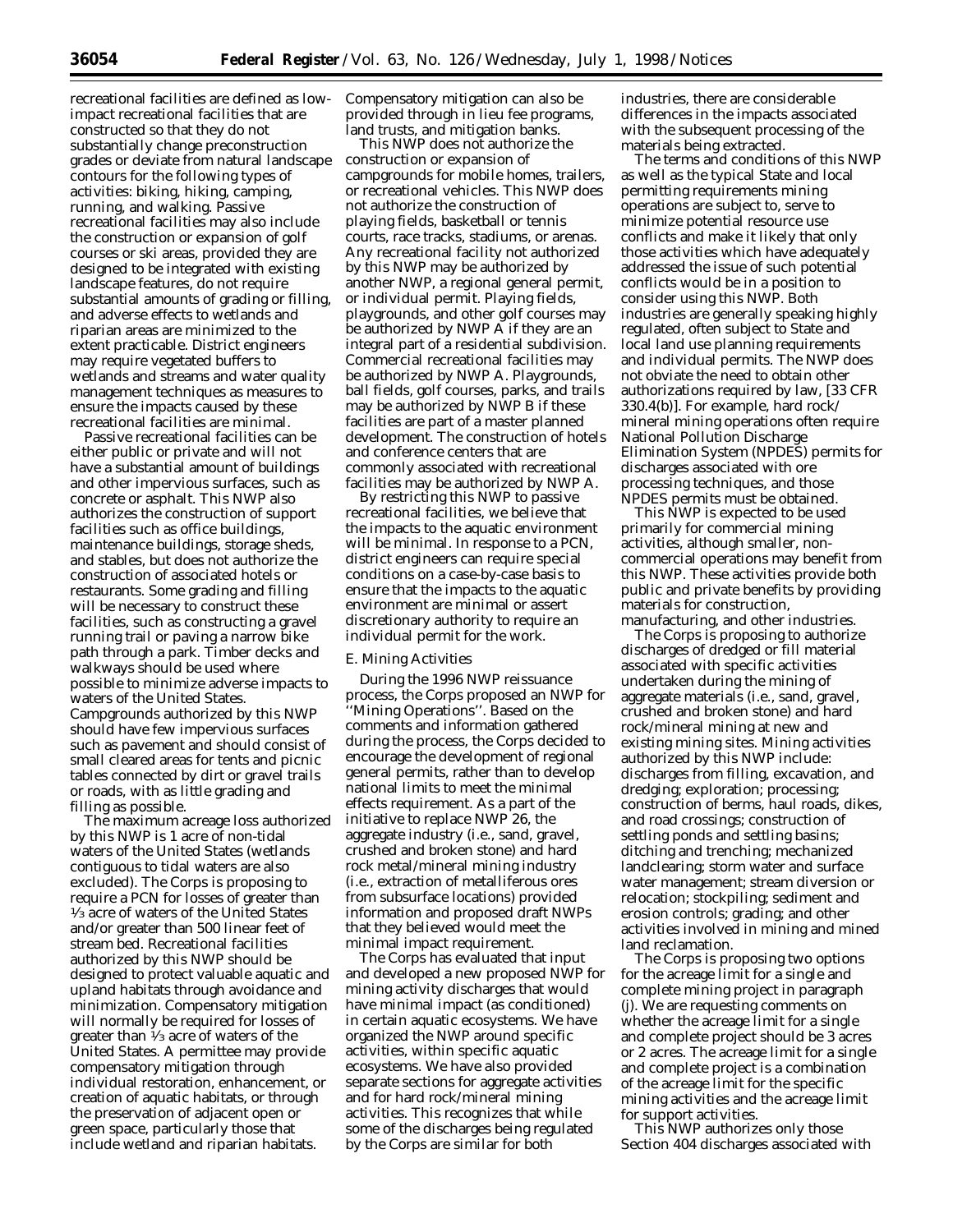mining activities that have been considered to have minimal impacts, as conditioned. For example, any NWP notification for in-stream mining activities must include a discussion of necessary measures to prevent increases in stream gradient and water velocities to prevent adverse effects (e.g., head cutting, bank erosion) on upstream and downstream channel conditions, as well as measures to minimize adverse effects to downstream turbidity. We are particularly interested in comments concerning conditions that are appropriate for mining activities in the aquatic ecosystems we have identified.

While thresholds and limits have been developed for each type of aquatic ecosystem, during the notification and evaluation process the Corps may find that further conditioning of the nationwide permit for a specific activity, including relocating or further reduction of the impacts of the activity and/or additional compensatory mitigation, is necessary or that the project should be evaluated under the Corps individual permitting procedures. Specifically, if the District Engineer determines that a proposed activity will have more than minimal adverse environmental effects, the District Engineer will require an individual permit. This would result in a project specific alternatives analysis, including off-site alternatives.

This NWP requires that the permittee submit a reclamation plan with the notification. District engineers have the flexibility to assert discretionary authority and not authorize further mining activities under this NWP if there is mined land reclamation required for previously authorized mining activities that has not been completed. Subsequently, upon completion of the required mined land reclamation, the District Engineer may authorize further mining activities under this NWP.

This NWP sets forth criteria that, combined with the discretion of the District Engineer, and the regional conditioning that can take place at the district and State levels, help ensure that only minimal adverse environmental effects will result on a cumulative basis. With required compensatory mitigation for losses of wetlands, environmental gains in addition to adequate environmental protections can be anticipated as an end result of use of this NWP. It is reasonable to assume that the potential time and cost savings associated with use of this NWP will encourage applicants to design their project within the scope of the NWP rather than request an individual permit, which

could potentially have a greater adverse impact. In addition, use of this NWP will enhance regulatory oversight of projects potentially encompassing much greater impacts.

Acreage limitations in this NWP restrict its applicability. Mining projects are of varying sizes, sometimes covering hundreds of acres, which include areas under Corps jurisdiction. Mandatory compensatory wetland mitigation ensures that losses of wetland functions are minimal on a cumulative basis. Furthermore, as a result of the notification requirements and the opportunity for regional conditioning, even small discharges can be ineligible for this NWP if the unique environmental function or ecological setting is determined to require further protection.

Mining companies have considerable experience in land reclamation, including the creation and restoration of wetland and riparian areas. Regulatory confusion surrounding wetlands created intentionally or unintentionally at mining operations serve as further testament to the ability to create wetlands as a part of the mining and reclamation process. We are requesting comments concerning the following position as a part of the NWP notice:

''Waterfilled depressions and pits, ponds, etc., created in any area not a 'water of the U.S.'', as a result of mining, processing, and reclamation activities, shall not be considered 'waters of the U.S.'' until one of the following occurs:

(1) All construction, mining, or excavation activities, processing activities and reclamation activities have ceased and the affected site has been fully reclaimed pursuant to an approved plan of reclamation; or

(2) All construction, mining, or excavation activities, processing activities and reclamation activities have ceased for a period of fifteen (15) consecutive years or the property is no longer zoned for mineral extraction, the same or successive operators are not actively mining on contiguous properties, or reclamation bonding, if required, is no longer in place; and the resulting body of water and adjacent wetlands meet the definition of ''waters of the U.S.'' (33 CFR 328.3 (a)).''

This clarification would resolve a long-standing jurisdictional debate that has consumed much time and effort on the part of the regulated community and regulators alike, without contributing significantly to environmental protection. Asserting jurisdiction in such circumstances provides an incentive for operators to go out of their way to make sure that wetlands do not

occur on their properties, thus depriving for the duration of normal activities, whatever benefits would have accrued to the area as a result of the temporary or permanent creation of wetlands. Similarly, such assertions lessen the likelihood of non-mitigation wetland creation for fear of regulatory problems.

# *F. Reshaping Existing Drainage Ditches*

One commenter recommended an NWP to authorize the maintenance of ditches. The maintenance of drainage ditches constructed in waters of the United States does not require a Section 404 permit (i.e., the maintenance is exempt), provided the drainage ditch is returned to its original dimensions and configuration (see 33 CFR 323.4(a)(3)). However, the modification or new construction of drainage ditches in waters of the United States requires a Section 404 permit. NWP 26 has been used in the past to authorize this activity in headwaters and isolated wetlands.

The Corps is proposing an NWP to authorize discharges of dredged or fill material into non-Section 10 waters of the United States for reshaping existing drainage ditches by altering the crosssection of the ditch to benefit the aquatic environment. Since maintenance of drainage ditches to their original dimensions and configurations is exempt from Section 404 permit requirements, the purpose of this NWP is to encourage reshaping of ditches in a manner that provides benefits to the aquatic environment. The original dimensions and configuration of the ditch may not provide water quality benefits that could be achieved with a different configuration. For example, the banks of ditches can be graded at a gentler slope to reduce erosion and decrease sediment transport down the ditch by trapping sediments. Shallower slopes also increase the amount of vegetation along the bank of the ditch, which can decrease erosion, increase nutrient and pollutant uptake by plants, and increase the amount of habitat for wildlife. This NWP is limited to reshaping currently serviceable drainage ditches constructed in waters of the United States, provided the activity does not change the location of the drainage ditch. The centerline of the reshaped drainage ditch must be in essentially the same location as the centerline of the existing ditch. This NWP does not authorize reconstruction of drainage ditches that have become ineffective through abandonment or lack of regular maintenance. This NWP may not be used to relocate drainage ditches or to modify drainage ditches to increase the area drained by the ditch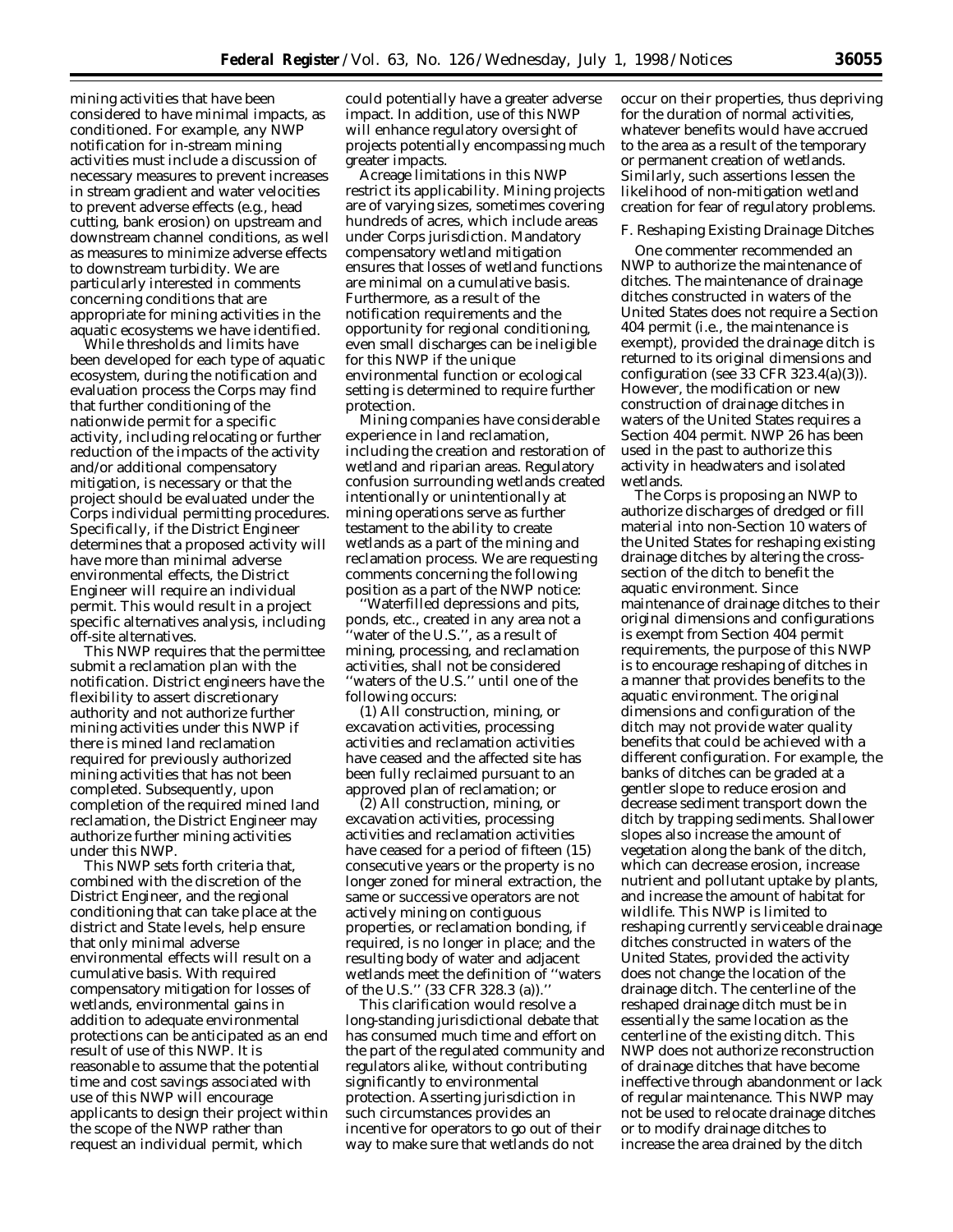(e.g., by widening or deepening the ditch beyond its original design dimensions or configuration) or to construct new drainage ditches if the previous drainage ditches have been neglected long enough to require reconstruction. This NWP does not authorize channelization or relocation of streams to improve capacity of the streams to convey water. The construction of new drainage ditches or the reconstruction of drainage ditches may be authorized by an individual permit, another NWP, or a regional general permit.

This NWP does not authorize the maintenance or reshaping of drainage ditches constructed in navigable waters of the United States (wetlands that are contiguous to Section 10 waters are also excluded). A Section 10 permit is required for the maintenance or modification of drainage ditches constructed in navigable waters of the United States.

The Corps is proposing to require notification for reshaping drainage ditches where the material excavated during reconfiguration is sidecast into waters of the United States. If the ditch is being maintained to its original dimensions and configuration and the excavated material is sidecast into waters of the United States, no notification is necessary because this activity is exempt and a Section 404 permit is not required. Compensatory mitigation for the work authorized by this NWP should not be required if the ditch is reshaped to improve water quality. This activity can be considered to be self-mitigating, in that reshaping the ditch will normally result in improvements in water quality and any wetland vegetation that inhabited the ditch prior to the work will recolonize the ditch. In addition, if the project proponent did the work in such a manner that qualified for the exemption, compensatory mitigation would not be required since the activity is exempt. Requiring compensatory mitigation for modifying the cross-sectional configuration of the ditch may encourage maintenance to the original dimensions and configuration and discourage reshaping the ditch to a more environmentally beneficial shape.

Division engineers can regionally condition this NWP to exclude certain waterbodies or require notification when waters or unique areas that provide significant social or ecological functions and values may be adversely affected by the work. Activities authorized by this NWP will have minimal adverse effect on the aquatic environment, since it is limited to existing drainage ditches and activities

that improve water quality. District engineers can assert discretionary authority when very sensitive or unique areas may be adversely affected by these activities. It is unlikely that this NWP will result in a substantial increase in the Corps workload. The PCN requirement allows Corps districts, on a case-by-case basis, to add appropriate special conditions to ensure that the adverse effects are minimal. The District Engineer can also assert discretionary authority to require an individual permit for any activity that may have more than minimal adverse effects.

# **Discussion of Proposed Modifications to Existing Nationwide Permits**

In response to comments received in reply to the December 13, 1996, **Federal Register** notice, the Corps is proposing to modify NWPs 3, 7, 12, 14, 27, and 40. These modifications will increase the number of activities authorized by these NWPs. The following is a discussion of our reasons for modifying these NWPs.

#### 3. Maintenance

The Corps has proposed several modifications to this permit, as outlined in paragraphs (ii) and (iii) of the proposed permit. The Corps experience with NWP 3 to date has been very good; navigable waters have not been obstructed and adverse impacts to the aquatic environment are very minor. Furthermore, in many cases, use of NWP 3 actually enhances the aquatic environment. For example, replacing a damaged seawall often eliminates chronic turbidity caused by erosion. In paragraph (i) of the proposed modification, the Corps is retaining all of the original terms and conditions of this NWP. The Corps is proposing to add two related activities to this NWP: removal of accumulated sediments in the vicinity of existing structures and restoration of upland areas damaged by a storm, flood, or other discrete event.

Paragraph (ii) of the proposed modification will authorize the removal of accumulated sediments from stream beds and other open water areas in the vicinity of existing structures such as bridges and culverted road crossings. This modification also authorizes the placement of rip rap to protect the structure from scour. A new NWP to authorize this work was recommended as a result of a workshop at the 1997 Biennial National Regulatory Program Conference. From May 1, 1997, through December 31, 1997, NWP 26 was used 126 times to authorize the maintenance and clean-out of stream beds. The Corps believes that it is more appropriate to modify NWP 3 than to develop a new NWP for this activity.

The accumulation of sediments in the vicinity of structures is usually due to the structure's effects on sediment transport and flow patterns in the waterbody. These sediment deposits affect the ability of the structure to function effectively and may increase flooding in the area. In addition, these deposits can create barriers to the passage of fish and other aquatic organisms. Periodic removal of these aggraded materials is required to restore stream flow conditions and protect the integrity of the structure for the safety of the public.

Paragraph (ii) of the proposed modification of this NWP will be used more often than NWP 26 to authorize removal of sediments from the vicinity of structures because it is not limited to headwater streams where the median flow on an annual basis is less than 5 cubic feet per second. This activity will be authorized in all waters of the United States. Paragraph (ii) limits the amount of excavated material to the minimum necessary to restore the waterbody to its original dimensions (e.g., depth and width), for a maximum distance of 200 feet upstream and downstream from the structure. The amount of rip rap discharged for scour protection must be the minimum necessary to protect the structure. Excavated sediments must be deposited in an upland area, unless otherwise authorized by the District Engineer, and contained to prevent their reentry into the waterway. We are proposing to require a PCN for all work performed under this paragraph.

We believe that removal of sediments from the vicinity of these structures will have minimal adverse effects on the aquatic environment provided the amount of material removed is the minimum necessary to restore the stream to preconstruction dimensions (e.g., width and depth). Such work may also provide environmental benefits by restoring flow regimes and removing barriers to the movement of aquatic organisms. Flooding in the vicinity of the structure may also be reduced. The placement of rip rap for scour protection is also likely to result in only minimal adverse effects, because only small amounts of rip rap are typically needed to protect these structures. In those areas inhabited by submerged aquatic vegetation or other important aquatic organisms, the PCN requirement of this NWP will allow the District Engineer the opportunity to assert discretionary authority over the activity. In addition, regional or case-by-case special conditions such as time-of-year restrictions can be placed on specific activities or geographic areas.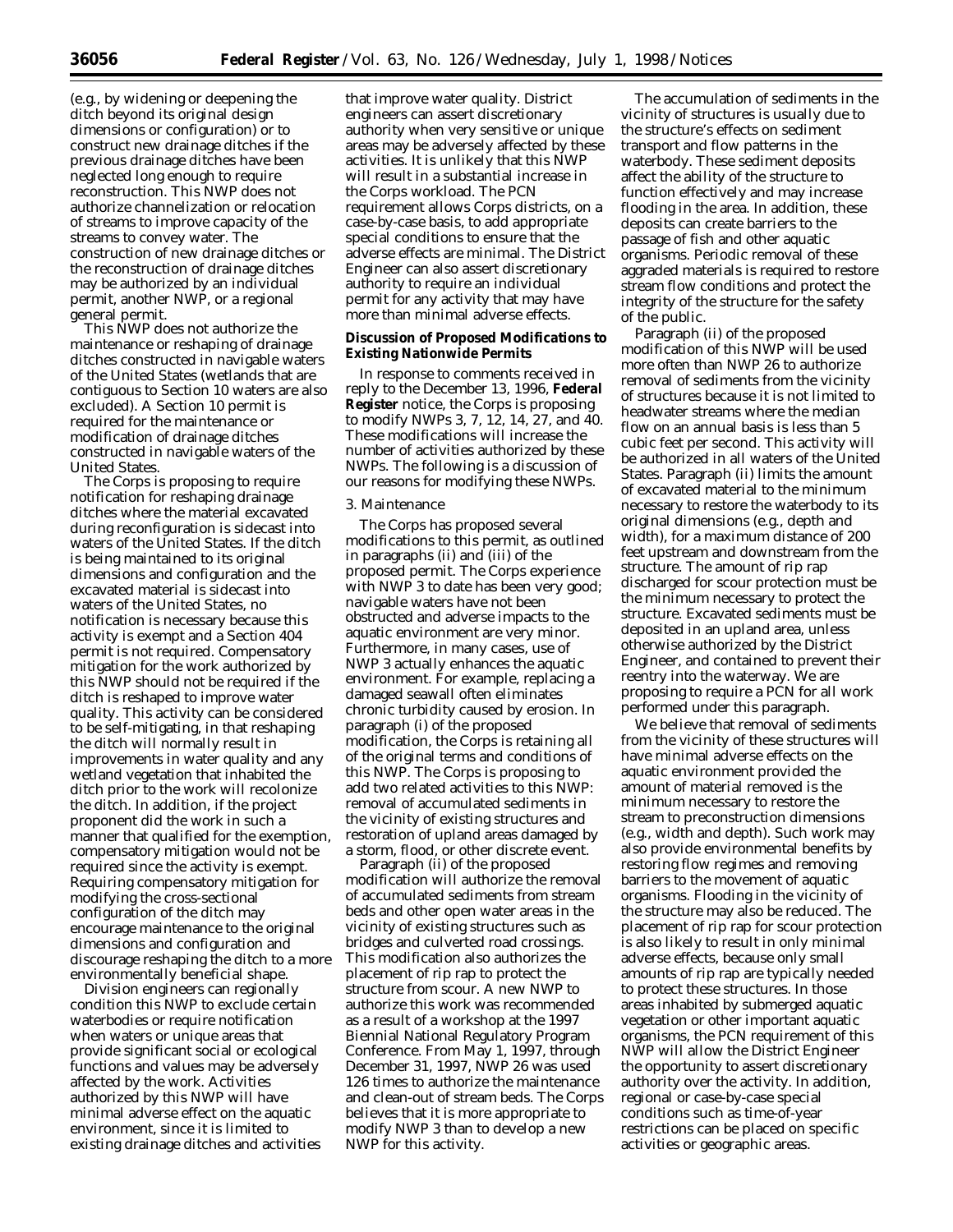This NWP will not authorize stream channelization or stream relocation projects. Stream channelization or relocation may be authorized by an individual permit, regional general permit, or other NWP. Removal of sediments from the vicinity of an existing structure in tidal waters may be authorized by an individual permit, regional general permit, or other NWP, such as NWP 19.

The PCN requirement will allow the District Engineer to ensure that the amount of sediment removed is the minimum necessary and consider the use of discretionary authority when important ecological functions are present or sensitive/unique areas may be adversely affected. Districts may impose regional or case-by-case special conditions to decrease the maximum distance to less than 200 linear feet upstream or downstream of the structure. Compensatory mitigation will typically not be required for work authorized by this NWP, since the work usually involves removal of recently aggraded sediments and may provide benefits for aquatic organisms by restoring flow regimes. Although a few streams will have aggraded sediments inhabited by vegetation, removal of these vegetated deposits will have minimal adverse effects on the stream. In circumstances where sediment deposits have developed extensive plant communities, such as in a braided stream, district engineers may require compensatory mitigation or assert discretionary authority to require an individual permit.

Paragraph (iii) of the proposed modification of NWP 3 will authorize discharges of dredged or fill material for the purpose of restoring uplands adjacent to waters of the United States where those uplands have been damaged by discrete events such as floods or storms. The purpose of this modification is to allow the reconstruction of shorelines, river banks, and other lands adjacent to open water areas to the extent and contours that existed prior to the damaging event. For example, the high banks of a river may be subjected to damaging flood flows, with the result that a substantial area of the bank becomes undercut and collapses into the river. The use of this permit would allow the discharge of fill material into the edge of the river in the quantities needed to rebuild the river bank. The installation of any bank stabilization measures needed to protect the restored area could be authorized under a separate permit, such as NWP 13. In order to qualify for this permit, the damage or loss of upland would have to be traceable to a specific event

that has occurred within the 12 months prior to the District Engineer receiving notification of the proposed work. This permit may not be used to reclaim lands that have been lost due to long-term erosion processes, historic damage more than 12 months old, or to restore lands where no substantial evidence of previous land contours can be established. The determination of previous land contours, and the extent of restoration allowed under this permit, is the responsibility of the District Engineer. Proposals to reconfigure and armor the rebuilt bank that the District Engineer has determined to not qualify for this permit may be processed as an individual permit or general permit.

The 12 month notification deadline has been proposed to allow the Corps to establish that the damage has occurred recently, and to verify that the purpose of the permit application is to repair any immediate damage, and not to reclaim lands that may have existed in the past. For example, a river may slowly change course over a period of many years, with a corresponding evolution of the landscape. The meandering of a river is a natural process, and this NWP would not be applicable if a party wished to relocate the channel of the river to reconfigure a piece of property into a more usable form, or to relocate the channel to a historic configuration. Likewise, an old land survey of a property adjacent to a lake may not be presented as evidence of justification for use of this NWP, where the land in question was located in what is now the open waters of the lake, and the land was lost to the lake several years ago. The shorelines of lakes may change over time, and the 12 month limit of this proposed permit is needed to ensure that areas of open water are not reclaimed as dry land in a piecemeal fashion based on historic surveys. The 12 month time period also seems reasonable given that the affected parties would be interested in quickly repairing any damage that has occurred to their property. This permit does not require that the restoration be completed within 12 months; it only requires that the Corps be notified within 12 months of the date of the damage. Any work authorized by this permit would have to commence, or be under contract to commence, within 2 years of the date of the damage.

The need for this NWP is justified by the desire of landowners to quickly repair property damage, or to ensure that they will be able to restore the land when resources become available. A landowner who has suddenly been deprived of a valuable piece of property due to the effects of a flood or storm

may sustain a substantial economic loss if he or she were unable to restore the damaged land quickly. The availability of this NWP would in many cases allow the landowner to repair the damage and minimize economic losses, without having to apply for an individual permit, which would require more time to process. Notification requirements and evidentiary conditions of this permit should ensure that the work is limited to that needed to restore recent damage, and should prevent the reclamation of historic lands.

This proposed modification to NWP 3 would also authorize minor dredging to remove obstructions or sediments deposited by the flood or storm. Dredging under paragraph (iii) of this NWP would be limited to a total of 50 cubic yards, and would be restricted to the extent needed to remove the obstruction. Any dredging requirements in excess of 50 cubic yards may be authorized by another general permit or an individual permit. The dredging provision of this NWP may not be used solely to provide a source of fill material needed for the restoration of uplands, nor may it be used to artificially deepen a waterbody, channelize a stream, or be used in place of a maintenance dredging operation.

It is anticipated that this NWP would only result in minimal impacts to the aquatic environment, since the areas that would be rebuilt were not waters of the United States prior to the damaging event, and the restoration of such lands should not result in a loss of aquatic habitat. Indeed, the actual restoration of the upland itself does not require a permit, because it is exempt under Section 404(f). The determination of the extent of waters of the United States should consider the contours of the affected upland area prior to the damaging event, and should not be based upon the current damaged condition of the property (i.e., the damaged area does not immediately become a water of the United States). As explained above, the applicant must provide evidence of the previous contours of the damaged land in order to qualify for this permit.

No upper acreage limit has been proposed for this activity, and mitigation will typically not be required for the work, since the restoration of uplands should not result in a loss of waters of the United States. While there is no upper limit, it is anticipated that most permittees would seek to restore small areas, such as the frontage of individual lots adjacent to streams or lakes in developed areas. The notification requirement would allow the Corps to alert other Federal and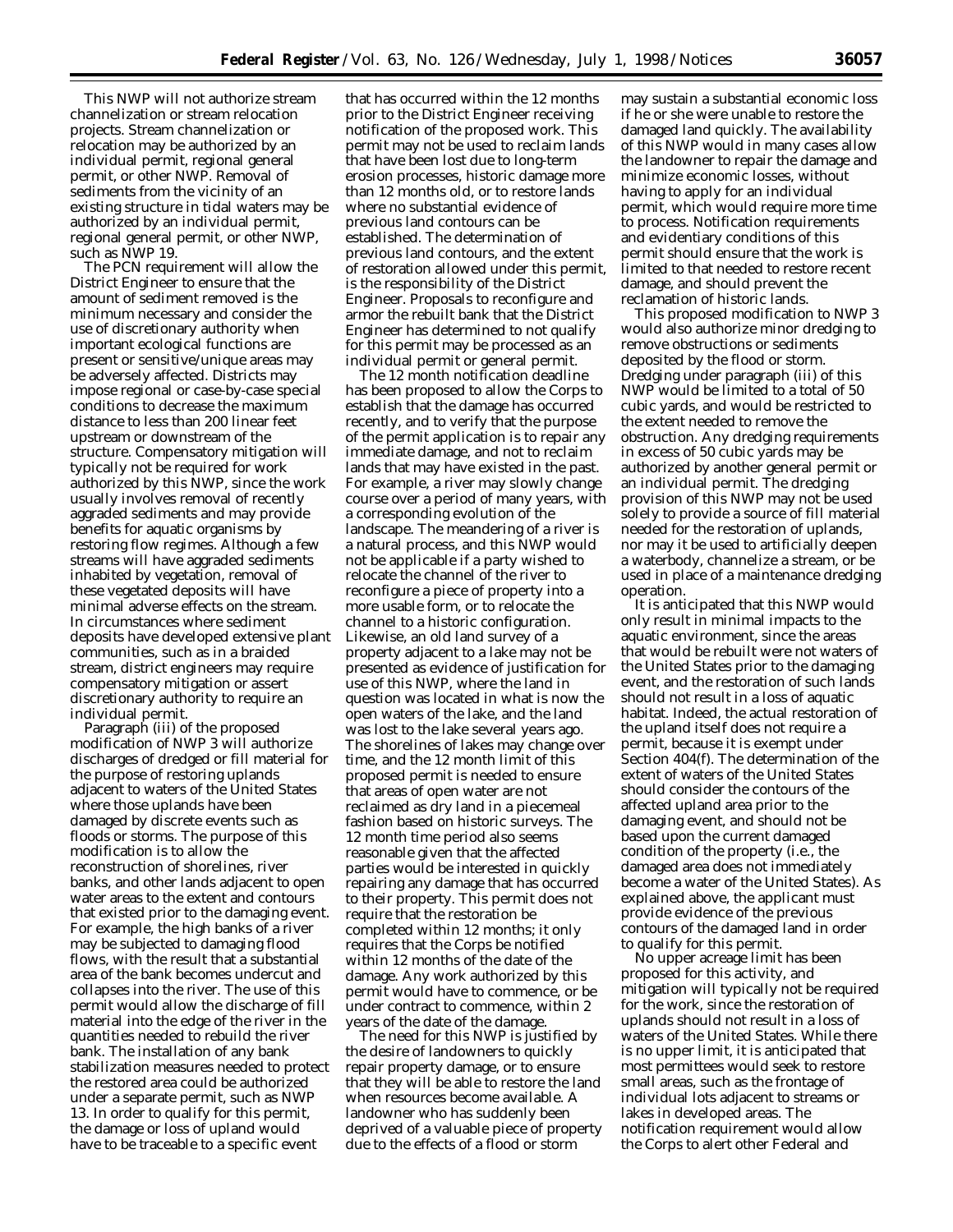State agencies, as necessary, such as State flood plain regulatory agencies. In addition, The Corps believes that the potential impacts from the removal of accumulated sediments near existing structures will be minimal. However, if these areas are inhabited by submerged aquatic vegetation or other important aquatic organisms, the PCN requirement of this NWP will allow the District Engineer the opportunity to assert discretionary authority over the activity. In addition, regional or case-by-case special conditions such as time-of-year restrictions can be placed on specific activities or geographic areas.

The Corps would only authorize those upland restoration projects that would be constructed in such a way as to result in no more than minimal impacts to the aquatic environment. Furthermore, this NWP would restrict the upland restoration to the extent that existed prior to the damage; however, the Corps would not require the applicant to make such full upland restoration. For example, should the applicant propose to restore only a part of the damaged upland, or to restore part of the damaged area in a way more beneficial to the aquatic environment, such as a wetland restoration, the Corps will usually agree to the plan. Any proposals to restore only a part of the damaged upland must originate with the applicant, and will not be required by the Corps.

The restoration of wetland areas and riparian zones damaged by storms may not be authorized with this NWP, however, these activities may be authorized by NWP 27. With regard to the use of this proposed permit with other NWPs (i.e., ''stacking''), the Corps would not allow the use of this permit in combination with NWP 18 or NWP 19. The Corps is soliciting comments on the requirements and methods needed to demonstrate the prior extent of the uplands to be restored, the practicability of the proposed 50 cubic yard dredging limit, the 12 month time limit for notification to the Corps, the 2 year time limit established for the work to commence.

#### 7. Outfall Structures and Maintenance

A commenter recommended modification of NWP 35 to authorize maintenance dredging activities at utility facilities for three types of areas: barge canals and slips, dam headworks at hydropower plants, and intake and outfall structures and canals. Most of these activities require individual permits because they occur in navigable waters of the United States or below headwater streams. Currently, NWP 35 authorizes maintenance dredging of

marina basins, boat slips, and access channels to marinas and boat slips.

The removal of debris from the headworks of hydroelectric dams does not require a Section 10 permit because it does not constitute work in navigable waters of the United States. A Section 404 permit is not required for this activity as long as there is no associated discharge of dredged or fill material. In these situations, most debris is removed with equipment or specially designed vessels that do not cause discharges of dredged or fill material into waters of the United States. Therefore, we are not proposing an NWP for this activity.

Another commenter requested that the terms and limitations of NWP 31 be expanded to include maintenance of intakes to water supply facilities.

The Corps is proposing to modify NWP 7 to authorize the removal of accumulated sediments from outfalls, intakes, and associated canals. All of the original terms and limitations of NWP 7 are retained in the proposed modification. Outfalls, intakes, and associated canals accumulate sediment and require periodic excavation or maintenance dredging to restore flow capacities to the facility. Most of the dredging is required in the vicinity of intake structures and their canals because circulation patterns result in the deposition of sediments in these areas. These sediments must be removed to ensure that the facility has an adequate supply of water for its operations. Water discharged from outfall structures usually has little or no sediment load; maintenance dredging is not often required in these areas. In situations where an utility company's intake or outfall canal is used by barges to travel to the utility facility, the proposed modification will allow continued access by those barges because the removal of accumulated sediments will return the intake or outfall canal to its designed dimensions, and restore its navigable capacity. Currently, utility companies must obtain individual permits for this work, since the amount of dredged material usually exceeds the limitation of 25 cubic yards specified in NWP 19. This NWP authorizes the removal of accumulated sediment from intake and outfall structures in small impoundments, such as water treatment facilities, irrigation ponds, and farm ponds. This NWP will not authorize the construction of new canals or the removal of sediments from the headworks of large dams, flood control facilities, or large reservoirs. These types of work may be authorized by individual permits, regional general

permits, or other NWPs, such as NWPs 19 or 31.

A PCN will be required so that Corps districts can review these activities on a case-by-case basis to ensure that the adverse effects are minimal. The amount of sediment dredged or excavated must be the minimum necessary to restore the facility to original design capacities and configurations.

The Corps believes that the potential impacts from the removal of accumulated sediments from intake and outfall structures and associated canals will be minimal. If the canals are inhabited by submerged aquatic vegetation or other important aquatic organisms, the PCN requirement of this NWP will allow district engineers the opportunity to assert discretionary authority. In addition, regional or caseby-case special conditions such as timeof-year restrictions can be placed on specific activities or geographic areas.

#### 12. Utility Activities

In response to the December 13, 1996, **Federal Register** notice, the Corps received several comments requesting development of NWPs for activities associated with utility lines, such as the construction of electric and pumping substations, foundations for electric power line towers, and permanent access roads. NWP 26 has been used to authorize these activities in the past. From May 1, 1997, through December 31, 1997, there were 34 utility-related activities authorized by NWP 26. Since the commenters were proposing activities directly related to utility lines, we believe it is more appropriate to modify NWP 12 to authorize these activities, instead of developing separate NWPs for each type of activity.

One commenter proposed an NWP that would authorize the installation and maintenance of overhead electric transmission lines and associated facilities, such as substations and permanent access roads. NWPs 26 and 33 have been used to construct access roads associated with utility lines, but NWP 33 authorizes only temporary access roads. Permanent access roads are necessary for routine and emergency maintenance of overhead electric transmission lines. NWP 26 has also been used to authorize the construction of foundations for transmission towers and poles. Another commenter has used NWP 26 to build electric substations and construct access roads for electric power transmission lines, and recommended either issuance of a new NWP or modification of NWP 12 to authorize these activities. The commenter stated that NWPs 14 and 33 typically cannot be used to authorize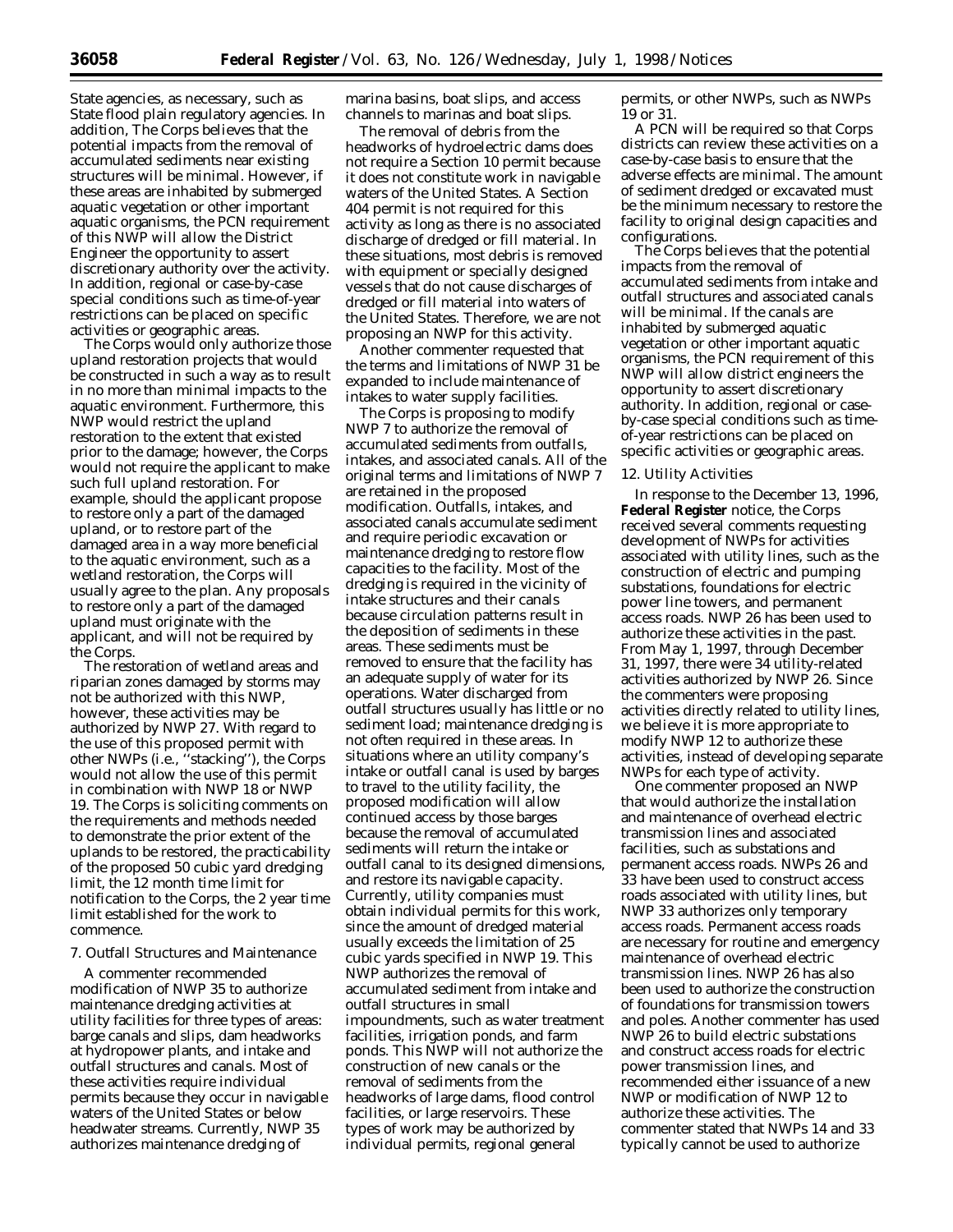the construction of permanent access roads for utility lines, because of the acreage limitations of NWP 14 and the fact that NWP 33 authorizes temporary, not permanent, access roads.

A commenter recommended including electric utility activities in the NWP program, similar to the utility activities presently authorized by the Florida Department of Environmental Protection and regional water management districts in the State of Florida.

Currently, NWP 12 authorizes only utility line backfill and bedding activities. All of the original terms and limitations of NWP 12 have been retained, with some clarification, in the proposed modification. The proposed modification of NWP 12 will include the following activities commonly associated with utility lines: electric and pumping substations, foundations for electric utility line towers, and permanent access roads. Modifying NWP 12 to expand coverage of the installation and maintenance of utility lines and attendant features is a more effective means of authorizing these activities than developing several new NWPs. It will streamline the authorization process for utility line activities that have minimal adverse effects on the environment.

Paragraph (i) of the proposed modification authorizes the same activities as the NWP 12 published in the December 13, 1996, **Federal Register** notice. In the proposed modification, we are including clarification of the circumstances where a pipeline carrying gaseous or liquid substances over navigable waters of the United States requires a permit from the United States Coast Guard pursuant to Section 9 of the Rivers and Harbors Act. We are also proposing to include language in this paragraph that states that repair of utility lines is authorized by this NWP. The impacts due to repair are often less than those of installation, because in most cases only certain sections of a utility line require repair, and these areas are restored upon completion of the work.

Paragraph (ii) authorizes discharges associated with the construction or expansion of electric or pumping substations, provided the discharge does not cause the loss of more than 1 acre of non-Section 10 waters of the United States (wetlands that are contiguous to Section 10 waters are also excluded). The Corps is proposing to require a PCN if the construction or expansion of the substation will cause the loss of more than 1⁄3 acre of waters of the United States.

Paragraph (iii) authorizes discharges for foundations of utility line towers, poles, and anchors. To minimize adverse effects, separate foundations for each tower leg will be required, when practicable, and the foundations must be the minimum size necessary. In most cases, the construction of foundations for overhead utility lines will have minimal adverse effects on the aquatic environment because these utility lines are constructed in a cleared right-of-way (which will remain as a wetland) and the foundations will permanently affect only a small proportion of the cleared wetland area. In the right-of-way, most of the vegetation will be allowed to grow back as either emergent or scrubshrub wetland.

Paragraph (iv) would authorize discharges for the construction and maintenance of permanent access roads, which would be used to maintain the utility line, especially in emergency situations. Access roads used only for construction can be authorized by NWP 33, but restoration of waters of the United States is required after completion of the work. We expect that most access roads used for maintenance will be the same as the access roads used for construction. Access roads must be the minimum width necessary, be designed to minimize the amount of waters of the United States adversely affected by the roads, and cannot restrict surface and subsurface flows. We are proposing a maximum acreage loss limitation of 1 acre of waters of the United States. Access roads must follow preconstruction contours and elevations to the extent practicable. The Corps is proposing to require notification where more than 500 linear feet of access road is constructed above preconstruction grades in waters of the United States. Corduroy or geotextile/gravel access roads constructed at grade are likely to be the most common access roads constructed. We anticipate that most of these access roads would be 10 to 15 feet wide. We believe that permanent access roads are necessary because they allow efficient emergency maintenance of utility lines. Temporary access roads become overgrown with vegetation, delaying access for emergency repairs. Such delays endanger citizens serviced by the utility line. With proper construction techniques, access roads can be constructed and maintained with minimal adverse effects on the aquatic environment. Surface water flows will not be substantially affected by access roads constructed at-grade. Some components of access roads will have to be constructed above grade, particularly to construct culverted stream crossings.

Such crossings will have minimal adverse effects, provided the culverts are adequately sized.

In the proposed modification of NWP 12, we are including the definition of ''loss'' of waters of the United States as defined in other NWPs. The installation of subaqueous utility lines in waters of the United States should not be considered as resulting in a loss of waters of the United States if the area impacted by the installation of the utility line is the minimum necessary and preconstruction contours and elevations are restored after construction. The use of timber mats in utility line construction results in temporary impacts to waters of the United States, and typically reduce impacts to wetlands caused by heavy equipment. Therefore, the use of timber mats should not be included as a source of permanent loss when determining impacts to waters of the United States, provided they are removed upon completion of construction. Once the timber mats are removed, wetland conditions typically return within a short time period.

We are also including language in the proposed modification of NWP 12 to clarify that the installation of utility lines in navigable waters of the United States without any associated discharge of dredged or fill material (i.e., Section 10 of the Rivers and Harbors Act is the only applicable law) is authorized by this NWP. All of the original notification provisions of NWP 12 will remain the same, with additional notification provisions for discharges for electric or pumping substations that result in the loss of more than 1⁄3 acre of non-tidal waters of the United States and for permanent access roads constructed in waters of the United States above preconstruction grades for a distance of more than 500 feet. We are revising item ''c'' in the notification section to clarify that the exclusion of overhead utility lines that are constructed for a distance of more than 500 linear feet in waters of the United States from the notification requirement.

This NWP does not authorize the construction of new power plants, water treatment plants, or reservoirs. Discharges in Section 10 waters for the construction of electric or pumping substations or access roads is not authorized. Pipelines used to transport gases and liquids over navigable waters of the United States require a Section 9 permit from the United States Coast Guard and are not authorized by this NWP. Division and district engineers will still be allowed the use of discretionary authority when very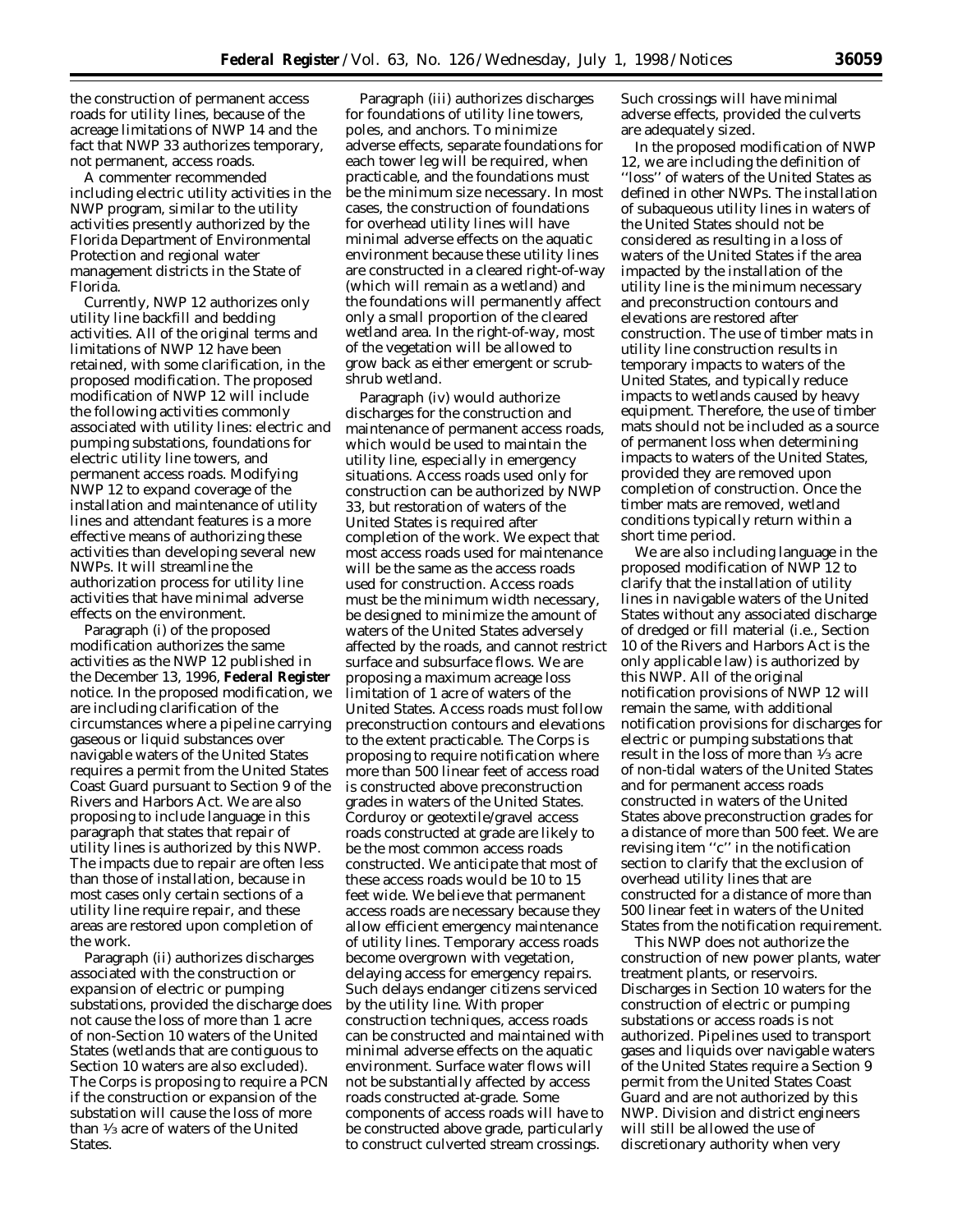sensitive/unique areas may be adversely affected by these activities.

#### 14. Linear Transportation Crossings

One commenter recommended an NWP to authorize the construction, extension, and expansion of railroad tracks, including railroad beds. NWP 26 has been often used to authorize this type of work. Another commenter recommended an NWP to authorize minor road improvements and maintenance projects and the placement of drainage structures in headwater streams.

The Corps is proposing to modify NWP 14 to authorize discharges of dredged and fill material into non-tidal waters of the United States, excluding non-tidal wetlands contiguous to tidal waters, for the construction, expansion, and improvement of public linear transportation crossings for public projects such as roads, railroads and runways. For private linear transportation crossings and for public linear transportation crossings in tidal waters or non-tidal wetlands contiguous to tidal waters, such as a controlledaccess road to an industrial site, or the construction of a private road leading to a residence, the original terms and limitations of NWP 14 will be retained.

The Corps is proposing two options for the acreage limit for public linear transportation crossings in paragraph (a). We are requesting comments on whether the acreage limit for public linear transportation crossing should be 1 acre or 2 acres. For public linear transportation crossings, notification will be required for discharges in special aquatic sites, including wetlands, or for all discharges that result in the loss of greater than 1⁄3 acre of waters of the United States. For private road crossings, the discharge cannot result in the loss of more than 1⁄3 acre of waters of the United States, or extend for a distance of more than 200 feet in waters of the United States. Notification will be required for all discharges in special aquatic sites, including wetlands, for private road crossings. Between May 1, 1997, and December 31, 1997, NWP 26 was used to authorize 953 transportation projects. These transportation projects resulted in the loss of approximately 278 acres of wetlands, and 56,442 linear feet of stream bed, with 1,036 acres of compensatory mitigation provided by permittees.

Features of the proposed work that are integral to the linear transportation project, such as interchanges, stormwater detention basins, rail spurs or water quality enhancement measures, may also be authorized by this permit.

This proposed permit may not be used to authorize non-linear features commonly associated with transportation projects, such as vehicle maintenance or storage buildings, parking lots, train stations, or hangars.

For large transportation projects that would have many potential crossings of jurisdictional areas, the Corps districts will determine on a case-by-case basis whether this permit may be used, or whether an individual permit may be required for the work. Corps districts may also exercise discretionary authority over any project that, in the determination of the District Engineer, has the potential to result in more than minimal impact on the aquatic environment. The definition of the term ''single and complete project'' for linear projects can be found at 33 CFR 330.2(i).

The Corps is soliciting comments on several issues related to this proposed permit, including the acreage limit, and the prohibition of the use of this permit for non-linear features associated with transportation projects.

27. Stream and Wetland Restoration Activities

The Corps is proposing to modify NWP 27 to add the restoration and enhancement of streams to the wetland and riparian enhancement authorized by the existing NWP 27. The modified permit would authorize projects that would enhance, restore or create structural habitat features, hydraulics, and vegetation in altered and/or degraded non-Section 10 streams and non-tidal wetlands. Such activities include, but are not limited to: the removal of accumulated sediments, the installation, removal and maintenance of water control structures, the installation of current deflectors, the enhancement, restoration or creation of riffle and pool stream structure, the placement of in-stream habitat structures, modifications of the stream bed and/or banks to restore or create stream meanders, the backfilling of artificial channels and drainage ditches, the removal of existing drainage practices and structures, the construction of small nesting islands, the construction of open water areas, and activities needed to re-establish vegetation, including plowing or discing for seed bed preparation and mechanized land-clearing to remove undesirable vegetation. This NWP applies to projects that would serve the purpose of restoring and enhancing 'natural'' stream hydrology, wetland hydrology, vegetation, and function in altered and degraded non-Section 10 streams and associated riparian areas, and non-tidal wetlands.

This NWP cannot be used to authorize activities for the conversion of natural wetlands or streams to another aquatic use, such as the impoundment of a stream for waterfowl habitat, or the conversion of a scrub-shrub wetland into an herbaceous emergent wetland. However, this permit may be used to authorize the construction of projects that would recreate similar habitat types in a different location than the existing wetlands, provided that the project results in functional gains. For example, a berm may be proposed to enhance and enlarge an existing wetland, however, the impoundment of water behind the berm would replace an existing emergent wetland area with open water, and recreate a similar emergent wetland at another location within the larger wetland. This project may be authorized by NWP 27, because it would not result in a conversion of one wetland type to a dissimilar wetland type.

No activities or discharges not directly related to the restoration of ecological values or aquatic functions may be authorized by this permit.

The intent of this permit is to facilitate the restoration of degraded or altered streams and wetlands. The goals of the proposed activities must be based upon the enhancement, restoration or creation of the characteristic ecological conditions that existed, or may have existed, in the stream or wetland prior to disturbance, or to other wise improve the aquatic functions of such areas. The activities may include, but are not limited to, the modification of the hydraulics, vegetation, or physical structure of the altered or degraded stream or wetland. Notification to the District Engineer would be required only for those projects noted in condition (iv) of the permit.

The use of this proposed permit with other NWPs would require notification to the District Engineer in accordance with General Condition 15. Use of this NWP with other NWPs may not be restricted, provided there is a net gain of aquatic habitat and/or aquatic functions. For example, it is likely that some projects considered under this permit would require cofferdams to temporarily dewater the project site, or interim bank stabilization measures during construction of channel improvements. Because neither of these discharges are, in and of themselves, directly related to the restoration of aquatic habitat, they would require separate authorizations, in these cases NWP 33 and NWP 13, respectively. Given the nature of the activities that may be proposed for each project site, the Corps will make a case-by-case determination on the need for other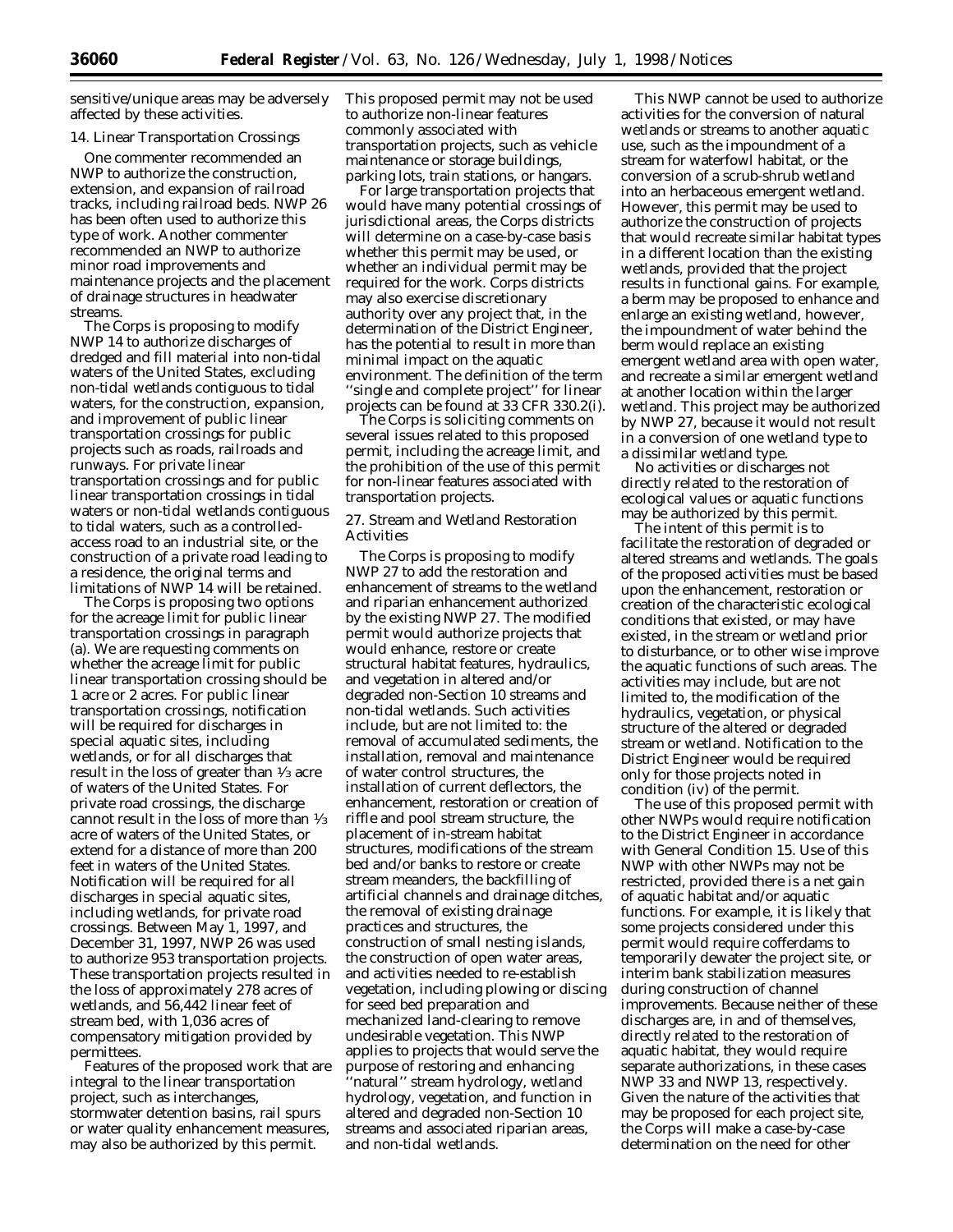authorizations during the review of the project.

For activities that require notification, the Corps, with input from other Federal and State agencies, would evaluate each project to determine whether the proposed work would result in a net increase in aquatic functions. Factors such as temporal habitat loss, changes in species composition, and other aquatic functions would be examined in the course of the evaluation. This permit cannot be used to relocate an altered or degraded stream, where the new stream would have characteristics similar to the old stream (i.e., substantial habitat improvement would not result from the work). In another example, this permit would not be applicable to a project that proposed to remove sediment from a stream for the purpose of improving or creating a navigation channel, because the primary purpose of the work would not be the improvement of aquatic functions, although in some cases, some habitat benefits could result from the work. Similarly, this permit may not be used to channelize, deepen or modify a stream in order to facilitate land drainage.

The Corps is soliciting comments on the types of activities that may be authorized under this proposed permit, and whether any additional conditions (e.g., restricting the construction of the projects to certain types of streams) should be placed upon its use. The Corps anticipates that the majority of projects authorized by this permit would involve habitat improvements on small lengths of streams or in small wetland areas; however, there is no restriction on the scope of the projects that can be authorized with this permit. The Corps anticipates that this permit will be used primarily by units of State and local government, private ecological restoration groups and individual landowners.

## 40. Agricultural Activities

The Corps is proposing to modify NWP 40 to authorize the discharge of dredged or fill material into non-tidal waters of the United States, including non-tidal wetlands, for the purpose of improving production on existing agricultural lands. Between May 1, 1997, and December 31, 1997, NWP 26 was used to authorize 317 agricultural projects. These projects resulted in the loss of approximately 85 acres of wetlands and 20,860 linear feet of stream bed, with 151 acres of compensatory mitigation provided by the permittees. The proposed modification to NWP 40 may be used to authorize, in addition to the construction of foundations and

building pads for farm buildings currently authorized by NWP 40, the installation or placement of drainage tiles; construction of drainage ditches or levees; mechanized land clearing, land leveling, and similar activities.

Paragraph (a) of the proposed modification of NWP 40 authorizes discharges into waters of the United States, provided the permittee has obtained a minimal effect exemption from NRCS and the activity does not cause the loss of greater than 1 acre of non-tidal wetlands and does not cause the loss of greater than 1⁄3 acre of playas, prairie potholes, and vernal pools. The minimal effect exemption must be obtained in accordance with the provisions of the Food Security Act (16 U.S.C. 3801 *et seq.*) and the National Food Security Act Manual(NFSAM).

Paragraph (b) of the proposed modification authorizes discharges of dredged or fill material into non-tidal wetlands on agricultural lands provided the discharge results in a loss of no greater than 3 acres of non-tidal wetlands and the permittee submits and implements a compensatory mitigation plan that fully offsets the wetlands loss. The Corps is considering options for the type of wetlands that should be applicable to this activity and is seeking comments on whether this proposed modification should be for all non-tidal wetlands, farmed wetlands only, or frequently cropped wetlands only. Farmed wetlands and frequently cropped wetlands are those wetlands which are already being manipulated to some extent for agricultural production. Non-tidal wetlands include farmed wetlands and frequently cropped wetlands in addition to those natural wetland areas on agricultural land that have not been previously manipulated for agricultural production.

The Corps is also considering and seeking comments on options to establish acreage limits for these activities. One option would be to establish a sliding scale or indexing of impact acreage limits for this NWP, based on farm size. Another option is using a simple upper impact acreage limit (e.g., 3 acres). A sliding scale could be based on the size of a farm, percentage of wetlands, percentage of farm, or other approaches. The following table is a sample sliding scale or indexing of impact acreage limits for this NWP, based on farm size:

| Farm Size              | Maximum<br>acreage<br>loss author-<br>ized for wet-<br>lands on<br>agricultural<br>lands |
|------------------------|------------------------------------------------------------------------------------------|
| Less than 15 acres     | $\frac{1}{4}$ acre.                                                                      |
| 15-25 acres            | $\frac{1}{2}$ acre.                                                                      |
| 25-50 acres            | $\frac{3}{4}$ acre.                                                                      |
| 50–100 acres           | 1 acre.                                                                                  |
| 100–500 acres          | 2 acres.                                                                                 |
| Greater than 500 acres | 3 acres.                                                                                 |

NRCS must approve the mitigation plan if the permittee is a USDA program participant or non-participant receiving technical assistance. If the permittee is a USDA non-participant and has not had NRCS approve a mitigation plan, the Corps must approve the mitigation plan. Discharges into natural playas, prairie potholes, or vernal pools are not authorized under the terms of this paragraph.

Paragraph (c) of the proposed modification to NWP 40 authorizes discharges into naturally vegetated playas, prairie potholes, or vernal pools, provided the discharge does not result in the loss of greater than 1 acre of nontidal wetlands. The Corps is also considering and seeking comments on options to establish acreage limits for these activities. One option would be to establish a sliding scale or indexing of impact acreage limits for this NWP, based on farm size. Another option is using a simple upper impact acreage limit (e.g., 1 acre). A sliding scale could be based on size of farm, percentage of wetlands, percentage of farm, or other approaches. The following table is a sample sliding scale or indexing of impact acreage limits for this NWP, based on farm size:

| Farm size                                           | Maximum<br>acreage<br>loss author-<br>ized for<br>playas, prai-<br>rie potholes,<br>and vernal<br>pools |
|-----------------------------------------------------|---------------------------------------------------------------------------------------------------------|
| Less than 25 acres<br>25—100 acres<br>100-500 acres | $\frac{1}{4}$ acre.<br>$\frac{1}{2}$ acre.<br>$\frac{3}{4}$ acre.                                       |
| Greater than 500 acres                              | 1 acre.                                                                                                 |

The permittee must submit an NRCS- or Corps-approved compensatory mitigation plan to fully offset wetland losses. The compensatory mitigation plan must be approved by NRCS if the permittee is a USDA program participant or non-participant receiving technical assistance. The Corps must approve the mitigation plan if the permittee is not a USDA program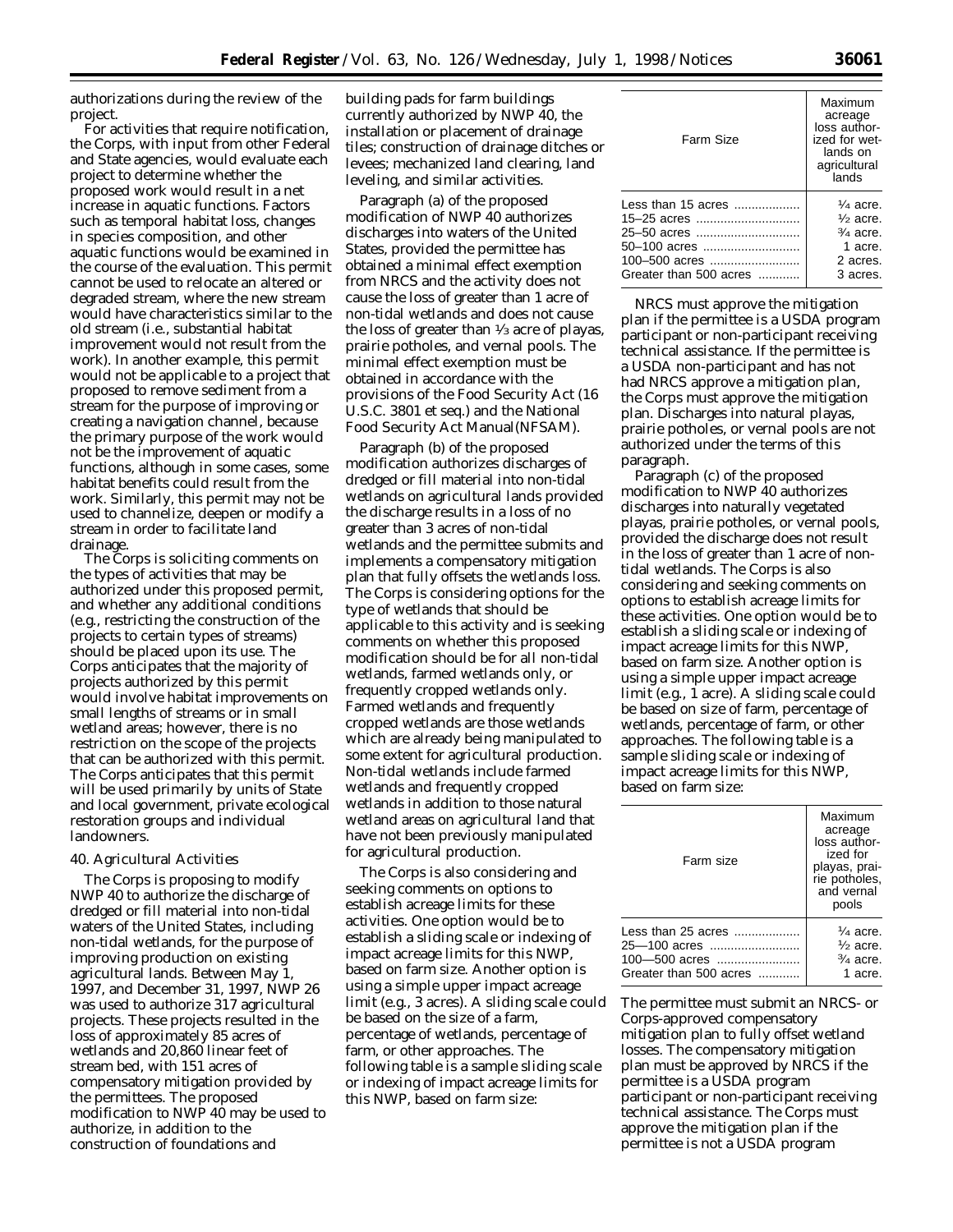participant and has not had NRCS approve a mitigation plan.

Paragraph (d) of the proposed modification contains the original terms of NWP 40. The acreage limit for this paragraph is 1 acre of non-tidal wetlands in agricultural production prior to December 23, 1985. This NWP does not authorize discharges into playas, prairie potholes, and vernal pools for the construction of building pads or foundations for farm buildings.

In paragraph (e), the Corps is also proposing to modify NWP 40 to authorize the relocation of existing serviceable drainage ditches and previously substantially manipulated intermittent and small perennial streams on agricultural land. However, the relocation of ditches and streams authorized by this NWP does not authorize reconfiguration of those ditches or streams to increase the area drained by the ditch or stream (i.e., by widening or deepening the ditch/stream beyond its original design dimensions or configuration). This NWP does not authorize work in streams other than described above.

The Corps is proposing to require notification for activities that result in: (1) the loss of greater than  $\frac{1}{3}$  acre of non-tidal waters of the United States, including playas, prairie potholes, or vernal pools, or (2) filling or excavating greater than 500 linear feet of drainage ditches and previously substantially modified intermittent and small perennial streams. The appropriate Federal and State agencies will be notified for the loss of greater than 1 acre of non-tidal wetlands.

The aggregate acreage limit for wetland impacts authorized by this NWP as a result of the activities in paragraphs (a), (b), (c), and (d) cannot exceed 3 acres per farm for the duration of this nationwide permit (i.e., until reissuance or any revocation). NWPs are generally reissued every five years. When NWPs are reissued they may be used again on the same farm to authorize activities for impacts not to exceed the acreage thresholds authorized in the reissuance. In addition, for the purposes of increasing agricultural production, this NWP cannot be used with other NWPs to exceed this 3-acre limit. The use of this NWP prohibits any future use of proposed NWP A, whether by the farm owner/operator or if the property is sold. For the purposes of this NWP a single and complete project is defined as a ''farm'' (i.e., the land unit under one ownership, which is operated as a farm, as reported to the Internal Revenue Service). We are considering options for and requesting comments on alternative

suggestions for this definition of a single and complete project (such as ''farm tract'' or ''field''). The boundary determination of the single and complete project as defined for this NWP will be as determined as of the effective date of the publication of this **Federal Register** notice.

The notification will allow district engineers to review proposed activities to ensure that no more than minimal adverse effects to aquatic resources will occur. District engineers can require special conditions on a case-by-case basis to ensure that the impacts are minimal. District engineers can exercise discretionary authority and require an individual permit for those activities that may have more than minimal adverse effects on the aquatic environment.

#### **Other Suggested NWPs**

In response to the December 13, 1996, **Federal Register** notice, several commenters recommended replacement NWPs for activities which we believe do not warrant the development of a NWP. Some of these activities are in areas that are not considered to be waters of the United States. Other activities are exempt from permit requirements of Section 404 of the Clean Water Act and Section 10 of the Rivers and Harbors Act. These comments are addressed below.

*Maintenance of Landfill Surfaces:* One commenter proposed an NWP authorizing the maintenance of landfill surfaces. The Resource Conservation and Recovery Act (RCRA) requires the use of clay material to cap municipal solid waste landfills, and grading of such areas sufficient to prevent water from ponding on the cap. As refuse in a landfill decomposes and settles, portions of the clay cap can subside, creating ponded areas on the landfill surface. Wetland species may colonize these ponded areas. These depressions increase the chance that water may infiltrate through the clay cap and come into contact with the refuse, which may result in increased pollution of the air and groundwater. To comply with the RCRA, Clean Air Act, and Clean Water Act, these depressions must be filled to return the landfill cap to the designed grade and prevent infiltration of water into the landfill. The regular maintenance of landfill caps prevents leaching of contaminants into the surrounding air, water, and soil.

The Corps believes that these ponded areas on the landfill cap are not waters of the United States, because landfill caps are constructed from uplands and require continuous maintenance. The preamble to 33 CFR Part 328 in the

November 13, 1986, **Federal Register** (51 FR 41217, Section 328.3) states that 'water filled depressions created in dry land incidental to construction activity \* \* \*'' are not considered waters of the United States ''\* \* \* until the construction or excavation operation is abandoned and the resulting body of water meets the definition of waters of the United States.'' The landfill is not abandoned because of the routine maintenance required by law to keep the landfill surface at the designed grade. Since routine maintenance of landfill surfaces does not require a Section 404 permit, we will not be developing an NWP for this activity.

*Maintenance and Filling of Ditches Adjacent to Roads and Railways:* One commenter proposed an NWP to authorize maintenance of roadside ditches constructed in tidal and nontidal waters of the United States to collect and convey runoff from the road. Another commenter proposed an NWP to authorize discharges of dredged or fill material to construct additional railroad tracks, widen or protect railroad beds, and drain water to prevent saturation of the railroad bed. Saturation of the railroad bed can cause settling of the bed, requiring maintenance or reconstruction to return the railroad bed to the proper grade. Flat-bottom ditches are constructed at the toe of the railroad embankment (often in upland areas) to convey runoff from the railway to natural drainage courses. Roadside and railway ditches commonly develop wetland characteristics as a result of fulfilling their purpose and must be periodically cleaned out. At other times, these drainage ditches may be filled to widen the road or railroad bed. Work in roadside or railroad ditches may or may not require a permit from the Corps, depending on the case-specific circumstances of the ditch.

The maintenance of roadside or railroad drainage ditches constructed in uplands does not require a Section 404 permit since these ditches are not waters of the United States, even though they may support wetland vegetation. The preamble to 33 CFR 328.3, as published in the November 13, 1986, issue of the **Federal Register** (51 FR 41217), states that ''non-tidal drainage or irrigation ditches excavated on dry land'' are generally not considered to be waters of the United States. Filling these ditches to widen the road or railroad bed does not require a Section 404 permit.

If these roadside or railroad ditches are constructed in waters of the United States, the maintenance of these ditches is exempt from Section 404 permit requirements (see 33 CFR 323.4(a)(3)),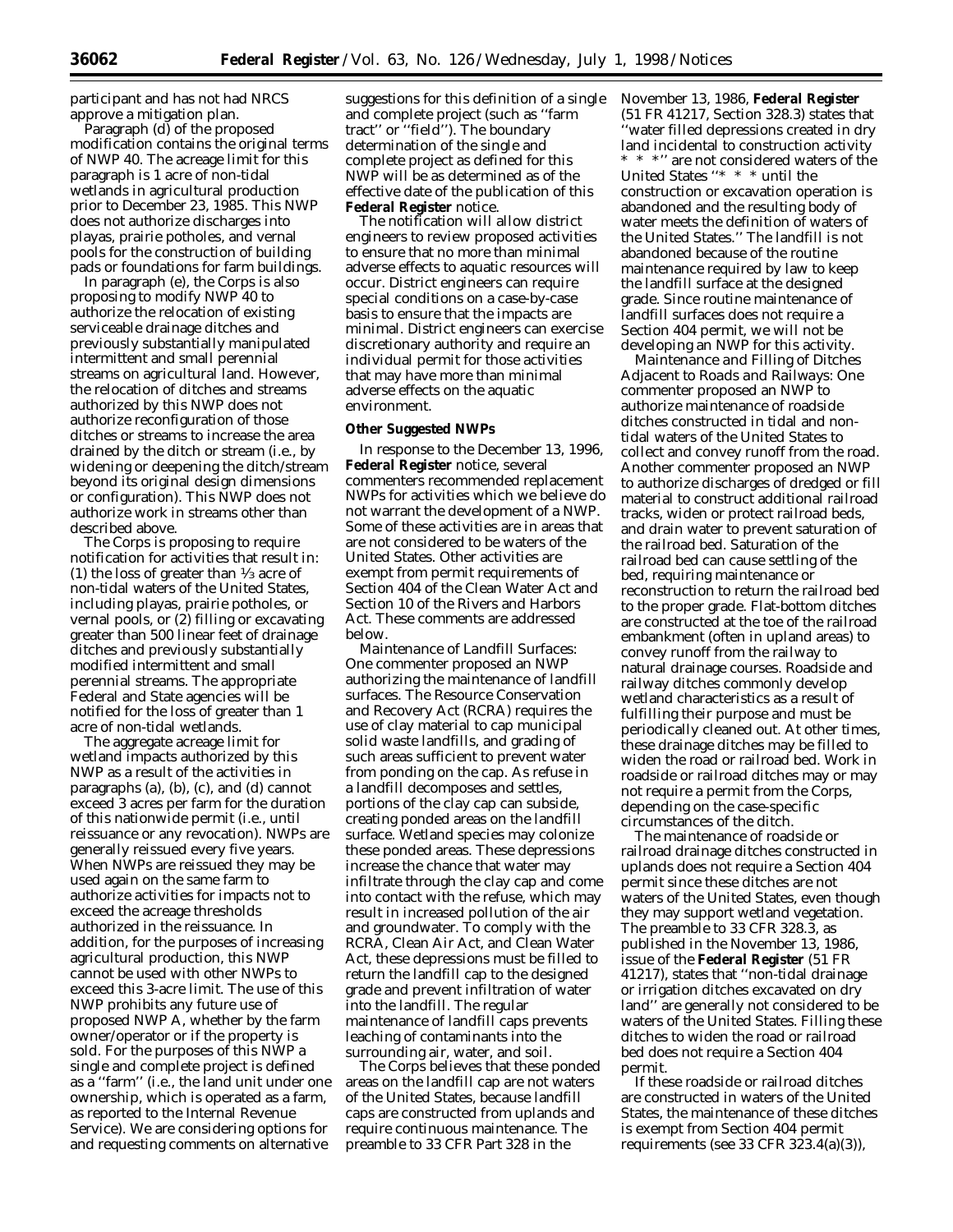provided the ditch is restored to its original dimensions and configuration. However, the construction of these ditches in waters of the United States requires a Section 404 permit and may be authorized by an individual permit, an NWP or a regional general permit. A Corps permit is required to widen the road or railroad bed in these ditches constructed in waters of the United States, if the activity results in a discharge of dredged or fill material into waters of the United States or the activity extends into navigable waters of the United States. We are proposing to modify NWP 14 to authorize such activities, and other linear transportation activities, in non-tidal waters of the United States (wetlands that are contiguous to tidal areas are also excluded). Widening road or railroad beds in tidal waters usually requires an individual permit, but may be authorized by an NWP, or an applicable regional general permit. The construction or maintenance of roadside and railroad ditches in navigable waters of the United States requires a Section 10 permit. Furthermore, the maintenance of roadside ditches where the proposal includes reconfiguration of these ditches does not qualify for the exemption at 33 CFR 323.4(a)(3). However, we have proposed NWP F in order to address this situation, provided the drainage capacity of the ditch is not increased.

*Maintenance of Water Treatment Facilities:* One commenter requested an activity-specific NWP for maintenance of water treatment facilities, such as the removal of material from constructed settling lagoons and associated constructed wetlands, maintenance and de-watering of stock ponds for livestock, and maintenance of recharge ponds for water supplies.

Water treatment facilities constructed in uplands do not require a Section 404 permit for maintenance activities. The Corps does not generally consider ''[a]rtificial lakes or ponds created by excavating and/or diking dry land to collect and retain water and which are used exclusively for such purposes as stock watering, irrigation, settling basins, or rice growing'' to be waters of the United States. (Refer to the preamble to 33 CFR 328.3, as published in the November 13, 1986, issue of the **Federal Register** (51 FR 41217)).

To address some other issues relevant to water quality, we are proposing NWP C for the construction and maintenance of stormwater management facilities, modifying NWP 3 to authorize the removal of sediments that accumulate in the vicinity of structures, and modifying NWP 7 to authorize removal of

accumulated sediments from outfall and intake structures and associated canals. Removal of sediments from detention and settling basins constructed with a Section 404 permit would be authorized by the proposed NWP C as long as the maintenance activity does not change the use of the facility. In addition, some of the activities cited above are covered by existing NWPs, are exempt from Clean Water Act regulation, or do not require a Corps permit. Construction of stock ponds is an exempt activity; thus, the de-watering and maintenance of stock ponds is exempt from 404 Section permit requirements as long as the activity is for water quality benefits and does not enlarge the pond or change the use to other than providing water for livestock. Maintenance of recharge ponds constructed in uplands does not require a Section 404 permit, but the maintenance of these ponds constructed in waters of the United States may be authorized by existing NWPs, such as NWPs 3, 18, or 13, or proposed NWP C. Therefore, these activities have not been specifically included in the proposed NWPs.

*Mitigation Banks and the NWP Program.* One commenter recommended that the replacement NWPs should include language that identifies mitigation banks as the preferred method of providing compensatory mitigation for impacts authorized by these NWPs. The commenter believes that placing such an emphasis on mitigation banking will provide incentive for the construction of more mitigation banks by increasing the certainty that these banks will be used by permittees to offset losses authorized by these NWPs. This commenter also recommended that the NWP program formally adopt the ''Federal Guidance for the Establishment, Use, and Operation of Mitigation Banks'' (60 FR 58605–58614). The commenter also recommended the development and implementation of standard policies pertaining to the establishment and use of in lieu fee programs that matches the federal mitigation bank guidance. The commenter believes such guidance is needed to monitor the funds paid by permittees, monitor the number of acres of wetlands restored as a result of payment of those fees, provide compensatory mitigation in advance of authorized impacts, and require binding agreements that will ensure that the compensatory mitigation is successful.

The Corps disagrees that the proposed replacement NWPs should stipulate preference for mitigation banks as a form of compensatory mitigation. In the December 13, 1996, **Federal Register** notice, the Corps did not direct districts

to require permittees to use mitigation banks for offsetting wetland losses due to NWP 26, but suggested that they could be used, as could in lieu fee programs and individual mitigation projects, to provide compensatory mitigation. Consolidated mitigation methods (mitigation banks, in-lieu fees) are often an efficient means of compensating for impacts, and may confer benefits to the aquatic environment as well (see 61 FR 65892). We recognize that consolidated mitigation projects, such as mitigation banks and in lieu fee programs, are more practicable and successful because of the planning and implementation efforts typically expended on these projects by their proponents. In contrast, many individual efforts to create, restore, or enhance wetlands to replace small wetland impacts are often not successful and do not provide many benefits to the aquatic environment, partly because they are not well planned or executed. In addition, numerous small compensatory mitigation efforts can be expensive and time-consuming to monitor.

Mitigation banks and in lieu fee programs are not common throughout the country. Therefore, it would be impractical to require their use as a preferred or sole means of providing compensatory mitigation for impacts authorized by the proposed replacement NWPs. While in lieu fee programs are in place in several districts, efforts continue to ensure in lieu fee programs will provide adequate compensatory mitigation. District engineers have the authority to approve the means by which a particular permittee provides appropriate compensatory mitigation. Permittees should not be required to use a particular mitigation method, just because it is available. Permittees must have the flexibility to propose compensatory mitigation methods that are within their means to accomplish. To the extent appropriate, permittees should consider use of approved mitigation banks and other forms of mitigation including in lieu fees. District engineers will evaluate the permittee's proposed mitigation for its appropriateness and practicability as indicated in the NWP mitigation condition.

*Expansion of Nationwide Permit 31.* A commenter requested that NWP 31 be expanded to authorize other maintenance activities relating to flood control and maintenance of water supply facilities, including removing sediment from natural stream channels without enlarging the channel, removing vegetation from streams that increases aggradation of the stream bed,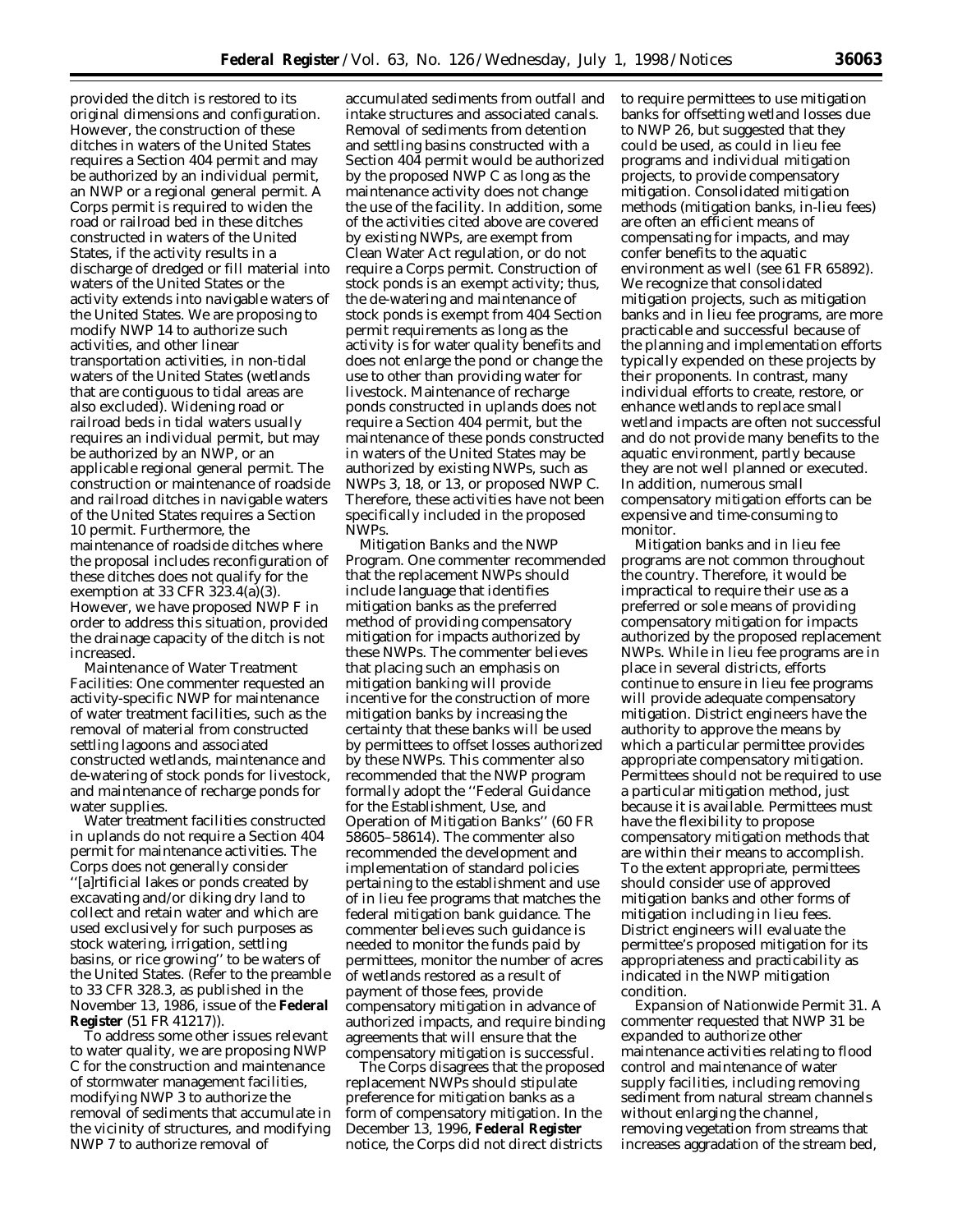stabilizing banks, removing aggraded sediments, and cleaning sediment from intake pipes that draw water from the stream or groundwater. The commenter stated that some of these activities did not require a Section 404 permit prior to the implementation of the excavation rule and are not authorized by NWP 31 or 33 CFR 330.3.

NWP 31 authorizes discharges of dredged or fill material for the maintenance of existing flood control facilities that were either previously authorized by a Corps permit or 33 CFR 330.3 or constructed by the Corps and transferred to a local sponsor for operation and maintenance. In natural stream channels, most of the activities cited in the previous paragraph can be authorized by NWP 31 provided those channels are part of an authorized flood control facility. One requirement of NWP 31 is that the District Engineer establish a baseline for maintenance. The maintenance baseline can include width at ordinary high water, channel depth, and/or other parameters used to quantify dimensions of a stream channel. For example, the maintenance baseline for a stream channel may a particular bed elevation. When sediments accumulate in the stream channel, raising the elevation of the bed, NWP 31 may be used to authorize the removal of the aggraded sediments to return the stream bed to the maintenance baseline elevation, even if the sediment supports wetland vegetation. Bank stabilization work for portions of the flood control project may be authorized by NWP 13, regional general permits, or an individual permit. The removal of sediment from water intake pipes cannot be authorized by NWP 31. However, removal of sediments from the vicinity of these structures may be authorized by NWP 18, the proposed modifications to NWP 3, the proposed modification to NWP 7, regional general permits, or individual permits.

# **Discussion of Nationwide Permit Conditions**

# *General Conditions*

The Corps is proposing to consolidate all of the General Conditions and Section 404 Only conditions into one General Condition Section for the NWPs. The reason for this consolidation is that most of the Section 404 Only conditions have applicability to activities in Section 10 waters. Some of the Section 404 Only conditions, such as conditions 4, 5, 6, and 8, are essentially always applicable to work in navigable waters of the United States. For example, 33 CFR 320.4(r) states that

mitigation is an important aspect of the review and balancing process on many Department of the Army permit applications. The Corps policy at 33 CFR 320.4(r) on mitigation applies to all types of decisions, including Section 10 permits. Some of the Section 404 only conditions still generally apply only to Section 404 activities, but in an effort to simplify the general conditions for the NWPs, the Corps is proposing to combine all conditions into one section. This consolidation does not increase the scope of analysis for determining if a particular project qualifies for an NWP; the District Engineer must still use discretion to determine if a particular condition applies to a particular activity. We are proposing to modify the opening language of Section 404 only conditions 1, 2, 3, 4, 5, 7, and 8 to ''activity [or activities], including structures and work in navigable waters of the United States and discharges of dredged or fill material,'' to reflect that broader application. The three modified conditions (general conditions 9 and 13 and Section 404 only condition 6) and the modified Section 404 only conditions would apply to all the existing NWPs as well as the new NWPs that are issued.

The following is a discussion of our reasons for proposing changes to 6 existing NWP conditions and adding one new NWP general condition. If an existing NWP condition is not discussed below, no changes to that condition are proposed, other than those changes cited in the previous paragraph.

9. Water Quality. We are proposing to change the name of this condition from ''Water Quality Certification'' to ''Water Quality'' and modify this condition to require, for NWPs 12, 14, 17, 18, 21, 32, 40, A, B, C, D, and E, a water quality management plan, if it is not required as part of the 401 certification. This requirement only applies to those projects for which a water quality management plan would help keep the adverse effects on the aquatic environment minimal, such as prevention of more than minimal degradation of downstream water quality by maintaining a vegetated buffer adjacent to open water bodies such as lakes and streams. The requirement of implementation of a water quality management plan is not intended to apply to projects where the impacts to the aquatic environment are minimal, such as the construction of a small road crossing to provide access to an upland development where the impacts to waters of the United States regulated by the Corps (i.e., NWP 14 in this example) are limited to a small proportion of the project area. The

requirement for a water quality management plan is also not intended to increase the scope of analysis of the Corps review. The water quality management plan must implement methods and technologies to reduce direct and/or indirect degradation of water quality as a result of the permitted work. Practices such as vegetated buffers adjacent to open waters, sediment traps and barriers, sediment detention basins and ponds, infiltration trenches, and nutrient management techniques can be used to reduce degradation of water quality due to adjacent land use.

13. Notification. We are proposing to require notification to the District Engineer for all of the proposed NWPs, based on varying thresholds, generally 1⁄3 of an acre of impact. Because the Corps has added so many NWPs with a PCN requirement, the PCN process must be applied in a simple and consistent manner. Therefore, for discharges causing the loss of greater than 1 acre of waters of the United States, the notification will be sent to the appropriate Federal and State agencies in accordance with paragraph (e) of General Condition 13. For other activities requiring notification to the District Engineer, the PCN will be subject to Corps-only review. The PCN will be subject to a 30-day review period, from the date of receipt of a complete PCN by the District Engineer. Corps district personnel will utilize the PCN to assess the environmental impacts of the proposed work and can recommend appropriate actions, such as special conditions or compensatory mitigation, to ensure that impacts are minimal.

16. Subdivisions. The Corps is including a condition in the proposed NWPs similar to the ''subdivision clause'' of NWP 26, which prohibited the use of NWP 26 for real estate subdivisions created after October 5, 1984, where new discharges of dredged or fill material into waters of the United States in said subdivision would cause the upper acreage limit of NWP 26 to be exceeded. The Corps is proposing to include a similar clause for NWPs A and B. The purpose of this condition is to prevent the division of property as a means of getting around the acreage limits of NWPs A and B. The subdivision clause would state that the cumulative upper limit for a subdivision seeking authorization under NWP A would be 3 acres for a single and complete project, and that the cumulative upper limit for subdivisions seeking to use NWP B would be 10 acres for a single and complete. The term ''single and complete'' means if, upon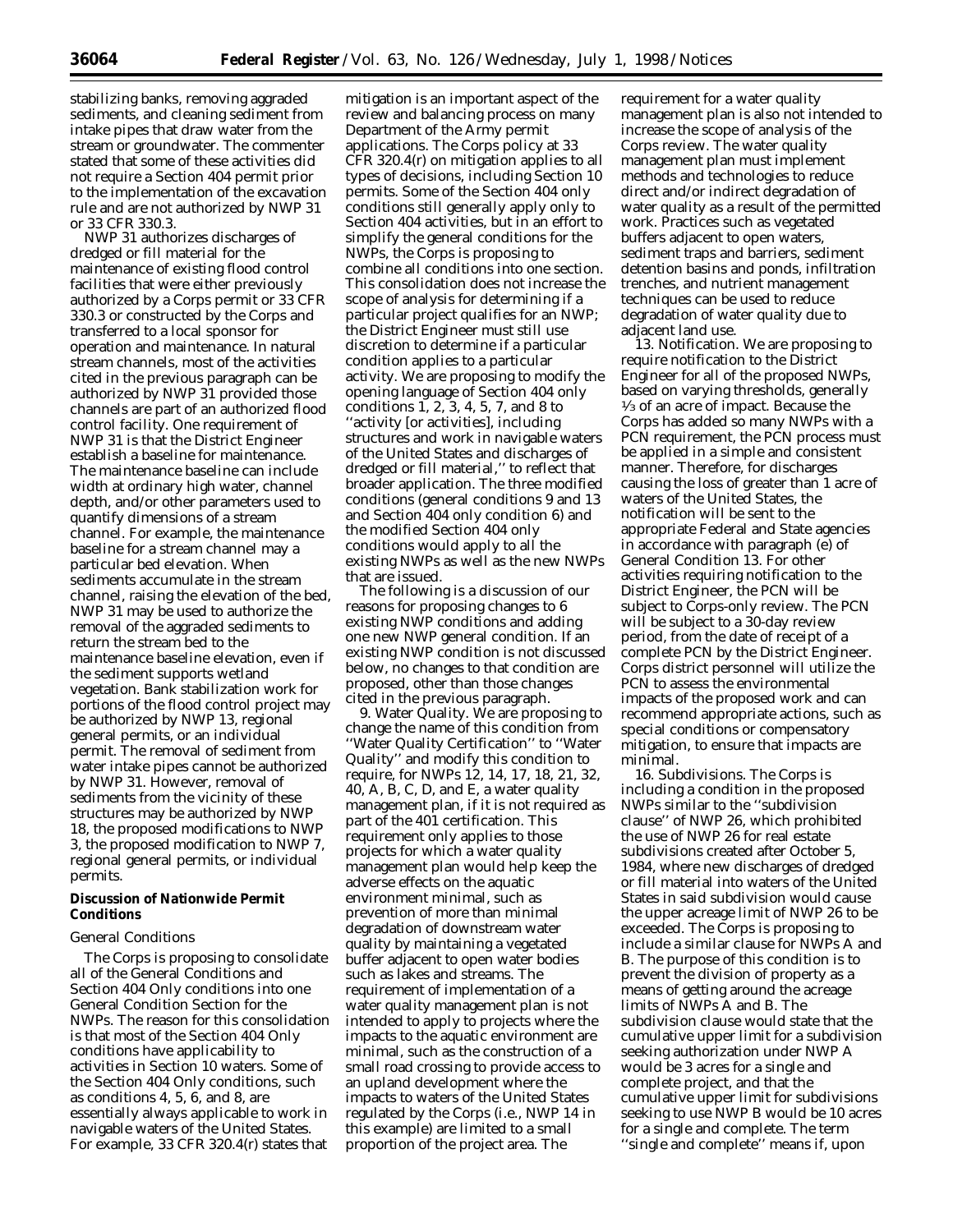authorization, any given project can be constructed, independent of any reliance on *subsequent* Corps of Engineers authorization for additional regulated activities (i.e., activities following those under current authorization consideration). In other words, a project may be considered single and complete if it has independent utility.

19. Suitable material. The Corps is proposing to modify this general condition by inserting the words "\* used for construction or \* \* \*'' between ''material'' and ''discharged.'' This change was made to ensure that materials used for structures or work in navigable waters of the United States are made of suitable materials.

20. Mitigation. We are proposing to delete the words ''\* \* \* unless the District Engineer approves a compensation plan that the District Engineer determines is more beneficial to the environment than on-site minimization or avoidance measures.'' from this condition. This condition will be modified to require restoration, creation, enhancement, or preservation of aquatic resources to offset losses of functions and values due to authorized impacts. This condition also stresses the importance of including upland or wetland vegetated buffers adjacent to open water areas as an important component of any mitigation plan.

21. Spawning areas. The Corps is proposing to add a sentence to this condition to prohibit activities that fill or excavate important spawning areas.

22. Management of Water Flows. We are proposing to change the title of this condition from ''Obstruction of High Flows'' to ''Management of Water Flows'' and modifying it to require that permittees design their projects to maintain preconstruction downstream flow conditions. The permittee must, to the extent practicable, maintain the flow rates from the site as close as is feasible to preconstruction levels to minimize the potential for adverse effects to aquatic organisms and sediment transport in the stream. The removal of vegetation, and the increase in the percentage of impervious surfaces on a project site can increase runoff flows from the site, which can result in downcutting of stream beds and degradation of aquatic habitat. This condition also requires that projects be designed to reduce upstream impacts such as flooding or draining, unless the primary purpose of the project is to impound water or reestablish drainage.

#### **Definitions**

To provide for consistency in the implementation of the proposed NWPs,

the Corps is proposing to include definitions for some terms used in these NWPs. The definitions are located in Section E of this notice. The Corps is seeking comments on these definitions.

# *Nationwide Permit 29 for Single Family Housing*

On July 15, 1996, a lawsuit was filed by several organizations against the Corps, challenging the issuance of NWP 29 under Section 404 of the Clean Water Act (CWA). The plaintiffs challenged the issuance of NWP 29 because they believe that: (1) the Corps violated the CWA by issuing an NWP for activities that result in more than minimal adverse environmental effects; (2) the Corps violated the CWA by issuing an NWP for activities that are not similar in nature; (3) the Corps violated the procedural requirements of the Section 404(b)(1) Guidelines of the CWA; (4) the Corps violated the Endangered Species Act (ESA) by failing to consult with the U.S. Fish and Wildlife Service (FWS) and the National Marine Fisheries Service (NMFS); (5) the Corps violated the Fish and Wildlife Coordination Act by failing to consult with the FWS and NMFS; (6) the Corps violated the National Environmental Policy Act (NEPA) by failing to prepare an Environmental Impact Statement (EIS); and (7) the issuance of NWP 29 was arbitrary, capricious, and an abuse of discretion. After the Corps reissued NWP 29 on December 13, 1996, a supplemental complaint was filed by the plaintiffs challenging the reissuance of NWP 29.

On April 30, 1998, a court order was issued by the United States District Court, District of Alaska, remanding the Secretary of the Army to consider excluding high value waters from NWP 29, consider the use of lower acreage limits for NWP 29, and to set forth those considerations in an amended environmental assessment (EA). The court determined that the EA issued on December 10, 1996, inadequately addressed the exclusion of high value waters and lower acreage limits for NWP 29. Pending the Secretary of the Army's consideration of these issues, the court enjoined the Corps from accepting any preconstruction notifications for NWP 29 after June 30, 1998, unless the court orders otherwise. The court did not address the other issues raised by the plaintiffs because actions undertaken by the Corps as a result of the remand may have significant impacts on the resolution of the other arguments. It should be noted that the Corps is already undergoing ESA consultation for NWP 29, which should be concluded this summer.

NWP 29 authorizes single family housing activities that have minimal adverse effects, both individually and cumulatively, on the aquatic environment. For this NWP, the Corps has several mechanisms to protect high value waters and wetlands. All activities authorized under NWP 29 require preconstruction notification to the Corps. The preconstruction notification allows district engineers to review each proposed activity to determine if it will result in minimal adverse environmental effects, and if necessary, take measures such as adding special conditions to the NWP authorization to further minimize the adverse effects of the activity. Special conditions may require compensatory mitigation to offset losses of aquatic resource functions and values. If the proposed work will result in more than minimal adverse environmental effects, then the District Engineer will exercise discretionary authority to require an individual permit, with the requisite alternatives analysis and public interest review. District engineers can protect high value waters and endangered species by regionally conditioning NWP 29. Regional conditioning may exclude the use of NWP 29 from certain waters, such as non-tidal wetlands contiguous to tidal waters, lower the acreage limit, or exclude the use of NWP 29 in areas where endangered species or their critical habitat is known to occur. The regional conditioning process is discussed elsewhere in this notice.

Corps districts have been collecting data on the use of NWP 29 since 1995. Districts have been monitoring the use of NWP 29 by tracking the number of NWP 29 verifications, the number of PCNs where discretionary authority was exercised to require individual permits for the proposed activity, the proposed acreage of impacts, the authorized acreage of impacts, and the acreage of compensatory mitigation offered and accepted for NWP 29 authorizations.

During Fiscal Year 1996, NWP 29 was used 333 times to authorize the construction of single family residences and attendant features. Discretionary authority was exercised for 9 PCNs to review the proposed work under the individual permit process. During 1996, applicants proposed to fill 101.8 acres of non-tidal waters of the United States, but were authorized to fill only 62.7 acres. The acreage of compensatory mitigation offered and accepted during this time period was 2.3 acres. The average loss of waters of the United States per NWP 29 authorization was 0.19 acres.

During Fiscal Year 1997, NWP 29 was used 188 times. The Corps asserted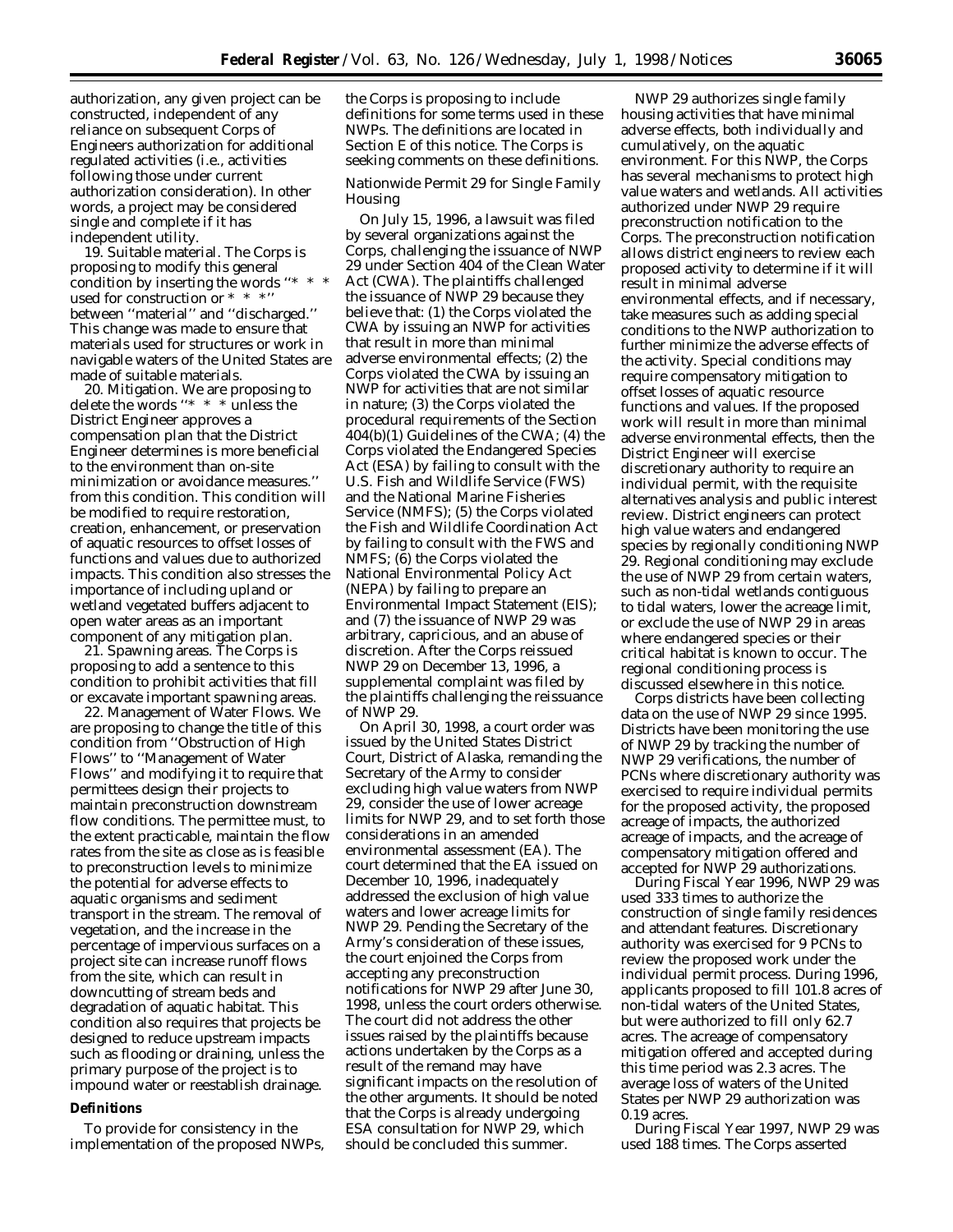discretionary authority and required individual permit review for two requests for NWP 29 authorization. During this time period, applicants proposed to fill 30.5 acres of non-tidal waters of the United States, but were authorized to fill 28.1 acres of waters of the United States. The acreage of compensatory mitigation offered and accepted during this time period was 11.3 acres. During 1997, the average loss of waters of the United States per NWP 29 authorization was 0.15 acres.

Corps districts are also monitoring cumulative impacts to ensure compliance with the CWA. Corps districts generally monitor regulated activities on a watershed basis to ensure that the activities authorized by NWP 29 and other Corps permits do not result in more than minimal cumulative adverse effects on the aquatic environment in a particular watershed. Division engineers can revoke NWP 29 in high value aquatic environments or in specific geographic areas (e.g., watersheds), if they believe that the use of NWP 29 in these areas will result in more than minimal individual and/or cumulative adverse environmental effects to the aquatic environment.

In accordance with the court order, we have prepared a revised EA for NWP 29. The revised EA includes a Section 404(b)(1) Guidelines compliance review and a Finding of No Significant Impact (FONSI). The revised EA also discusses how high value waters are protected under the NWP and the consideration of lower acreage limits for NWP 29. Copies of the revised EA and FONSI are available at the office of the Chief of Engineers, at each District office, and on the Corps home page at http:// www.usace.army.mil/inet/functions/ cw/cecwo/reg/. Based on these analyses, the Corps has determined that the issuance of NWP 29 complies with the requirements for issuance under general permit authority.

During the comment period for the proposed reissuance of NWP 29, the Corps considered different acreage limits for this NWP. Several commenters recommended that the acreage limit be reduced to 1⁄10 acre. A few other commenters recommended an acreage limit of 1⁄4 acre. As discussed previously in this notice, the average acreage impact authorized by NWP 29 was 0.19 acre and 0.15 acre during fiscal years 1996 and 1997, respectively. The average acreage impact requested by applicants was 0.31 acre in 1996 and 0.16 acre in 1997. During their review of PCNs for NWP 29 authorization, district engineers required additional avoidance and minimization to ensure that the authorized impacts were

minimal. Although NWP 29 has an acreage limit of  $\frac{1}{2}$  acre, few projects were authorized with that amount of impact. District engineers require avoidance and minimization during the PCN process to ensure minimal adverse environmental impacts due to the work. A higher acreage limit, although it may be rarely used, provides district engineers with the flexibility to authorize projects that have minimal adverse effects under NWP 29, even though they may adversely affect a somewhat larger area of low-value wetlands. As a result, the Corps considered decreasing the acreage limit of this NWP and determined that lower acreage limits are not necessary in terms of environmental effects or the workload that would be required to process requests for higher acreage impacts through the individual permit process.

To provide further assurance that NWP 29 authorizes only single family housing activities that have minimal adverse environmental effects, the Corps is now proposing to modify the acreage limit for NWP 29 to 1⁄4 acre. The public is invited to provide comments on the proposed modification to the acreage limit for NWP 29 within 60 days of the date of this notice. The Corps is not requesting comments on the other terms of NWP 29. In the interim, the Corps is suspending NWP 29 for activities that result in the loss of greater than 1⁄4 acre of non-tidal waters of the United States.

It is unlikely that the suspension or modification of NWP 29 will result in a substantial burden on the regulated public, since the average NWP 29 authorization in 1996 and 1997 resulted in the loss of 0.19 acre of non-tidal waters of the United States. Most small landowners can design their single family residences to comply with this new acreage limit for NWP 29. If not, then they can request authorization through the individual permit process or by a regional general permit, if available.

Therefore, from the date of this notice until the Corps has determined whether or not to modify NWP 29, NWP 29 can be used to authorize discharges of dredged or fill material to construct single family housing, including attendant features, provided the discharge does not result in the loss of greater than 1⁄4 acre of non-tidal waters of the United States, including non-tidal wetlands. All other terms and limitations for NWP 29, as published in the December 13, 1996, issue of the **Federal Register**, remain in effect. Discharges for single family housing activities that result in the loss of greater than 1⁄4 acre of non-tidal waters of the United States, including non-tidal

wetlands, will be processed either under the individual permit process or by regional general permits. For information purposes, the text of the proposed modification of NWP 29 is as follows:

29. Single-Family Housing. Discharges of dredged or fill material into non-tidal waters of the United States, including non-tidal wetlands for the construction or expansion of a single-family home and attendant features (such as a garage, driveway, storage shed, and/or septic field) for an individual permittee provided that the activity meets all of the following criteria:

a. The discharge does not cause the loss of more than 1⁄4 acre of non-tidal waters of the United States, including non-tidal wetlands;

b. The permittee notifies the District Engineer in accordance with the ''Notification'' general condition;

c. The permittee has taken all practicable actions to minimize the onsite and off-site impacts of the discharge. For example, the location of the home may need to be adjusted onsite to avoid flooding of adjacent property owners;

d. The discharge is part of a single and complete project; furthermore, that for any subdivision created on or after November 22, 1991, the discharges authorized under this NWP may not exceed an aggregate total loss of waters of the United States of 1⁄4 acre for the entire subdivision;

e. An individual may use this NWP only for a single-family home for a personal residence;

f. This NWP may be used only once per parcel;

g. This NWP may not be used in conjunction with NWP 14, NWP 18, or NWP 26, for any parcel; and,

h. Sufficient vegetated buffers must be maintained adjacent to all open water bodies, streams, etc., to preclude water quality degradation due to erosion and sedimentation.

For the purposes of this NWP, the acreage of loss of waters of the United States includes the filled area previously permitted, the proposed filled area, and any other waters of the United States that are adversely affected by flooding, excavation, or drainage as a result of the project. Whenever any other NWP is used in conjunction with this NWP, the total acreage of impacts to waters of the United States of all NWPs combined, can not exceed 1⁄4 acre. This NWP authorizes activities only by individuals; for this purpose, the term ''individual'' refers to a natural person and/or a married couple, but does not include a corporation,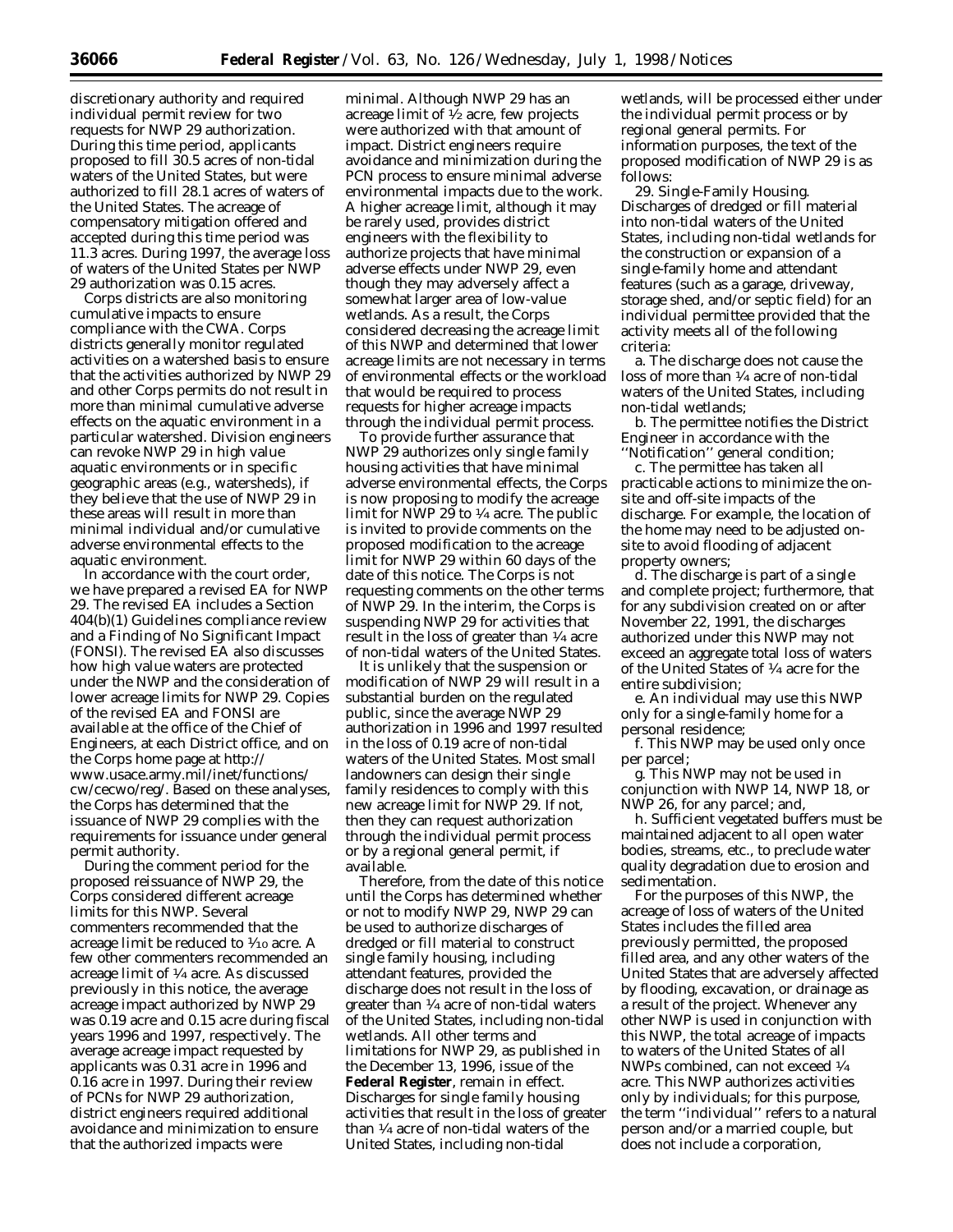partnership, or similar entity. For the purposes of this NWP, a parcel of land is defined as ''the entire contiguous quantity of land in possession of, recorded as property of, or owned (in any form of ownership, including land owned as a partner, corporation, joint tenant, etc.) by the same individual (and/or that individual's spouse), and comprises not only the area of wetlands sought to be filled, but also all land contiguous to those wetlands, owned by the individual (and/or that individual's spouse) in any form of ownership''. (Sections 10 and 404)

# **Authority**

Accordingly, we are proposing to issue new NWPs, modify existing NWPs, and add conditions and to add NWP definitions under the authority of Section 404(e) of the Clean Water Act (33 U.S.C. 1344) and Section 10 of the Rivers and Harbors Act of 1899 (33 U.S.C. 401 *et seq.*).

Dated: June 23, 1998. Approved:

#### **Russell L. Fuhrman,**

*Major General, U.S. Army, Director of Civil Works.*

#### **Nationwide Permits, Conditions, Further Information, and Definitions**

*A. Index of Nationwide Permits, Conditions, Further Information, and Definitions* Proposed New Nationwide Permits

A. Residential, Commercial, and Institutional

- Activities
- B. Master Planned Development Activities
- C. Stormwater Management Facilities D. Passive Recreational Facilities
- 
- E. Mining Activities

F. Reshaping Existing Drainage Ditches

- Nationwide Permits Proposed To Be Modified
- 3. Maintenance
- 7. Outfall Structures and Maintenance
- 12. Utility Activities
- 14. Linear Transportation Crossings
- 27. Stream and Wetland Restoration Activities
- 40. Agricultural Activities

Nationwide Permit Conditions

- General Conditions
- 1. Navigation
- 2. Proper Maintenance
- 3. Soil Erosion and Sediment Controls
- 4. Aquatic Life Movements
- 5. Equipment
- 6. Regional and Case-by-Case Conditions
- 7. Wild and Scenic Rivers
- 8. Tribal Rights
- 9. Water Quality
- 10. Coastal Zone Management
- 11. Endangered Species
- 12. Historic Properties
- 13. Notification\*
- 14. Compliance Certification
- 15. Multiple Use of Nationwide Permits
- 16. Subdivisions\*
- 17. Water Supply Intakes
- 18. Shellfish Production
- 19. Suitable Material\*
- 20. Mitigation\*
- 21. Spawning Areas\*
- 22. Management of Water Flows\*
- 23. Adverse Effects from Impoundments
- 24. Waterfowl Breeding Areas 25. Removal of Temporary Fills
- 
- (\* Indicates conditions proposed to be changed.)
- Further Information

# Definitions

- 1. Aquatic Bench
- 2. Best Management Practices
- 3. Channelized stream
- 4. Contiguous wetland
- 5. Drainage ditch
- 6. Ephemeral stream
- 7. Farm
- 8. Intermittent stream
- 9. Loss of waters of the United States
- 10. Noncontiguous wetland
- 11. Non-tidal wetland
- 12. Perennial stream
- 13. Riffle and pool complexes
- 14. Stormwater management
- 15. Stormwater management facilities
- 16. Tidal wetland
- 17. Vegetated shallows
- 18. Waterbody

#### *B. Nationwide Permits*

## *A. Residential, Commercial, and Institutional Activities*

Discharges into non-tidal waters of the United States, excluding non-tidal wetlands contiguous to tidal waters, associated with residential, commercial, and institutional development activities. Residential developments (multiple and single unit development for other than the personal residence of the permittee), commercial developments (such as retail stores, industrial parks, restaurants, business parks, shopping centers, and commercial recreational activities) and institutional developments (such as schools, fire stations, government office buildings, judicial buildings, public works buildings, libraries, hospitals and places of worship), are authorized, and may include activities such as: grading, rechannelization, expansion of an existing development, building pads, soil erosion and sediment control measures, and infrastructure such as utilities, roads, driveways, sidewalks, and recreation activities associated with the development, including activities such as playgrounds, ball fields, golf courses, nature trails, etc., provided that the activity meets all of the following criteria:

a. The discharge does not cause the loss of greater than 3 acres of non-tidal waters of the United States, using an index of impact acreage as follows\*:

| Parcel size            | Maximum<br>acreage<br>loss author-<br>ized |
|------------------------|--------------------------------------------|
|                        | $1/4$ acre.                                |
| 5–10 acres             | $1/2$ acre.                                |
| 10-15 acres            | 1 acre.                                    |
| 15-100 acres           | 2 acres.                                   |
| Greater than 100 acres | 3 acres.                                   |

b. For discharges causing the loss of greater than 1/3 acre of non-tidal waters of the United States, including non-tidal wetlands, the permittee notifies the District Engineer in accordance with the ''Notification'' general condition;

c. For activities that involve excavation and/or filling of open waters, including perennial or intermittent waterways, below the ordinary high water mark, the permittee notifies the District Engineer in accordance with the ''Notification'' general condition;

d. For discharges in special aquatic sites, including wetlands, the notification must also include a delineation of affected special aquatic sites, including wetlands;

e. The discharge is part of a single and complete project;

f. The permittee must avoid and minimize discharges into waters of the United States at the project site to the maximum extent practicable, and the notification must include a written statement to the District Engineer detailing compliance with this condition, i.e., why the discharge must occur in waters of the United States and avoidance or additional minimization cannot be achieved;

g. For discharges requiring notification the permittee must submit a mitigation proposal that will offset the loss to waters of the United States;

h. Whenever any other NWP is used in conjunction with this NWP, the combined total acres of impacts to waters of the United States cannot exceed 3 acres and any combined total acreage exceeding 1⁄3 acre requires that the permittee notify the District Engineer in accordance with the ''Notification'' general condition; and

i. Any work authorized with this permit must not cause more than minor changes to the flow characteristics of any stream, or measurably degrade water quality (See General Conditions 9 and 22). (Sections 10 and 404)

**\*Note:** For the purposes of the proposed NWP, a discussion of acreage limit options is provided in the preamble.

# *B. Master Planned Development Activities*

Discharges into non-tidal waters of the United States, excluding non-tidal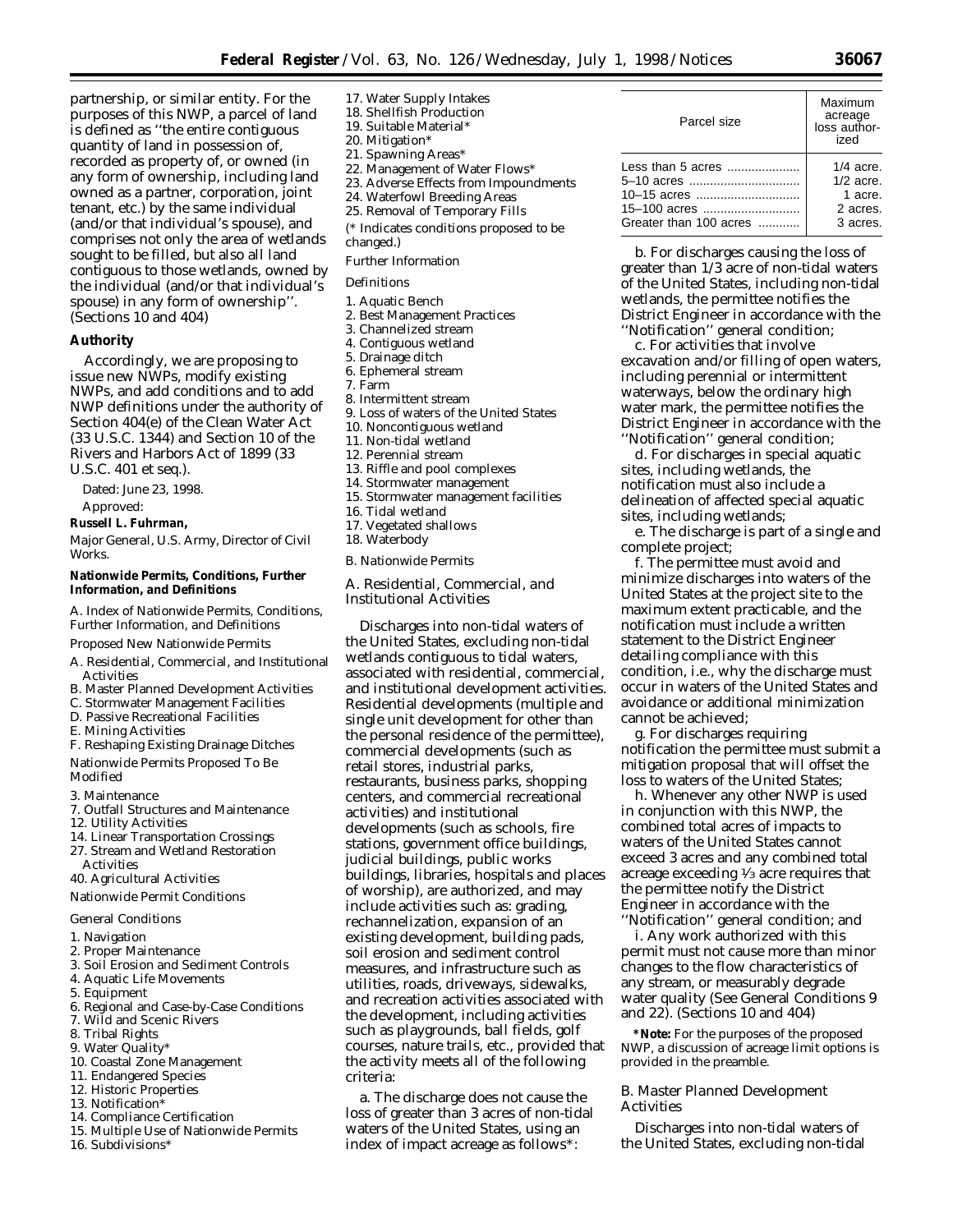wetlands contiguous to tidal waters, associated with a comprehensively planned development which may include a combination of, but is not limited to, the following: residential housing, office parks, retail stores, restaurants, playgrounds, ball fields, golf courses, ponds, impoundments, community green space, parks, trails, soil erosion and sediment control measures, sewage and/or water treatment facilities, storm water management facilities, and infrastructure such as utilities, roads, driveways, and sidewalks, provided that the activity meets all of the following criteria:

a. The discharge does not cause the loss of greater than 10 acres of non-tidal waters of the United States, using an index of impact acreage as follows\*:

| Parcel size            | Maximum<br>acreage<br>loss author-<br>ized |
|------------------------|--------------------------------------------|
|                        | 3 acres.                                   |
|                        | 5 acres.                                   |
| 300-500 acres          | 7 acres.                                   |
| Greater than 500 acres | 10 acres.                                  |

b. The permittee notifies the District Engineer in accordance with the ''Notification'' general condition;

c. For discharges in all waters of the United States, including wetlands, the notification must also include a delineation of affected waters and/or wetlands;

d. The notification will include a wetland assessment utilizing a functional assessment approach approved by the District Engineer;

e. The discharge is part of a single and complete project; however the activity may proceed in phases;

f. The permittee must avoid and minimize discharges into waters of the United States at the project site to the maximum extent practicable, and the notification must include a written statement to the District Engineer detailing compliance with this condition (i.e., why the discharge must occur in waters of the United States and why avoidance or additional minimization cannot be achieved);

g. The notification must include a mitigation proposal that will offset the loss to waters of the United States;

h. Deed restrictions, protective covenants, land trusts, or other means of conservation and preservation will be required for all waters of the United States, including wetlands, on the project site, including riparian buffers and/or vegetated buffers adjacent to open water, as well as all existing,

enhanced, restored, or created wetland areas; and

i. Whenever any other NWP is used in conjunction with this NWP, the combined total acres of impacts to waters of the United States cannot exceed 10 acres.

*Master Planned Development:* The intent of defining Master Planned Development is to distinguish these activities from those that would be authorized under NWP A. Unlike NWP A, this NWP is limited to authorizing those activities that are mixed-use in nature. Master planned developments are designed, constructed, and managed to integrate multiple uses in a manner that conserves and enhances the functions and values of the water resources on the project site. NWP B is intended to be consistent with the increasing nationwide efforts by counties and local communities across the country to encourage mixed-use development and to motivate land use planning alternatives that incorporate consideration of the environment. This NWP is designed to match up with the efforts of local communities to achieve these goals by encouraging the development of environmentally responsible, multiple-use communities and building upon the incentives currently provided by State and local governments. Such master planned developments provide communities with an opportunity to address a variety of concerns, including protecting sensitive natural areas, consolidating infrastructure and maximizing the delivery of urban services. The project may consist of cluster developments surrounded by a substantial amount of open or green space, including vegetated buffers to waters of the United States. All remaining waters of the United States on the project site, including wetlands and riparian areas that are restored, enhanced, or created as compensatory mitigation for impacts authorized by this NWP, as well as vegetated buffers, will be set aside and preserved through deed restrictions, protected covenants, land trusts, or other legal means, to protect these areas and maintain water quality and aquatic resource values. (Sections 10 and 404)

**\*Note:** For the purposes of the proposed NWP, a discussion of acreage limit options is provided in the preamble.

#### *C. Stormwater Management Facilities*

Discharges of dredged or fill material into non-Section 10 waters of the United States, including wetlands, for the construction and maintenance of stormwater management facilities, including activities for the excavation for stormwater ponds/facilities,

detention, and retention basins installation and maintenance of water control structures, outfall structures and emergency spillways; and the maintenance dredging of existing stormwater management ponds/ facilities, detention and retention basins provided that the activity meets all of the following criteria:

a. The discharge or excavation for the construction of new stormwater management facilities does not cause the loss of greater than 2 acres of nontidal wetlands;

b. For discharges or excavation for the construction of new stormwater management facilities causing the loss of greater than  $\frac{1}{3}$  acre of non-tidal waters of the United States, including wetlands, or for the maintenance of existing stormwater management facilities causing the loss of greater than 1 acre of non-tidal waters of the United States, or for the loss of greater than 500 linear feet of intermittent stream bed, the permittee notifies the District Engineer in accordance with the ''Notification'' general condition. In addition the notification must include:

(1) A maintenance plan, which is in accordance with State and local requirements, if any;

(2) For discharges in special aquatic sites, including wetlands, the notification must include a delineation of affected areas; and

(3) For discharges involving construction of stormwater management facilities, the notification must include a mitigation proposal that will offset the loss of waters of the United States. In appropriate circumstances, compensatory mitigation can be provided by the use of bioengineering techniques and aquatic benches within the stormwater management facility. Compensatory mitigation will not be allowed in designated facility maintenance areas. Where the size of the facility allows for the construction of sediment forebays, such designs will be used to the maximum extent practicable to enhance water quality and to minimize the maintenance area of the facility. Future maintenance in constructed areas will not require mitigation provided that maintenance is accomplished in designated maintenance areas and not within compensatory mitigation areas.

c. The stormwater management facility must be designed using Best Management Practices and watershed protection techniques (e.g., vegetated buffers, siting considerations to minimize adverse effects to aquatic resources, bioengineering methods incorporated into the facility design to benefit water quality and minimize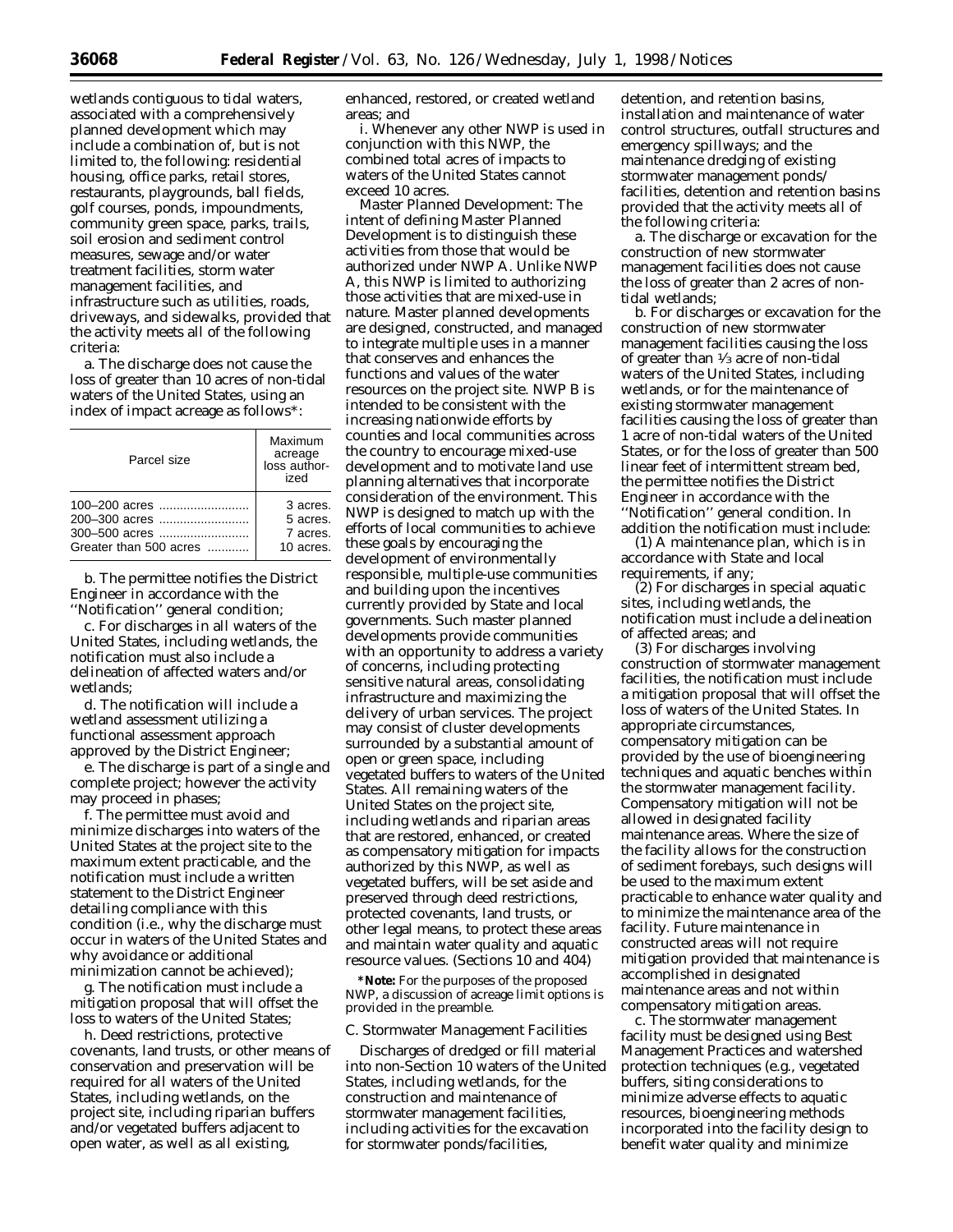adverse effects to aquatic resources from storm flows especially downstream of the facility, as appropriate) that provide for long term aquatic protection and enhancement, to the maximum extent practicable;

d. Maintenance excavation will be in accordance with an approved maintenance plan and will not exceed the original contours of the facility as approved and constructed; and

e. The discharge is part of a single and complete project.

f. This permit does not authorize the discharge of dredged or fill material for the construction of new stormwater management facilities in perennial streams. (Section 404)

D. Passive Recreational Facilities. Discharges of dredged or fill material into non-tidal waters of the United States, excluding non-tidal wetlands contiguous to tidal waters, for the construction or expansion of passive recreational facilities, provided that the activity meets all of the following criteria:

a. The discharge does not cause the loss of greater than 1 acre of non-tidal waters of the United States, including non-tidal wetlands;

b. For discharges causing the loss of greater than 1⁄3 acre of non-tidal waters of the United States, or the loss of greater than 500 linear feet of stream bed, the permittee notifies the District Engineer in accordance with the ''Notification'' general condition;

c. For discharges in special aquatic sites, including wetlands, the notification must include a delineation of affected special aquatic sites, including wetlands; and

d. The discharge is part of a single and complete project.

A *passive recreational facility* is defined as a low-impact recreational facility that is integrated into the natural landscape and consists primarily of open space that does not substantially change preconstruction grades or deviate from natural landscape contours. The primary function of passive recreational facilities does not include the use of motor vehicles, buildings, or impervious surfaces. Examples of passive recreational facilities that may be authorized by this NWP include: hiking trails, bike paths, horse paths, nature centers, and campgrounds (excluding trailer parks). The construction or expansion of golf courses and ski areas may be authorized by this NWP, provided the golf course or ski area does not substantially deviate from natural landscape contours and is designed to minimize adverse effects to waters of the United States and riparian areas through the use of such practices

as integrated pest management, adequate stormwater management facilities, vegetated buffers, reduced fertilizer use, etc. The facility must have an adequate water quality management plan in accordance with General Condition 9, such as a stormwater management facility constructed in uplands to ensure that the recreational facility results in no substantial adverse effects to water quality. This NWP also authorizes support facilities, such as maintenance and storage buildings, office buildings, rental buildings, and stables that are directly related to the recreational activity. It does not authorize other buildings, hotels, restaurants, etc. Whenever any other NWP is used in conjunction with this NWP, the total acreage of impacts to waters of the United States of all NWPs combined, cannot exceed 1 acre. The construction or expansion of playing fields (e.g., baseball or football fields), basketball and tennis courts, race tracks, stadiums, and arenas is not authorized by this NWP. (Section 404)

#### *E. Mining Activities*

Discharges of dredged or fill material into non-tidal waters of the United States, excluding non-tidal wetlands contiguous to tidal waters, for aggregate mining (i.e., sand, gravel, crushed and broken stone) and hard rock metal/ mineral mining activities (i.e., extraction of metalliferous ores from subsurface locations), including exploration, excavation, dredging, processing, stream relocation and/or diversion, overburden disposal, stockpiling, mechanized landclearing, mined land reclamation, and support activities, provided the discharge meets all of the following criteria:

a. *Lower perennial riverine systems:* Any discharges for excavation and dredging activities associated with sand and gravel mining in lower perennial riverine systems as defined by the Cowardin classification system for aquatic habitats (areas that are defined as special aquatic sites [40 CFR Subpart E, 230.40 through 230.45] are excluded), must:

1. not cause the loss of greater than 2 acres of waters of the United States;

2. not result in the excavation of fish spawning areas and shellfish beds;

3. include necessary measures to prevent increases in stream gradient and water velocities, to prevent adverse effects (e.g., head cutting, bank erosion) on upstream and downstream channel conditions;

4. not result in adverse affects on the course, capacity, or condition of navigable waters of the United States; and

5. include measures to minimize downstream turbidity;

b. *Intermittent and ephemeral streams:* Any discharges for excavation, dredging, processing, exploration, trenching, stockpiling, and mined land reclamation activities associated with sand and gravel mining activities in intermittent and ephemeral streams (areas that are defined as special aquatic sites [40 CFR Subpart E, 230.40 through 230.45] are excluded), must:

1. not cause the loss of greater than 1 acre of waters of the United States; and

2. include necessary measures to prevent increases in stream gradient and water velocities, to prevent adverse effects (e.g., head cutting, bank erosion) on upstream and downstream channel conditions;

c. *Intermittent and small perennial stream relocations:* Any discharges for stream relocation/diversion activities (i.e., mining may not occur in open waters below the ordinary high water mark; only stream relocation and diversion are authorized) associated with crushed or broken stone mining in intermittent and small perennial streams (areas that are defined as special aquatic sites [40 CFR Subpart E, 230.40 through 230.45] are excluded), must:

1. not cause the loss of greater than 1 acre of waters of the United States;

2. include necessary measures to prevent increases in stream gradient and water velocities and to prevent adverse effects (e.g., head cutting, bank erosion) on upstream and downstream channel conditions; and

3. not result in the excavation of fish spawning areas and shellfish beds;

d. *Isolated wetlands and wetlands above the ordinary high water mark, in non-Section 10 waters:* Any discharges for excavation, exploration, dredging, processing, mechanized landclearing, stockpiling, stream relocation/diversion, on-site overburden disposal, and mined land reclamation associated with aggregate mining activities in isolated wetlands and wetlands above the ordinary high water mark in non-Section 10 streams, must:

1. not cause the loss of greater than 2 acres of waters of the United States; and

2. be compensated for through mitigation approved by the Corps;

e. *Dry washes and arroyos:* Any discharges, including excavation, associated with aggregate mining activities in dry washes and arroyos, must:

1. not cause the loss of greater than 2 acres of waters of the United States;

2. include necessary measures to prevent increases in stream gradient and water velocities and to prevent adverse effects (e.g., head cutting, bank erosion)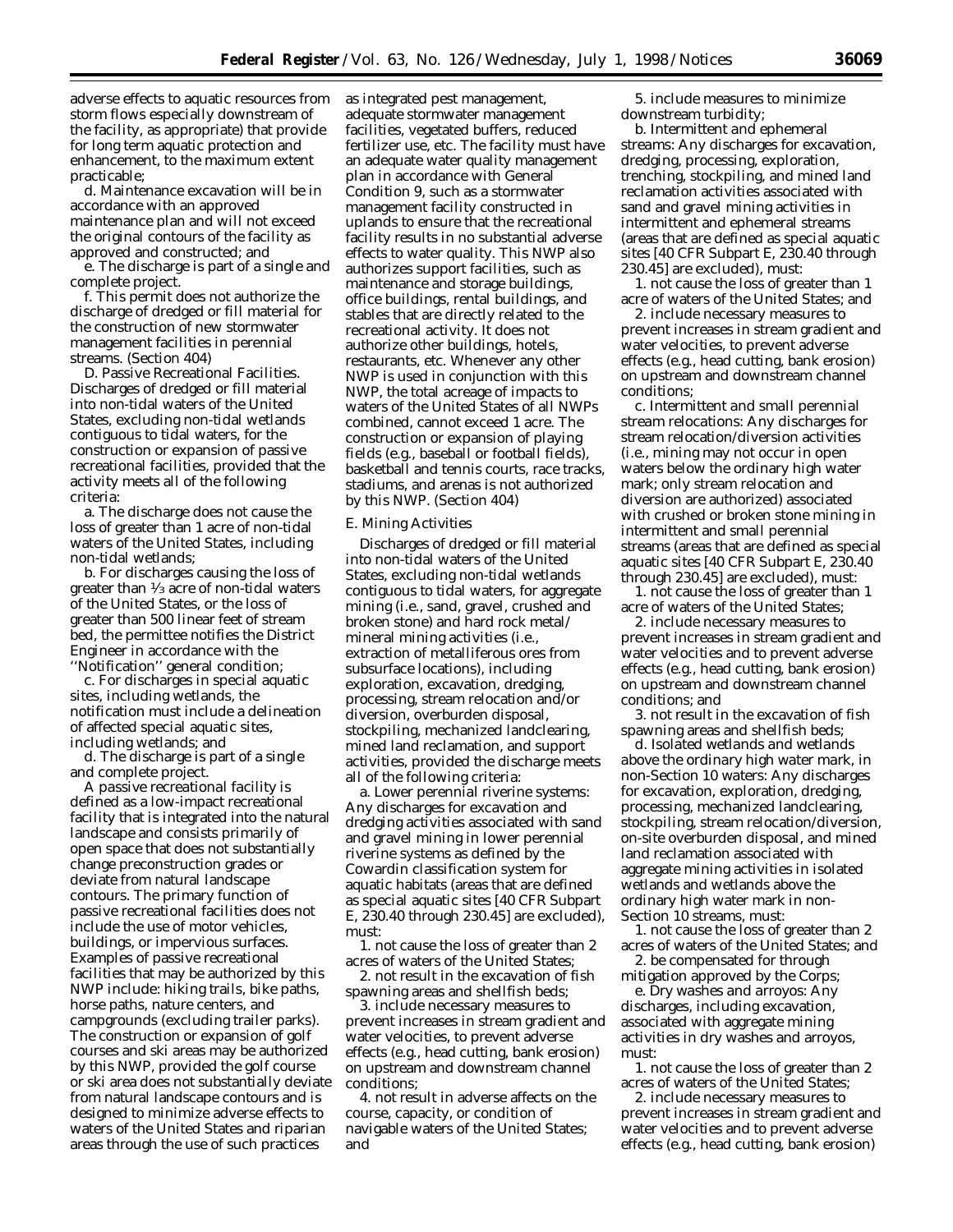on upstream and downstream channel conditions; and

3. include necessary measures to prevent adverse water quality effects on groundwater resources;

f. *Intermittent and small perennial stream relocations:* Any discharges for stream relocation/diversion activities (i.e., mining may not occur in open waters below the ordinary high water mark; only stream relocation and diversion are authorized) associated with hard rock metal/mineral mining activities in intermittent and small perennial streams (areas that are defined as special aquatic sites [40 CFR Subpart E, 230.40 through 230.45] are excluded), must:

1. not cause the loss of greater than 1 acre of waters of the United States;

2. include necessary measures to prevent increases in stream gradient and water velocities and to prevent adverse effects (e.g., head cutting, bank erosion) on upstream and downstream channel conditions; and

3. not result in the excavation of fish spawning areas and shellfish beds;

g. *Isolated wetlands and wetlands above the ordinary high water mark, in non-Section 10 waters:* Any discharges for excavation, exploration, dredging, processing, mechanized landclearing, stockpiling, stream relocation/diversion, on-site overburden disposal, and mined land reclamation associated with hard rock metal/mineral mining activities in isolated wetlands and wetlands above the ordinary high water mark in non-Section 10 streams, must:

1. not cause the loss of greater than 2 acres of waters of the United States; and 2. be compensated for through

mitigation approved by the Corps;

h. *Dry washes and arroyos:* Any discharges, including excavation, associated with hard rock metal/mineral mining activities in dry washes and arroyos, must:

1. not cause the loss of greater than 2 acres of waters of the United States;

2. include necessary measures to prevent increases in stream gradient and water velocities and to prevent adverse effects (e.g., head cutting, bank erosion) on upstream and downstream channel conditions; and

3. include necessary measures to prevent adverse water quality effects on groundwater resources;

i. *Support activities:* Any discharges for support activities associated with aggregate mining and/or hard rock metal/mineral mining activities, including the construction of berms, access and haul roads, rail lines, dikes, road crossings, settling ponds and settling basins, ditching, storm water and surface water management, head

cutting prevention, sediment and erosion controls, and mechanized land clearing, must not cause the loss of more than 1 acre of waters of the United States, including wetlands. This acreage limit does not include temporary mining roads that are exempt under Section 404(f). The limit of 1 acre of impact for support activities will be in addition to the acreage allowed for the mining activities;

j. *Single and complete project:* The discharges must be for a single and complete project. Multiple mining activity discharges into several designated parcels of a mining project, may be included together as long as the acreage limit for each aquatic resource type is not exceeded and the combination of more than one aquatic resource type does not exceed 2 acres. The total maximum acreage of waters of the United States adversely affected by the mining activities combined with the support activities will not exceed 3 acres (2 acres)\*;

k. *Notification:* The permittee notifies the District Engineer in accordance with the ''Notification'' general condition. The notification must include a description of all waters of the United States impacted by the project, and, where required, a discussion of measures to minimize or prevent adverse effects (e.g., head cutting, bank erosion, turbidity, water quality) to waters of the United States, a description of measures taken to meet the criteria associated with the discharge being permitted, and a reclamation plan; and

l. Authorized activities associated with hard rock/mineral mining may include beneficiation and mineral processing. This NWP does not authorize hard rock/mineral mining in Section 10 waters or any mining activity in wetlands that are contiguous to tidal waters. (Sections 10 and 404)

**\*Note:** For the purposes of the proposed NWP, a discussion of acreage threshold options being considered for NWP E is provided in the preamble.

#### *F. Reshaping Existing Drainage Ditches*

Discharges of dredged or fill material into non-Section 10 waters of the United States to modify the cross-sectional configuration of existing serviceable drainage ditches constructed in non-Section 10 waters of the United States. No compensatory mitigation is required if the work is designed to improve water quality (e.g., by regrading the drainage ditch with gentler slopes, which can reduce erosion, increase growth of vegetation, increase uptake of nutrients and other substances by vegetation, etc.). The reshaping of the ditch cannot

increase drainage beyond the original project boundaries or expand the area drained by the ditch as originally designed (i.e., the capacity of the ditch must be the same as originally designed and it cannot drain additional wetlands or other waters of the United States). The permittee must notify the District Engineer in accordance with the ''Notification'' general condition, if material excavated during ditch reshaping is sidecast into waters of the United States. This NWP does not apply to reshaping drainage ditches constructed in uplands, since these areas are not waters of the United States, or to the maintenance of existing drainage ditches to their original dimensions and configuration, which does not require a Section 404 permit (see 33 CFR 323.4(a)(3)). This NWP does not authorize the relocation of drainage ditches constructed in waters of the United States; the location of the centerline of the reshaped drainage ditch must be approximately the same as the location of the centerline of the original drainage ditch. This NWP does not authorize the reshaping and maintenance of drainage ditches in navigable waters of the United States, which requires a Section 10 permit. This NWP does not authorize stream channelization or stream relocation projects. (Section 404)

3. Maintenance Activities related to: (i) The repair, rehabilitation, or replacement of any previously authorized, currently serviceable, structure, or fill, or of any currently serviceable structure or fill authorized by 33 CFR 330.3, provided that the structure or fill is not to be put to uses differing from those uses specified or contemplated for it in the original permit or the most recently authorized modification, and the District Engineer receives notification for all work other than the replacement of a structure. Minor deviations in the structure's configuration or filled area including those due to changes in materials, construction techniques, or current construction codes or safety standards which are necessary to make repair, rehabilitation, or replacement are permitted, provided the environmental impacts resulting from such repair, rehabilitation, or replacement are minimal. Currently serviceable means useable as is or with some maintenance, but not so degraded as to essentially require reconstruction. This nationwide permit authorizes the repair, rehabilitation, or replacement of those structures destroyed or damaged by storms, floods, fire or other discrete events, provided the repair,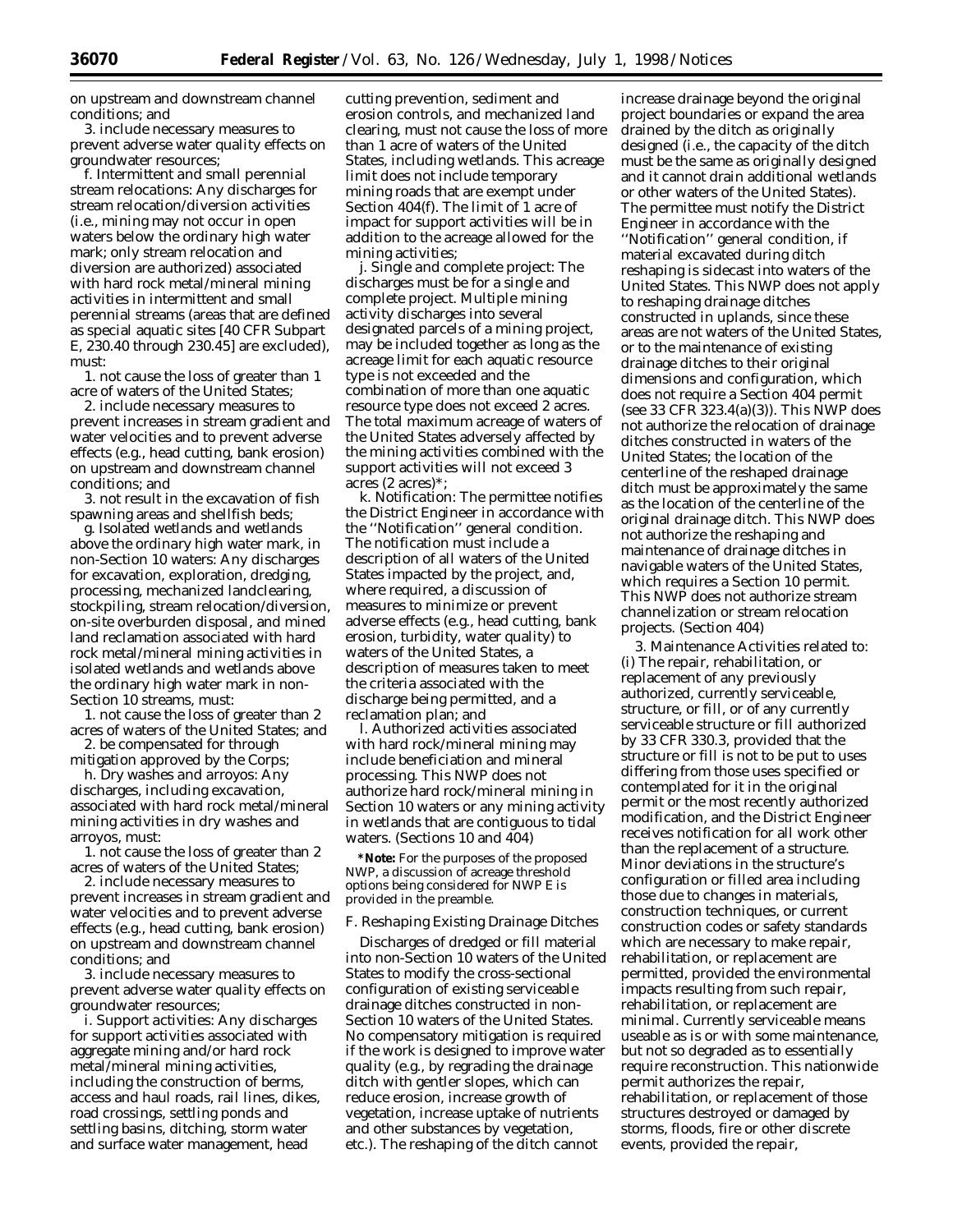rehabilitation, or replacement is commenced, or is under contract to commence, within two years of the date of their destruction or damage. In cases of catastrophic events, such as hurricanes or tornadoes, this two-year limit may be waived by the District Engineer, provided the permittee can demonstrate funding, contract, or other similar delays. Maintenance dredging and beach restoration are not authorized by this nationwide permit.

(ii) Discharges of dredged or fill material, including excavation, into any waters of the United States to remove accumulated sediments and debris in the vicinity of existing structures (e.g., bridges, culverted road crossings, water intake structures, etc.) and the placement of new or additional rip rap to protect the structure, provided the permittee notifies the District Engineer in accordance with the ''Notification'' general condition. The removal of sediment is limited to the minimum necessary to restore the waterway in the immediate vicinity of the structure to the approximate dimensions that existed when the structure was built, but cannot extend further than 200 feet in any direction from the structure. The placement of rip rap must be the minimum necessary to protect the structure, or to ensure the safety of the structure. This NWP does not authorize new stream channelization or stream relocation projects. All excavated materials must be deposited and retained in an upland area unless otherwise specifically approved by the District Engineer under separate authorization. Any bank stabilization measures require a separate authorization from the District Engineer.

(iii) Discharges of dredged or fill material, including excavation, into waters of the United States for the restoration of upland areas damaged by a storm, flood or other discrete event, and minor dredging to remove obstructions in a waterbody adjacent to the upland, where such work requires activities in a regulated water of the United States, provided that the District Engineer receives notification within 12 months of the date of the damage, subject to the following criteria;

a. The extent of the proposed restoration must be justified by a recent topographic survey, or other evidence of the pre-existing conditions. The restoration of the damaged areas cannot exceed the contours, or ordinary high water mark, that existed prior to the damage. The District Engineer retains the right to determine the extent of the pre-existing conditions, and the extent of any restoration work;

b. Minor dredging to remove obstructions from the adjacent waterbody is limited to 50 cubic yards below the plane of the ordinary high water mark, and is limited to the degree needed to restore the pre-existing bottom contours of the waterbody. The dredging may not be done primarily to obtain fill for any restoration activities;

c. For activities affecting greater than 1⁄3 acre of waters of the United States, the permittee notifies the District Engineer in accordance with the ''Notification'' general condition;

d. The discharge of dredged or fill material and all related work needed to restore the upland is part of a single and complete project;

e. This permit authorizes such work, provided the District Engineer has been notified as appropriate in accordance with condition (3) within 12 months of the date of the damage, and the work has commenced, or is under contract to commence, within 2 years of the date of the damage;

f. This permit may not be used in conjunction with NWP 18 or NWP 19;

g. This NWP cannot be used to channelize a stream, and any work authorized must not cause more than minor changes to the hydraulic flow characteristics of the stream, increase flooding, or measurably degrade water quality (See General Conditions 9 and 22); and

h. This permit may not be used to reclaim historic lands lost, over an extended period of time, to normal erosion processes. (Sections 10 and 404)

7. Outfall Structures and Maintenance. Activities related to: (i) Construction of outfall structures and associated intake structures where the effluent from the outfall is authorized, conditionally authorized, or specifically exempted, or are otherwise in compliance with regulations issued under the National Pollutant Discharge Elimination System program (Section 402 of the Clean Water Act), and (ii) maintenance excavation, including dredging, to remove accumulated sediments blocking or restricting outfall and intake structures, accumulated sediments from small impoundments associated with outfall and intake structures, and accumulated sediments from canals associated with outfall and intake structures, provided that the activity meets all of the following criteria: a

a. The permittee notifies the District Engineer in accordance with the 'Notification'' general condition;

b. The amount of excavated or dredged material must be the minimum necessary to restore the outfalls, intakes, small impoundments, and canals to

original design capacities and design configurations (i.e., depth and width);

c. The excavated or dredged material is deposited and retained at an upland site, unless otherwise approved by the District Engineer under separate authorization; and

d. Proper soil erosion and sediment control measures are used to minimize reentry of sediments into waters of the United States.

The construction of intake structures is not authorized by this NWP, unless they are directly associated with an outfall structure. For maintenance excavation and dredging to remove accumulated sediments, the notification must include information regarding the original design capacities and configurations of the facility. (Sections 10 and 404)

12. Utility Activities. Discharges of dredged or fill material into waters of the United States and/or structures in, over, or under navigable waters of the United States for the following utility activities:

*(i) Utility lines:* The construction or maintenance of utility lines, including outfall and intake structures and the associated excavation, backfill, or bedding for the utility lines, provided there is no change in preconstruction contours. A ''utility line'' is defined as any pipe or pipeline for the transportation of any gaseous, liquid, liquefiable, or slurry substance, for any purpose, and any cable, line, or wire for the transmission for any purpose of electrical energy, telephone, and telegraph messages, and radio and television communication (see Note 1, below). Material resulting from trench excavation may be temporarily sidecast (up to three months) into waters of the United States, provided that the material is not placed in such a manner that it is dispersed by currents or other forces. The District Engineer may extend the period of temporary side-casting not to exceed a total of 180 days, where appropriate. In wetlands, the top 6′′ to 12′′ of the trench should normally be backfilled with topsoil from the trench. Furthermore, the trench cannot be constructed in such a manner as to drain waters of the United States (e.g., backfilling with extensive gravel layers, creating a french drain effect). Any exposed slopes and stream banks must be stabilized immediately upon completion of the utility line crossing of each waterbody. This NWP also includes the repair of existing utility lines.

*(ii) Electric or pumping substations:* The construction, maintenance, or expansion of an electric or pumping substation, provided the discharge does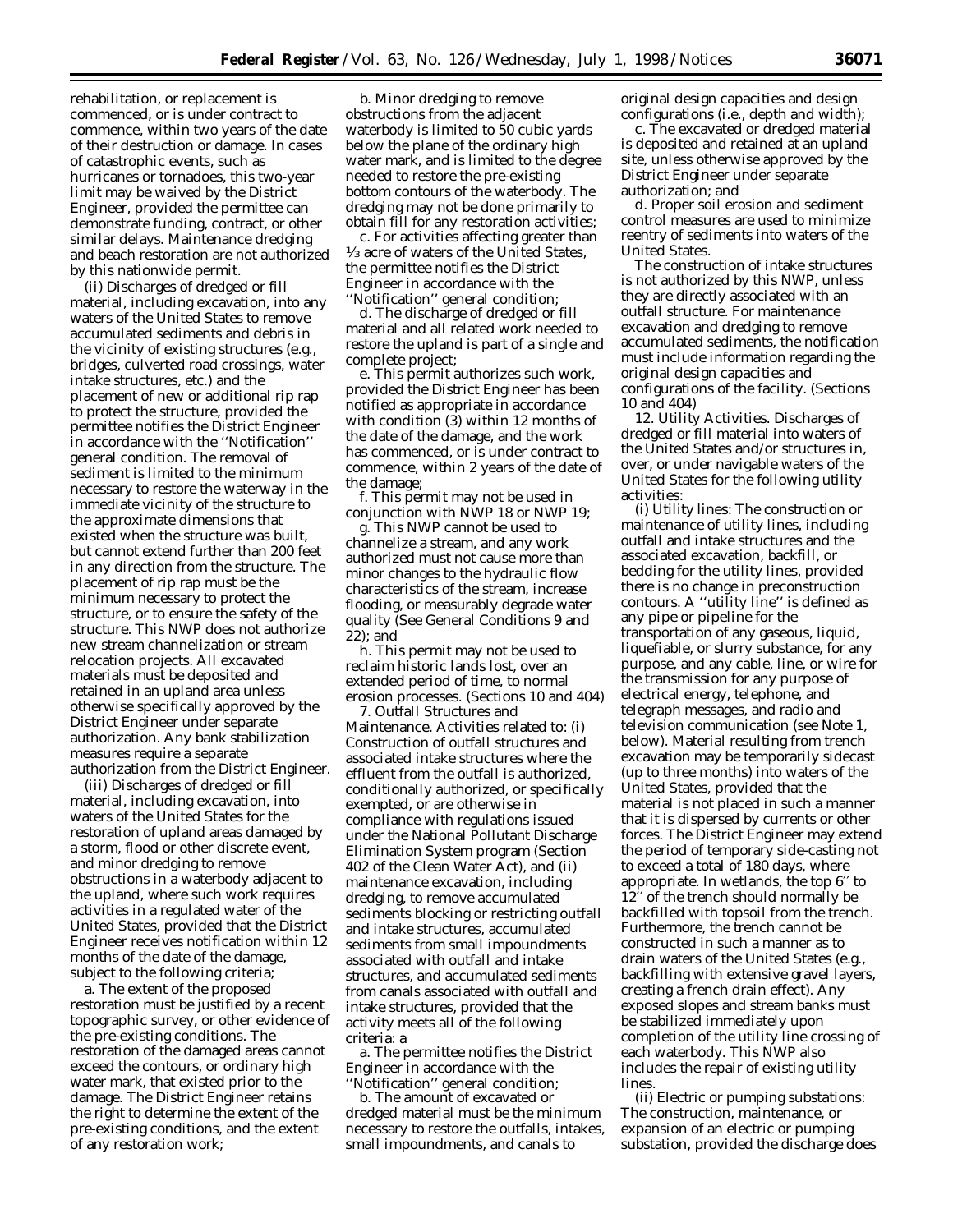not result in the loss of greater than 1 acre of non-Section 10 waters of the United States.

*(iii) Foundations for overhead utility line towers, poles, and anchors:* The construction or maintenance of foundations for overhead utility lines, provided the foundations are the minimum size necessary and separate footings for each tower leg (rather than a larger single pad) are used where feasible.

*(iv) Access roads:* The construction of access roads for the construction and maintenance of utility lines, including overhead power lines, and substations is authorized, provided the discharge does not cause the loss of greater than 1 acre of non-Section 10 waters of the United States, excluding non-tidal waters contiguous with Section 10 waters. Access roads shall be the minimum width necessary (see Note 2, below). Access roads must be constructed so that the length of the road minimizes the adverse effects on waters of the United States and at preconstruction contours and elevations, or as near as possible (e.g., at grade corduroy roads or geotextile/gravel roads). Access roads constructed above preconstruction contours and elevations in waters of the United States must be properly bridged or culverted to maintain surface flows.

The term *utility line* does not include activities which drain a water of the United States, such as drainage tile or french drains; however, it does apply to pipes conveying drainage from another area. For the purposes of this NWP, the acreage of loss of waters of the United States includes the filled area plus waters of the United States that are adversely affected by flooding, excavation, or drainage as a result of the project. However, the term ''loss'' applies only to waters of the United States permanently affected by filling, flooding, excavation, or drainage and not to waters of the United States that are temporarily affected by the work and restored to preconstruction contours and wetland conditions. Temporary construction mats (e.g., timber, steel, geotextile) used during construction and removed upon completion of the work are not included in the calculation of permanent loss of waters of the United States.

Mechanized landclearing necessary for the installation and maintenance of utility lines and the construction and maintenance of electric and pumping substations, foundations for overhead utility lines, and access roads is authorized, provided the cleared area is kept to the minimum necessary and preconstruction contours are maintained as near as possible. The area

of waters of the United States that is filled, excavated, or flooded must be limited to the minimum necessary to construct the utility line, substations, foundations, and access roads. Excess material must be removed to upland areas immediately upon completion of construction. This NWP may authorize utility lines in or affecting navigable waters of the United States, even if there is no associated discharge of dredged or fill material (See 33 CFR Part 322). Construction of access roads or the construction or expansion of electric or pumping substations in navigable waters of the United States is not authorized by this NWP.

*Notification:* The permittee must notify the District Engineer in accordance with the ''Notification'' general condition, if any of the following criteria are met:

(a) Mechanized landclearing in a forested wetland for the right-of-way;

(b) A Section 10 permit is required;

(c) The utility line in waters of the United States, excluding overhead lines, exceeds 500 feet;

(d) The utility line is placed within a jurisdictional area (i.e., a water of the United States), and it runs parallel to a stream bed that is within that jurisdictional area;

(e) Discharges associated with the construction of electric or pumping substations that result in the loss of greater than 1⁄3 acre of non-tidal waters of the United States; or

(f) Permanent access roads constructed above grade in waters of the United States for a distance of more than 500 feet.

**Note 1:** Overhead utility lines constructed over Section 10 waters and utility lines that are routed in or under Section 10 waters without a discharge of dredged or fill material require a Section 10 permit; except for pipes or pipelines used to transport gaseous, liquid, liquefiable, or slurry substances over navigable waters of the United States, which are considered to be bridges, not utility lines, and may require a permit from the U.S. Coast Guard pursuant to Section 9 of the River and Harbor Act of 1899. However, any discharges of dredged or fill material associated with such pipelines will require a Corps permit under Section 404.

**Note 2:** Access roads used for both construction and maintenance may be authorized, provided they meet the terms and conditions of this NWP. Access roads used solely for construction of the utility line must be removed upon completion of the work and the area restored to preconstruction contours, elevations, and wetland conditions. Temporary access roads for construction may be authorized by NWP 33. (Sections 10 and 404)

14. Linear Transportation Crossings. Activities required for the construction,

expansion, modification or improvement of linear transportation crossings (e.g., highways, railways, trails, airport runways, and taxiways) in waters of the United States, including wetlands, provided that the activity meets the following criteria:

a. For public linear transportation crossings, the discharge is limited to non-tidal waters of the United States, excluding non-tidal wetlands contiguous to tidal waters, and does not cause the loss of greater than 2 acres (1 acre)\* of non-tidal waters of the United States;

b. For private linear transportation crossings in waters of the United States or public linear transportation crossings in tidal waters or in non-tidal wetlands contiguous to tidal waters, the discharge does not cause the loss of greater than 1⁄3 acre of waters of the United States, including wetlands, and the length of the fill for the crossing in waters of the United States is limited to 200 linear feet;

c. The permittee notifies the District Engineer in accordance with the ''Notification'' general condition for discharges into special aquatic sites, including wetlands, or that cause the loss of greater than 1⁄3 acre of waters of the United States;

d. For public linear transportation crossings, the notification must include a mitigation proposal that will offset the loss of waters of the United States;

e. For discharges in special aquatic sites, including wetlands, the notification must include a delineation of the affected special aquatic sites;

f. The width of the fill is limited to the minimum necessary for the crossing;

g. This NWP cannot be used to channelize a stream, and any work authorized must not cause more than minor changes to the hydraulic flow characteristics of the stream, increase flooding, or measurably degrade water quality (See General Conditions 9 and 22); and

h. The crossing is part of a single and complete project for crossing a water of the United States.

Some discharges for crossings may be eligible for an exemption from the need for a Section 404 permit (see 33 CFR 323.4). (Sections 10 and 404)

**\*Note:** For the purposes of this proposed modification to NWP 14, a discussion of acreage threshold options being considered for NWP 14 is provided in the preamble.

27. Stream and Wetland Restoration Activities. Activities in waters of the United States associated with the restoration and enhancement of former non-tidal wetlands and riparian areas, the enhancement of degraded wetlands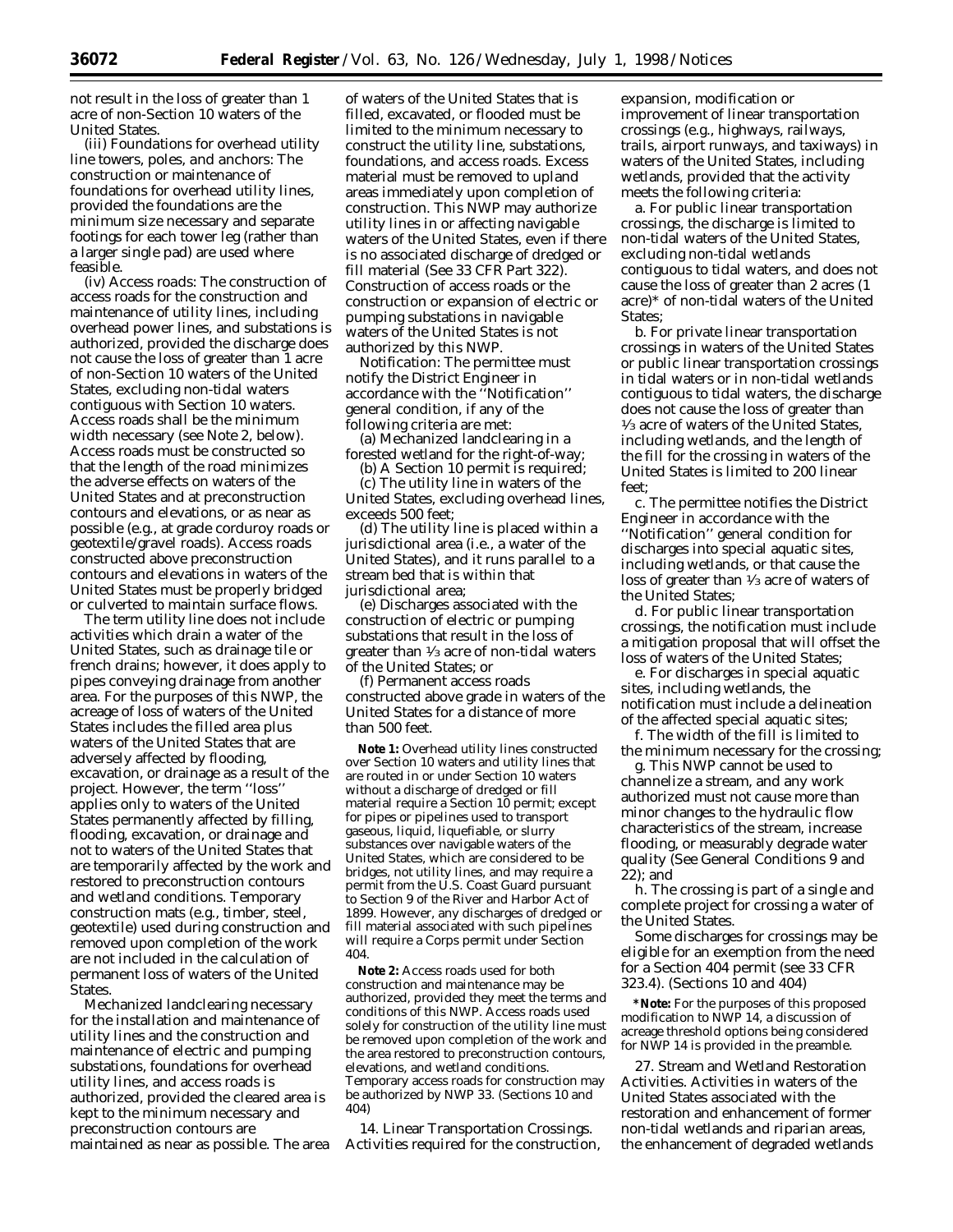and riparian areas, the creation of wetlands and riparian areas, and the restoration and enhancement of non-Section 10 streams and open water areas; (i) on non-Federal public lands and private lands, in accordance with the terms and conditions of a binding wetland enhancement, restoration or creation agreement between the landowner and the U.S. Fish and Wildlife Service or the Natural Resources Conservation Service (NRCS) or voluntary wetland restoration, enhancement, and creation actions documented by the NRCS pursuant to NRCS regulations; or (ii) on any Federal land; or (iii) on reclaimed surface coal mined lands, in accordance with a Surface Mining Control and Reclamation Act permit issued by the Office of Surface Mining or the applicable State agency. (The future reversion does not apply to streams or wetlands created, restored or enhanced as mitigation for the mining impacts, nor naturally due to hydrologic or topographic features, nor for a mitigation bank.); or (iv) on any public or private land, provided the permittee notifies the District Engineer in accordance with the ''Notification'' general condition.

Such activities include, but are not limited to, the removal of accumulated sediments, the installation, removal and maintenance of small water control structures, dikes and berms; the installation of current deflectors; the enhancement, restoration, or creation of riffle and pool stream structure; the placement of in-stream habitat structures; modifications of the stream bed and/or banks to restore or create stream meanders; the backfilling of artificial channels and drainage ditches; the removal of existing drainage structures; the construction of small nesting islands; the construction of open water areas; activities needed to reestablish vegetation, including plowing or discing for seed bed preparation; mechanized land-clearing to remove undesirable vegetation; and other related activities. This NWP cannot be used to authorize activities for the conversion of a stream to another aquatic use, such as the creation of an impoundment for waterfowl habitat. This NWP cannot be used to channelize a stream. This NWP does not authorize the conversion of natural wetlands to another aquatic use, such as creation of waterfowl impoundments where a forested wetland previously existed. However, this NWP may be used to relocate aquatic habitat types on the project site, provided there are net gains in aquatic resource functions and

values. For example, this NWP may authorize the creation of an open water impoundment in an emergent wetland, provided the emergent wetland is replaced by creating that wetland type in the adjacent uplands.

*Reversion.* For enhancement, restoration and creation projects conducted under paragraphs (ii) and (iv), this NWP does not authorize any future discharge of dredged or fill material associated with the reversion of the area to its prior condition. In such cases a separate permit at that time would be required for any reversion. For restoration, enhancement and creation projects conducted under paragraphs (i) and (iii), this NWP also authorizes any future discharge of dredged or fill material associated with the reversion of the area to its documented prior condition and use (i.e., prior to the restoration, enhancement, or creation activities) within five years after expiration of a limited term wetland restoration or creation agreement or permit, even if the discharge occurs after this NWP expires. The five year reversion limit does not apply to agreements without time limits reached under paragraph (i). The prior condition will be documented in the original agreement or permit, and the determination of return to prior conditions will be made by the Federal agency or appropriate State agency executing the agreement or permit. Prior to any reversion activity the permittee or the appropriate Federal or State agency must notify the District Engineer and include the documentation of the prior condition. Once an area has reverted back to its prior physical condition, it will be subject to whatever the Corps regulatory requirements will be at that future date. Because projects that would be authorized by this permit are designed to enhance the aquatic environment, mitigation will not be required for the work. (Sections 10 and 404)

40. Agricultural Activities. Discharges of dredged or fill material into non-tidal waters of the United States, including non-tidal wetlands, for the purpose of improving agricultural production and construction of building pads for farm buildings. Activities authorized include installation, placement, or construction of drainage tiles, ditches, or levees; mechanized land clearing, land leveling, and similar activities, provided:

a. The Natural Resources Conservation Service (NRCS) has made a written notification based on an NRCS certified wetland determination that the activity qualifies for a minimal effect exemption in accordance with the provisions of the Food Security Act (16

U.S.C. 3801 *et seq.*) and the National Food Security Act Manual (NFSAM) and the discharge does not cause a loss of greater than 1 acre of non-tidal wetlands and no greater than 1⁄3 acre of playas, prairie potholes, or vernal pools;

b. The discharge does not cause a loss of greater than 3 acres of non-tidal wetlands on a farm, using an index of impact acreage as follows:

| Farm Size                      | Maximum<br>acreage<br>loss author-<br>ized for wet-<br>lands on a<br>farm |
|--------------------------------|---------------------------------------------------------------------------|
| $l$ ess than 15 acres $\ldots$ | $\frac{1}{4}$ acre.                                                       |
| 15–25 acres                    | $\frac{1}{2}$ acre.                                                       |
| 25-50 acres                    | $\frac{3}{4}$ acre.                                                       |
| 50-100 acres                   | 1 acre.                                                                   |
|                                | 2 acres.                                                                  |
| Greater than 500 acres         | 3 acres.                                                                  |

and the permittee submits an NRCS (for USDA program participants and nonparticipants) or Corps (for USDA nonparticipants only) approved mitigation plan fully offsetting wetland losses;

c. The discharge does not cause the loss of greater than 1 acre of naturally vegetated playas, prairie potholes, or vernal pools, using an index of impact acreage as follows:

| Farm size                                                                     | Maximum<br>acreage<br>loss author-<br>ized for<br>playas, prai-<br>rie potholes.<br>and vernal<br>pools |
|-------------------------------------------------------------------------------|---------------------------------------------------------------------------------------------------------|
| Less than 25 acres<br>25–100 acres<br>100-500 acres<br>Greater than 500 acres | $\frac{1}{4}$ acre.<br>$\frac{1}{2}$ acre.<br>$\frac{3}{4}$ acre.<br>1 acre.                            |

and the permittee submits an NRCS (for USDA program participants and nonparticipants) or Corps (for USDA nonparticipants only) approved mitigation plan fully offsetting wetland losses;

d. For construction of building pads for farm buildings, the discharge does not cause the loss of greater than 1 acre of wetlands (not to include playas, prairie potholes, and vernal pools) that were in agricultural production prior to December 23, 1985; or

e. Any activity in other waters of the United States is limited to the relocation of existing serviceable drainage ditches and previously substantially manipulated intermittent and small perennial streams.

For the purposes of this NWP, the acreage of loss of waters of the United States includes the filled area plus waters of the United States that are adversely affected by flooding,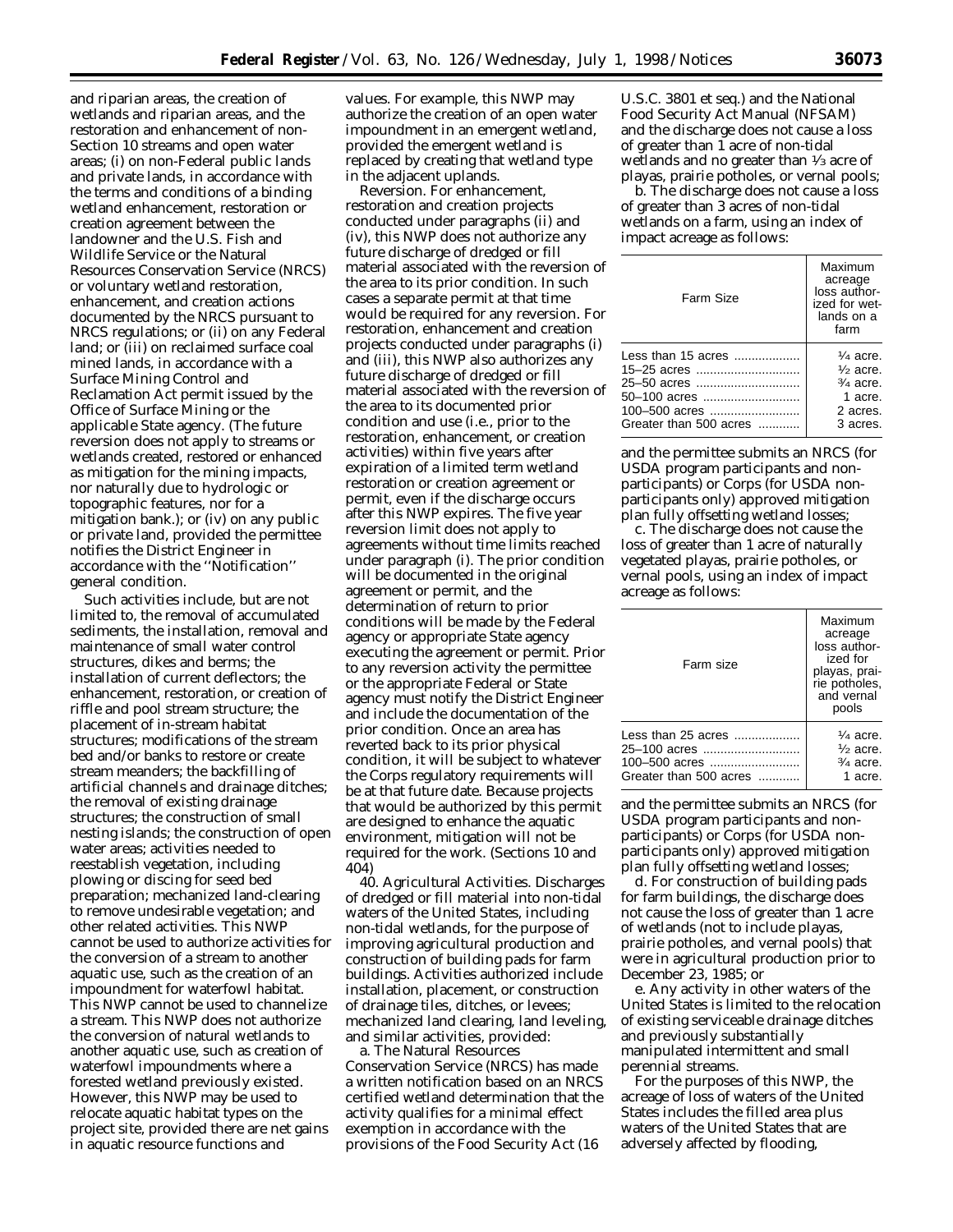excavation or drainage as a result of the project. Also, authorized activities involving excavation or drainage cannot have the effect of adversely impacting jurisdictional areas through flooding, draining, or restricting the flow and circulation of waters of the United States, including wetlands, beyond the acreage permitted. The acreage limits for the above activities to improve agriculture production are a cumulative limit not to exceed each limit above nor exceed a total of 3 acres per farm for the duration of this nationwide permit (i.e., until reissuance or any revocation). When this NWP is reissued it may be used again on the same farm to authorize activities for impacts not to exceed the acreage thresholds authorized in the reissuance. (The term ''farm'' refers to a land unit under one ownership operated as a farm as reported to the Internal Revenue Service.) This NWP may not be used in conjunction with any other NWP to exceed the acreage limits listed in (a) (b), (c) and (d) above for the purpose of increasing acreage for agriculture production. Regulated discharges associated with the mitigation are authorized and not calculated into the overall acreage figure. Work in waters of the United States not authorized by the above provisions, may be authorized by other NWPs (e.g., NWP 3—maintenance, NWP 13—bank stabilization, and NWP 27—wetland restoration).

*Notification:* The permittee must notify the District Engineer in accordance with the ''Notification'' general condition for the loss of: (1) Greater than 1⁄3 acre of non-tidal wetlands, or (2) greater than 500 linear feet of drainage ditches and previously substantially manipulated intermittent and small perennial streams. The appropriate Federal and State agencies will be notified for the loss of greater than 1 acre of non-tidal wetlands, in accordance with paragraph (e) of General Condition 13. The notification must also include any past use of this NWP on the farm. For discharges in special aquatic sites, including wetlands, the notification must include a delineation of the affected area.

This NWP does not affect, or otherwise regulate, discharges associated with agricultural activities when the discharge qualifies for an exemption under Section 404 of the Clean Water Act (CWA) (33 CFR Part 323.4) even though a minimal effect/ mitigation determination may be required by the NRCS. (Section 404)

**Note:** For the purposes of this proposed modification to NWP 40, a discussion of acreage limit options, the types of waters affected in paragraph (b), and the definition of single and complete project, is provided in the preamble.

# *C. Nationwide Permit General Conditions*

The following general conditions must be followed in order for any authorization by a NWP to be valid:

1. Navigation. No activity may cause more than a minimal adverse effect on navigation.

2. Proper Maintenance. Any structure or fill authorized shall be properly maintained, including maintenance to ensure public safety.

3. Soil Erosion and Sediment Controls. Appropriate soil erosion and sediment controls must be used and maintained in effective operating condition during construction, and all exposed soil and other fills, as well as any work below the ordinary high water mark or high tide line, must be permanently stabilized at the earliest practicable date.

4. Aquatic Life Movements. No activity may substantially disrupt the movement of those species of aquatic life indigenous to the waterbody, including those species which normally migrate through the area, unless the activity's primary purpose is to impound water.

5. Equipment. Heavy equipment working in wetlands must be placed on mats, or other measures must be taken to minimize soil disturbance.

6. Regional and Case-by-Case Conditions. The activity must comply with any regional conditions which may have been added by the division engineer (see 33 CFR 330.4(e)) and with any case specific conditions added by the Corps or by the State or tribe in its section 401 water quality certification.

7. Wild and Scenic Rivers. No activity may occur in a component of the National Wild and Scenic River System; or in a river officially designated by Congress as a ''study river'' for possible inclusion in the system, while the river is in an official study status; unless the appropriate Federal agency, with direct management responsibility for such river, has determined in writing that the proposed activity will not adversely effect the Wild and Scenic River designation, or study status. Information on Wild and Scenic Rivers may be obtained from the appropriate Federal land management agency in the area (e.g., National Park Service, U.S. Forest Service, Bureau of Land Management, U.S. Fish and Wildlife Service.)

8. Tribal Rights. No activity or its operation may impair reserved tribal rights, including, but not limited to, reserved water rights and treaty fishing and hunting rights.

9. Water Quality. In certain States and tribal lands an individual 401 water quality certification must be obtained or waived (See 33 CFR 330.4(c)). For NWPs 12, 14, 17, 18, 21, 32, 40, A, B, C, D, and E where the State or tribal 401 certification (either generically or individually) does not require/approve a water quality management plan, the permittee must include design criteria and techniques that provide for protection of aquatic resources. The project must include a method for storm water management that minimizes degradation of the downstream aquatic system, including water quality. To the maximum extent practicable, a vegetated buffer zone (including wetlands, uplands, or both) adjacent to the river, stream, or other open waterbody must be established and maintained, if the project occurs in the vicinity of such an open waterbody. The Corps district will determine the proper width of the buffer and in which cases it will be required.

10. Coastal Zone Management. In certain States, an individual State coastal zone management consistency concurrence must be obtained or waived (see Section 330.4(d)).

11. Endangered Species.

(a) No activity is authorized under any NWP which is likely to jeopardize the continued existence of a threatened or endangered species or a species proposed for such designation, as identified under the Federal Endangered Species Act, or which is likely to destroy or adversely modify the critical habitat of such species. Non-federal permittees shall notify the District Engineer if any listed species or critical habitat might be affected or is in the vicinity of the project, and shall not begin work on the activity until notified by the District Engineer that the requirements of the Endangered Species Act have been satisfied and that the activity is authorized.

(b) Authorization of an activity by a nationwide permit does not authorize the ''take'' of a threatened or endangered species as defined under the Federal Endangered Species Act. In the absence of separate authorization (*e.g.,* an ESA Section 10 Permit, a Biological Opinion with ''incidental take'' provisions, etc.) from the U.S. Fish and Wildlife Service or the National Marine Fisheries Service, both lethal and non-lethal ''takes'' of protected species are in violation of the Endangered Species Act. Information on the location of threatened and endangered species and their critical habitat can be obtained directly from the offices of the U.S. Fish and Wildlife Service and National Marine Fisheries Service or their world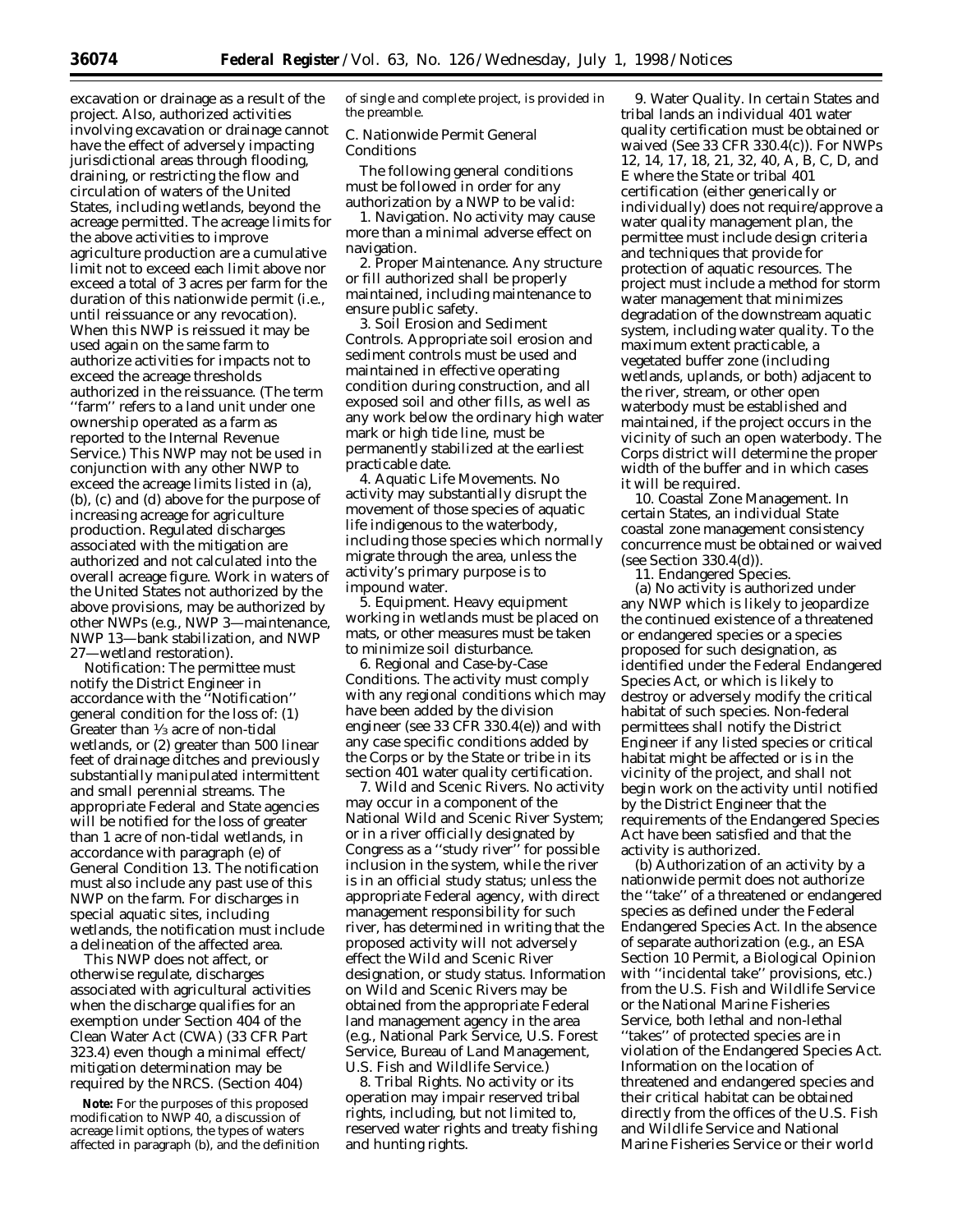wide web pages at http://www.fws.gov/ ∼r9endspp/endspp.html and http:// kingfish.spp.nmfs.gov/tmcintyr/ prot\_res.html#ES and Recovery, respectively.

12. Historic Properties. No activity which may affect historic properties listed, or eligible for listing, in the National Register of Historic Places is authorized, until the DE has complied with the provisions of 33 CFR Part 325, Appendix C. The prospective permittee must notify the District Engineer if the authorized activity may affect any historic properties listed, determined to be eligible, or which the prospective permittee has reason to believe may be eligible for listing on the National Register of Historic Places, and shall not begin the activity until notified by the District Engineer that the requirements of the National Historic Preservation Act have been satisfied and that the activity is authorized. Information on the location and existence of historic resources can be obtained from the State Historic Preservation Office and the National Register of Historic Places (see 33 CFR 330.4(g)).

13. Notification.

(a) *Timing:* Where required by the terms of the NWP, the prospective permittee must notify the District Engineer with a Pre-Construction Notification (PCN) as early as possible and shall not begin the activity:

(1) Until notified by the District Engineer that the activity may proceed under the NWP with any special conditions imposed by the District or Division engineer; or

(2) If notified by the District or Division engineer that an individual permit is required; or

(3) Unless 30 days have passed from the District Engineer's receipt of the notification and the prospective permittee has not received notice from the District or Division Engineer. Subsequently, the permittee's right to proceed under the NWP may be modified, suspended, or revoked only in accordance with the procedure set forth in 33 CFR 330.5(d)(2).

(b) *Contents of Notification:* The notification must be in writing and include the following information:

(1) Name, address and telephone numbers of the prospective permittee;

(2) Location of the proposed project;

(3) Brief description of the proposed project; the project's purpose; direct and indirect adverse environmental effects the project would cause; any other NWP(s), regional general permit(s) or individual permit(s) used or intended to be used to authorize any part of the proposed project or any related activity; and

(4) For NWPs 12, 14, 18, 21, 29, 34, 38, A, B, C, D, and F, the PCN must also include a delineation of affected special aquatic sites, including wetlands, vegetated shallows, (e.g., submerged aquatic vegetation, seagrass beds), and riffle and pool complexes (see paragraph 13(f));

(5) For NWP 7—Outfall Structures and Maintenance, the PCN must include information regarding the original design capacities and configurations of those areas of the facility where maintenance dredging or excavation is proposed.

(6) For NWP 12—Utility Activities, where the proposed utility line is constructed or installed in navigable waters of the United States (i.e., Section 10 waters), a copy of the PCN must be sent to the National Oceanic Atmospheric Administration, National Ocean Service, for charting the utility line to protect navigation.

(7) For NWP 21—Surface Coal Mining Activities, the PCN must include an OSM or State approved mitigation plan.

(8) For NWP 29—Single-Family Housing, the PCN must also include:

(i) Any past use of this NWP by the individual permittee and/or the permittee's spouse;

(ii) A statement that the single-family housing activity is for a personal residence of the permittee;

(iii) A description of the entire parcel, including its size, and a delineation of wetlands. For the purpose of this NWP, parcels of land measuring 0.5 acre or less will not require a formal on-site delineation. However, the applicant shall provide an indication of where the wetlands are and the amount of wetlands that exists on the property. For parcels greater than 0.5 acre in size, a formal wetland delineation must be prepared in accordance with the current method required by the Corps. (See paragraph 13(f));

(iv) A written description of all land (including, if available, legal descriptions) owned by the prospective permittee and/or the prospective permittee's spouse, within a one mile radius of the parcel, in any form of ownership (including any land owned as a partner, corporation, joint tenant, co-tenant, or as a tenant-by-the-entirety) and any land on which a purchase and sale agreement or other contract for sale or purchase has been executed;

(9) For NWP 31—Maintenance of Existing Flood Control Projects, the prospective permittee must either notify the District Engineer with a Pre-Construction Notification (PCN) prior to each maintenance activity or submit a five year (or less) maintenance plan. In

addition, the PCN must include all of the following:

(i) Sufficient baseline information so as to identify the approved channel depths and configurations and existing facilities. Minor deviations are authorized, provided that the approved flood control protection or drainage is not increased;

(ii) A delineation of any affected special aquatic sites, including wetlands; and,

(iii) Location of the dredged material disposal site.

(10) For NWP 33—Temporary Construction, Access, and Dewatering, the PCN must also include a restoration plan of reasonable measures to avoid and minimize adverse effects to aquatic resources.

(11) For NWPs A and B, the PCN must also include a written statement to the District Engineer detailing why the discharge must occur in waters of the United States and additional avoidance or minimization cannot be achieved.

(12) For NWP B—Master Planned Development Activities, the PCN must also include:

(i) a wetland assessment utilizing a functional assessment approach approved by the District Engineer;

(ii) a mitigation proposal that will offset the loss of waters of the United States: and

(iii) evidence of deed restrictions, protective covenants, land trusts, or other means of conservation and preservation for vegetated buffers (both wetland and/or upland) to open water and any existing wetlands, as well as any wetlands restored, enhanced, or created as part of the project.

(13) For NWP C-Stormwater Management Facilities, the PCN must include, for the construction of stormwater management facilities, a mitigation proposal to offset losses of waters of the United States.

(14) For NWPs E-Mining Activities, the PCN must include a description of all waters of the United States impacted by the project and a reclamation plan.

(c) *Form of Notification:* The standard individual permit application form (Form ENG 4345) may be used as the notification but must clearly indicate that it is a PCN and must include all of the information required in (b) (1)-(7) of General Condition 13. A letter containing the requisite information may also be used.

(d) *District Engineer's Decision:* In reviewing the pre-construction notification for the proposed activity, the District Engineer will determine whether the activity authorized by the NWP will result in more than minimal individual or cumulative adverse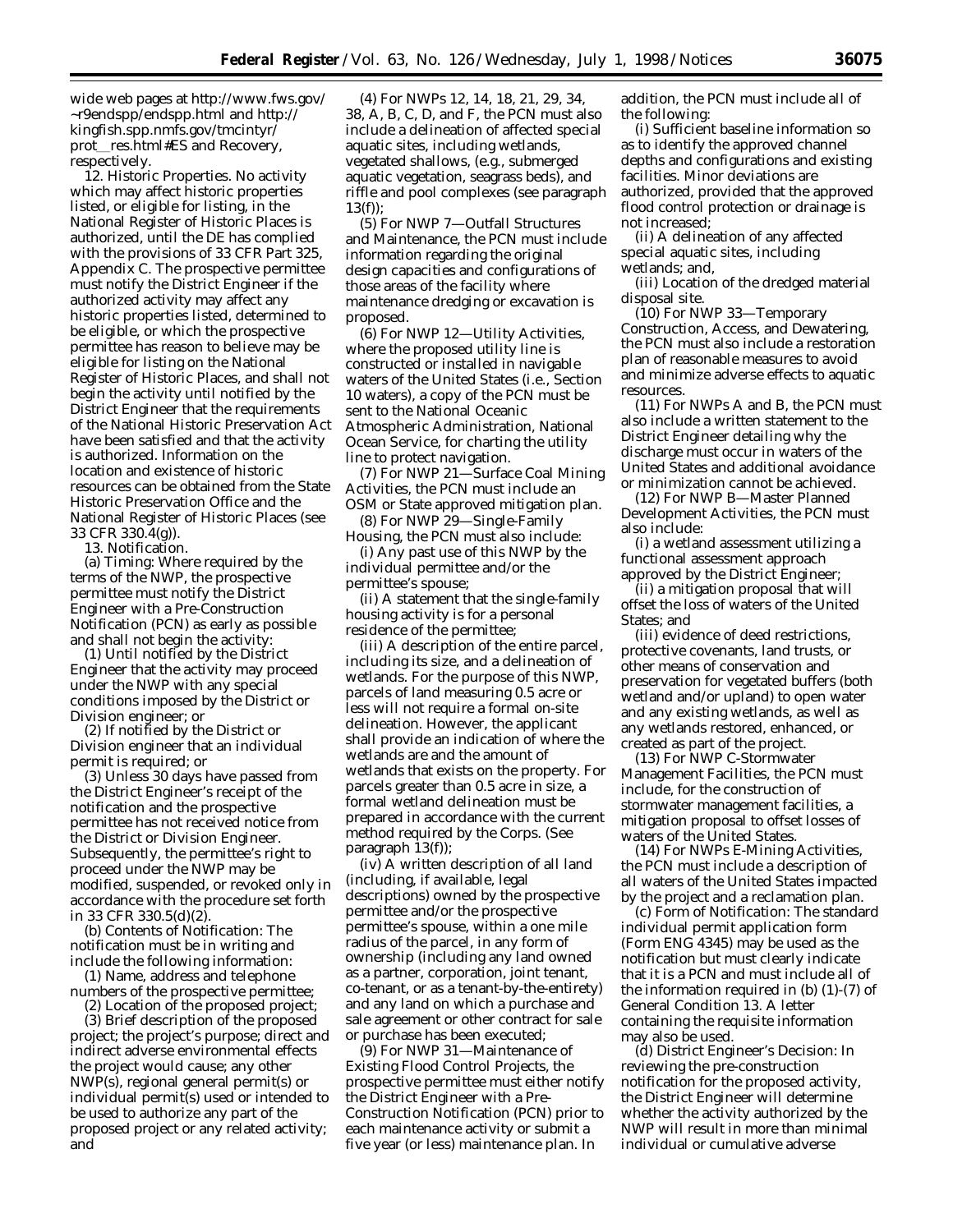environmental effects or may be contrary to the public interest. The prospective permittee may, optionally, submit a proposed mitigation plan with the pre-construction notification to expedite the process and the District Engineer will consider any optional mitigation the applicant has included in the proposal in determining whether the net adverse environmental effects of the proposed work are minimal. If the District Engineer determines that the activity complies with the terms and conditions of the NWP and that the adverse effects on the aquatic environment are minimal, the District Engineer will notify the permittee and include any conditions the District Engineer deems necessary.

Any mitigation proposal must be approved by the District Engineer prior to commencing work. If the prospective permittee elects to submit a mitigation plan, the District Engineer will expeditiously review the proposed mitigation plan, but will not commence a second 30-day notification procedure. If the net adverse effects of the project (with the mitigation proposal) are determined by the District Engineer to be minimal, the District Engineer will provide a timely written response to the applicant stating that the project can proceed under the terms and conditions of the nationwide permit.

If the District Engineer determines that the adverse effects of the proposed work are more than minimal, then he will notify the applicant either: (1) that the project does not qualify for authorization under the NWP and instruct the applicant on the procedures to seek authorization under an individual permit; (2) that the project is authorized under the NWP subject to the applicant's submitting a mitigation proposal that would reduce the adverse effects to the minimal level; or (3) that the project is authorized under the NWP with specific modifications or conditions.

(e) *Agency Coordination:* The District Engineer will consider any comments from Federal and State agencies concerning the proposed activity's compliance with the terms and conditions of the NWPs and the need for mitigation to reduce the project's adverse environmental effects to a minimal level.

For NWPs A, B, C, E, and 40, where the loss of waters of United States is greater than 1 acre, and for NWPs 14, 21, 29, 33, 37, and 38, the District Engineer will, upon receipt of a notification, provide immediately, e.g., facsimile transmission, overnight mail or other expeditious manner, a copy to the appropriate offices of the Fish and

Wildlife Service, State natural resource or water quality agency, EPA, State Historic Preservation Officer (SHPO), and, if appropriate, the National Marine Fisheries Service. For NWP 40, where the activity results in the loss of greater than 1⁄3 acre of playas, prairie potholes, or vernal pools, the District Engineer will, upon receipt of notification, provide immediately, a copy of the notification to the appropriate office of the U.S. Fish and Wildlife Service. With the exception of NWP 37, these agencies will then have 5 calendar days from the date the material is transmitted to telephone or fax the District Engineer notice that they intend to provide substantive, site-specific comments. If so contacted by an agency, the District Engineer will wait an additional 10 calendar days before making a decision on the notification. The District Engineer will fully consider agency comments received within the specified time frame, but will provide no response to the resource agency. The District Engineer will indicate in the administrative record associated with each notification that the resource agencies' concerns were considered. Applicants are encouraged to provide the Corps multiple copies of notifications to expedite agency notification.

(f) *Wetlands Delineations:* Wetland delineations must be prepared in accordance with the current method required by the Corps. For NWP 29 see paragraph (b)(6)(iii) for parcels less than 0.5 acres in size. The permittee may ask the Corps to delineate the special aquatic site. There may be some delay if the Corps does the delineation. Furthermore, the 30-day period will not start until the wetland delineation has been completed and submitted to the Corps, where appropriate.

(g) *Mitigation:* Factors that the District Engineer will consider when determining the acceptability of appropriate and practicable mitigation necessary to offset all impacts that are more than minimal include, but are not limited to:

(i) To be practicable, the mitigation must be available and capable of being done considering costs, existing technology, and logistics in light of the overall project purposes;

(ii) To the extent appropriate, permittees should consider mitigation banking and other forms of mitigation including contributions to wetland trust funds, ''in lieu fees'' to non-profit land restoration and stewardship organizations, State or county natural resource management agencies, where such fees contribute to the restoration, creation, replacement, enhancement, or

preservation of wetlands. Furthermore, examples of mitigation that may be appropriate and practicable include but are not limited to: reducing the size of the project; establishing wetland or upland buffer zones to protect aquatic resource values; and replacing the loss of aquatic resource values by creating, restoring, enhancing, or preserving similar functions and values. In addition, mitigation must address wetland impacts, such as functions and values, and cannot be simply used to offset the acreage of wetland losses that would occur in order to meet the acreage limits of some of the NWPs (e.g., for NWP 14, 0.5 acre of wetlands cannot be created to change a 0.75-acre loss of wetlands to a 0.25 acre loss; however, 0.5 created acres can be used to reduce the impacts of a 0.3-acre loss.).

14. Compliance Certification. Every permittee who has received a Nationwide permit verification from the Corps will submit a signed certification regarding the completed work and any required mitigation. The certification will be forwarded by the Corps with the authorization letter and will include: a. A statement that the authorized work was done in accordance with the Corps authorization, including any general or specific conditions; b. A statement that any required mitigation was completed in accordance with the permit conditions; c. The signature of the permittee certifying the completion of the work and mitigation.

15. Multiple Use of Nationwide Permits. In any case where any NWP number 12 through 40 and any NWP A through F is combined with any other NWP number 12 through 40 and NWP A through F, as part of a single and complete project, the permittee must notify the District Engineer in accordance with paragraphs a, b, and c of the ''Notification'' General Condition number 13. Any NWP number 1 through 11 may be combined with any other NWP without notification to the Corps, unless notification is otherwise required by the terms of the NWPs. As provided at 33 CFR 330.6(c) two or more different NWPs can be combined to authorize a single and complete project. However, the same NWP cannot be used more than once for a single and complete project.

16. Subdivisions. Discharges in any real estate subdivision created or subdivided after October 5, 1984, which would cause the aggregate total loss of waters of the United States in said subdivision to exceed 3 acres under NWP A or 10 acres under NWP B, is not authorized by this NWP unless the District Engineer exempts a particular subdivision or parcel by making a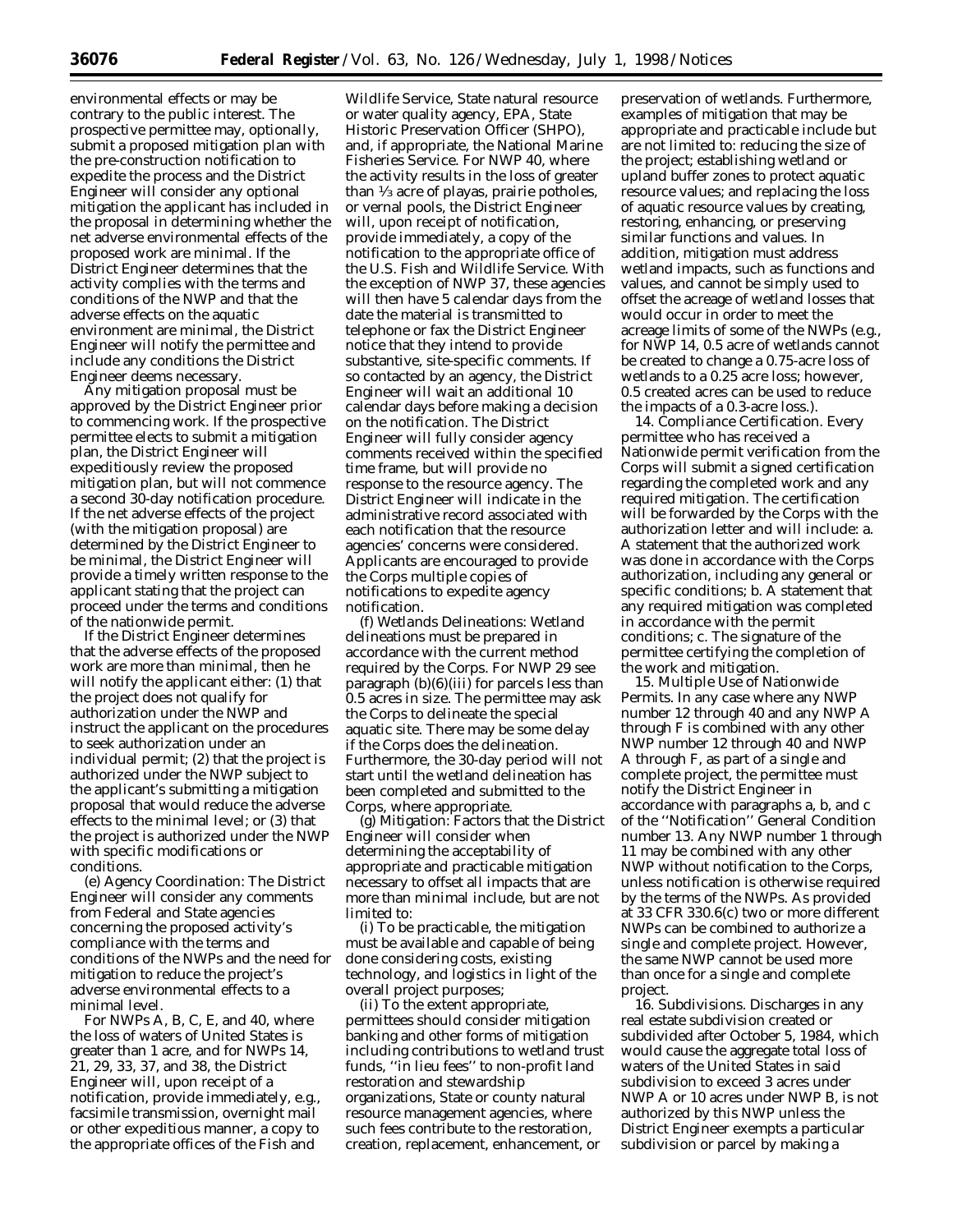written determination that the individual and cumulative adverse environmental effects would be minimal, high quality wetlands would not be adversely affected, and there would be an overall benefit to the aquatic environment. If an exemption is established for a subdivision, subsequent development by individual property owners may proceed using either NWP A or B, as appropriate. For purposes of this condition, the term 'real estate subdivision'' shall be interpreted to include circumstances where a landowner or developer divides a tract of land into smaller parcels for the purpose of selling, conveying, transferring, leasing, or developing said parcels. This would include the entire area of a residential, commercial, or other real estate subdivision, including all parcels and parts thereof.

17. Water Supply Intakes. No activity, including structures and work in navigable waters of the United States or discharges of dredged or fill material, may occur in the proximity of a public water supply intake except where the activity is for repair of the public water supply intake structures or adjacent bank stabilization.

18. Shellfish Production. No activity, including structures and work in navigable waters of the United States or discharges of dredged or fill material, may occur in areas of concentrated shellfish production, unless the activity is directly related to a shellfish harvesting activity authorized by NWP 4.

19. Suitable Material. No activity, including structures and work in navigable waters of the United States or discharges of dredged or fill material, may consist of unsuitable material (e.g., trash, debris, car bodies, asphalt, etc.,) and material used for construction or discharged must be free from toxic pollutants in toxic amounts (see Section 307 of the Clean Water Act).

20. Mitigation. Activities, including structures and work in navigable waters of the United States or discharges of dredged or fill material into waters of the United States, must be minimized or avoided to the maximum extent practicable at the project site (i.e., onsite). Furthermore, the District Engineer will require restoration, creation, enhancement, or preservation of other aquatic resources in order to offset the authorized impacts, at least to the extent that adverse environmental effects to the aquatic environment are minimal. An important element of any mitigation plan for projects in or near streams or other open waters is the requirement of vegetated buffers (wetland, upland, or both) adjacent to the open water areas.

21. Spawning Areas. Activities, including structures and work in navigable waters of the United States or discharges of dredged or fill material, in spawning areas during spawning seasons must be avoided to the maximum extent practicable. Activities that physically destroy (e.g., excavate or fill) an important spawning area are not authorized.

22. Management of Water Flows: To the maximum extent practicable, the project must be designed to maintain pre-construction downstream flow conditions (e.g., location, capacity, and flow rates). Furthermore, the project must not permanently restrict or impede the passage of normal or expected high flows (unless the primary purpose of the fill is to impound waters) and the structure or discharge of dredged or fill material must withstand expected high flows. The project must provide, to the maximum extent practicable, for retaining excess flows from the site and for establishing flow rates from the site similar to pre-construction conditions. To minimize downstream impacts, such as flooding or erosion, and upstream impacts, such as back-up flooding, the project must not, to the maximum extent practicable, increase water flows from the site, relocate water, or redirect flow beyond pre-construction conditions.

23. Adverse Effects from Impoundments. If the activity, including structures and work in navigable waters of the United States or discharge of dredged or fill material, creates an impoundment of water, adverse effects on the aquatic system caused by the accelerated passage of water and/or the restriction of its flow shall be minimized to the maximum extent practicable.

24. Waterfowl Breeding Areas. Activities, including structures and work in navigable waters of the United States or discharges of dredged or fill material, into breeding areas for migratory waterfowl must be avoided to the maximum extent practicable.

25. Removal of Temporary Fills. Any temporary fills must be removed in their entirety and the affected areas returned to their preexisting elevation.

#### *D. Further Information*

1. District engineers have authority to determine if an activity complies with the terms and conditions of an NWP.

2. NWPs do not obviate the need to obtain other Federal, State, or local permits, approvals, or authorizations required by law.

3. NWPs do not grant any property rights or exclusive privileges.

4. NWPs do not authorize any injury to the property or rights of others.

5. NWPs do not authorize interference with any existing or proposed Federal project.

#### *E. Definitions*

*1. Aquatic bench:* Aquatic benches are those shallow areas around the edge of a permanent pool stormwater management facility that support aquatic vegetation, both submerged and emergent.

*2. Best management practices:* Best Management Practices (BMPs) are policies, practices, procedures, or structures implemented to mitigate the adverse impacts on surface water quality resulting from development. BMPs are categorized as structural or non-structural. A BMP policy may affect the limits on a development.

*3. Channelized stream:* A channelized stream is a stream that has been manipulated to increase the rate of water flow through the stream channel. Manipulation may include deepening, widening, straightening, armoring, and other activities that change the stream cross-section and other aspects of channel geometry in an effort to increase water conveyance. A channelized stream remains a water of the United States despite the alterations. For the purposes of the NWPs, a channelized stream is not considered to be a drainage ditch.

*4. Contiguous wetland:* A contiguous wetland is a wetland that is connected by surface waters to other waters of the United States. For example, in tidal ecosystems, contiguous wetlands may be either tidal or non-tidal. For the purposes of the NWPs, contiguous wetlands in tidal ecosystems extend in the same direction as the ebb and flow of the tide; wetlands that are upstream (i.e., either upstream on the main tidal channel or upstream on any linear aquatic system with a defined channel that enters the contiguous wetland) of tidal waters are not considered to be contiguous. Contiguous wetlands in non-tidal systems are normally contiguous to the nearest open water of the United States and perpendicular to a tangent of the OHWM of that open water. Wetlands contiguous with other waters of the United States are adjacent to those waters, but wetlands adjacent to those waters are not necessarily contiguous, as they may be separated from waters of the United States by berms, levees, roads, etc.

*5. Drainage ditch:* A linear excavation or depression constructed for the purpose of conveying surface runoff or groundwater from one area to another. An ''upland drainage ditch'' is a